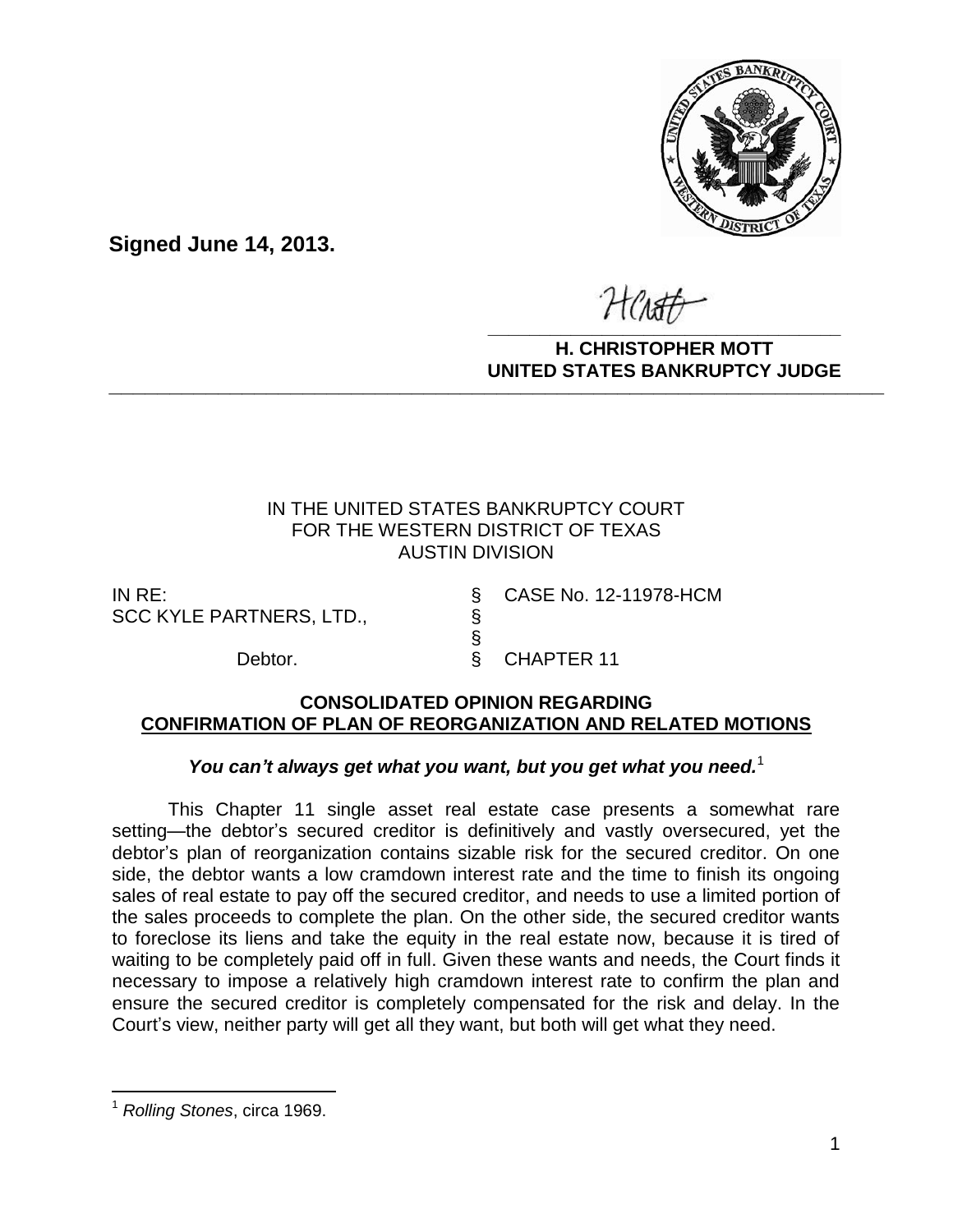#### **I. INTRODUCTION**

## **A. HEARING AND CONSOLIDATED OPINION**

On April 4 and 16, 2013, the Court conducted a consolidated hearing ("Hearing") with respect to the following contested matters: (1) confirmation of the Amended Plan of Reorganization (dkt# 49), as modified (dkt# 98, 100, 102, 107, and 125) (collectively the "Plan") filed by SCC Kyle Partners, Ltd. ("Debtor"), and the objections thereto filed by its lender, Whitney Bank (dkt# 68, 101); (2) the Motion to Dismiss Case or to Convert Debtor's Case to Chapter 7 ("Motion to Dismiss") (dkt# 57) filed by Whitney Bank; and (3) the Motion for Relief from the Automatic Stay ("Motion for Relief") (dkt# 59) filed by Whitney Bank (collectively "Contested Matters").

The Court consolidated the Hearing and evidence on all of the Contested Matters under Rules 7042(a)(1) and 9014(c) of the Federal Rules of Bankruptcy Procedure ("Bankruptcy Rules") due to the common questions of fact and law, as well as the common witnesses, exhibits and evidence with respect to the Contested Matters.

This consolidated Opinion ("Opinion") constitutes the Court's findings of fact and conclusions of law with respect to each of the Contested Matters in accordance with Bankruptcy Rules  $7052(a)(1)$  and  $9014(c).<sup>2</sup>$  In reaching the findings and conclusions set forth in this Opinion, the Court has considered and weighed all the evidence, the credibility of the testimony, admitted exhibits, arguments of counsel, and pleadings and briefs filed by all parties with respect to the Contested Matters, regardless of whether or not they are specifically referred to in this Opinion.<sup>3</sup>

### **B. JURISDICTION**

 $\overline{a}$ 

The Court has jurisdiction over confirmation of the Plan, the Motion for Relief, and the Motion to Dismiss under 28 U.S.C. §§157 and 1334. These Contested Matters arise in a bankruptcy case referred to this Court by the Standing Order of Reference entered in this District. The Contested Matters are core proceedings pursuant to 28 U.S.C. §157(b)(2)(A), (G), (L), and (N). The Court is authorized to enter a Final Order with respect to confirmation of the Plan, the Motion for Relief, and the Motion to Dismiss.

 $2$  To the extent any finding of fact is construed to be a conclusion of law in this Opinion, they are hereby adopted as such. To the extent any conclusion of law is construed to be a finding of fact in this Opinion, they are hereby adopted as such.

 $3$  Cents (pennies) are intentionally omitted by the Court in the dollar figures used in this Opinion.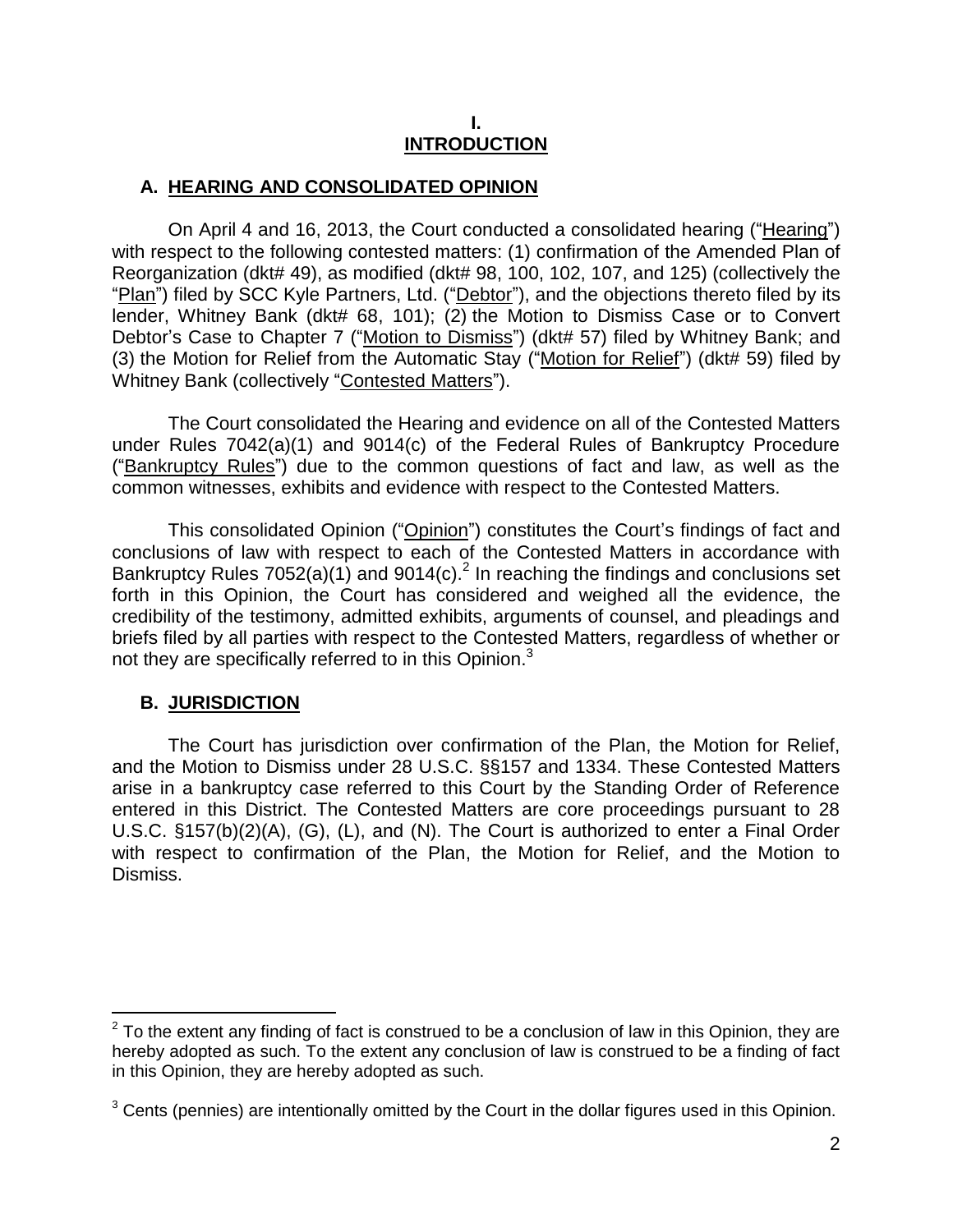#### **II. PROCEDURAL BACKGROUND**

#### **A. BANKRUPTCY CASE—PROCEDURAL BACKGROUND**

On August 31, 2012, SCC Kyle Partners, Ltd. (herein Debtor") filed a voluntary petition under Chapter 11 of the Bankruptcy Code. The Debtor owns commercial real estate ("Kyle Property") in a development known as the "Village at Kyle", which is located in the City of Kyle, Texas.

Whitney Bank, individually and as agent for a group of lenders (herein collectively "Whitney Bank") is the major secured creditor of the Debtor. Whitney Bank was owed about \$14.3 million as of the bankruptcy filing, secured by the Kyle Property and other assets of the Debtor.

On October 10, 2012, Whitney Bank filed a Motion for determination that the Kyle Property owned by the Debtor was "single asset real estate" ("SARE") under §101(51B) of the Bankruptcy Code (dkt# 15). By Order entered November 9, 2012, the Court granted such Motion, determined that the Kyle Property was SARE, and §362(d)(3) of the Bankruptcy Code therefore applied to the Debtor's case (dkt# 18).

### **B. CONTESTED MATTERS—PROCEDURAL BACKGROUND**

### **1. Plan of Reorganization**

On November 29, 2012, the Debtor filed a Chapter 11 Plan of Reorganization and proposed Disclosure Statement (dkt# 32, 33). The Debtor's Plan of Reorganization was filed within 90 days of its bankruptcy filing. Objections to the Disclosure Statement were filed by the U.S. Trustee and Whitney Bank. The Debtor filed an Amended Disclosure Statement to resolve such objections, and an Amended Chapter 11 Plan of Reorganization ("Amended Plan") on January 21, 2013 (dkt# 49, 50). On January 22, 2013, the Court entered an Order approving the Debtor's Amended Disclosure Statement, authorized the Debtor to solicit votes from creditors on the Amended Plan, established February 25, 2013 as the deadline for creditors to vote to accept or reject the Amended Plan and file any objections, and set the hearing on confirmation of the Amended Plan for March 7, 2013 ("Disclosure Statement Order") (dkt# 51).

Subsequently, the Debtor filed a First Modification, Second Modification, Amended Second Modification, and Second Amended Second Modification with Exhibit A, to its Amended Plan (collectively "Plan Modifications") (dkt# 98, 100, 102, 107, 125). The First Modification was filed by the Debtor prior to commencement of the Plan confirmation hearing. During the course of the Plan confirmation hearing, the Debtor announced oral modifications and clarifications to the Amended Plan. The Court requested the Debtor to reduce such oral Plan modifications and clarifications to writing, which the Debtor did by filing the Second Modification, Amended Second Modification, and Second Amended Second Modification with Exhibit A. The Debtor's Amended Plan,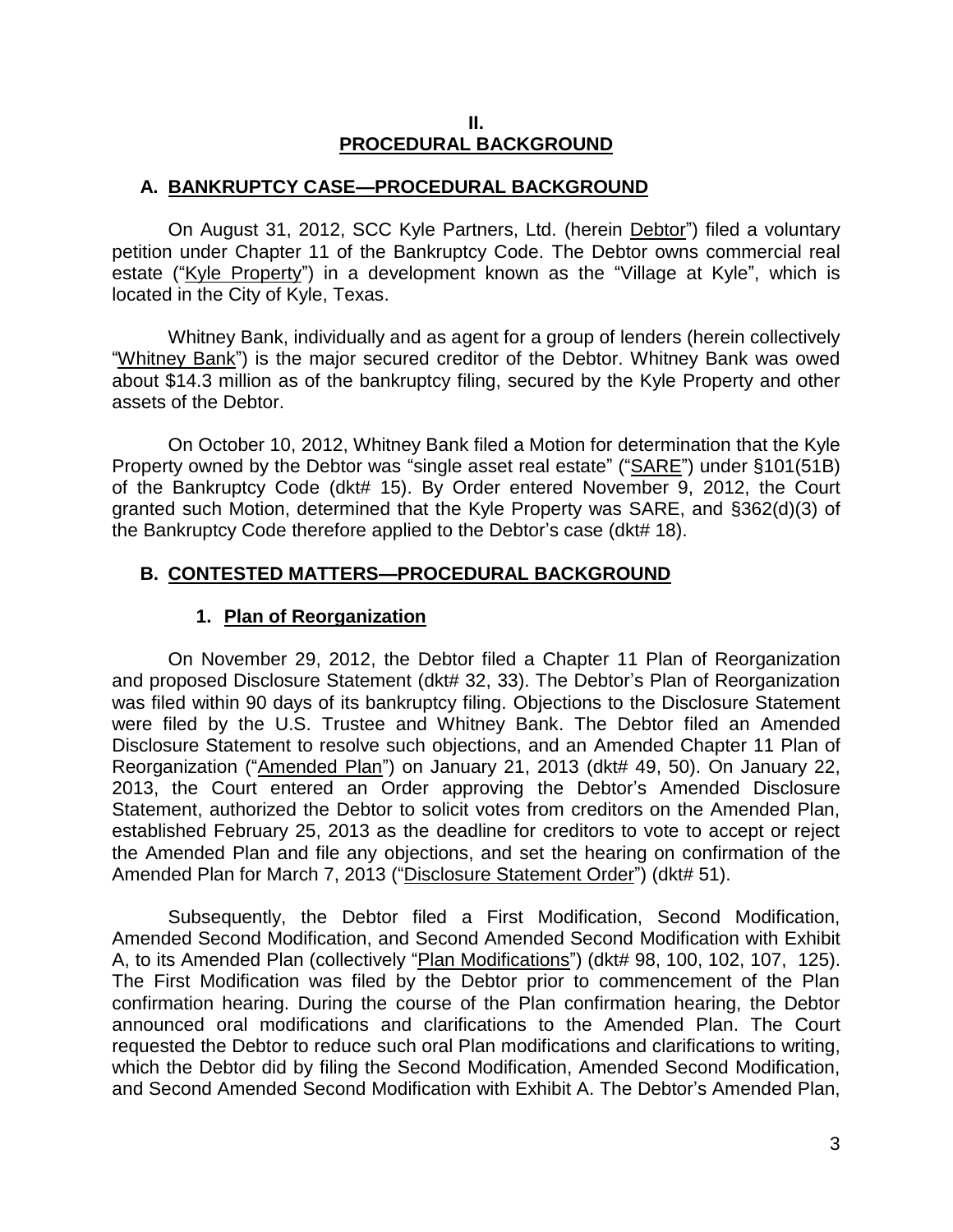as modified by the Plan Modifications, is referred to in this Opinion as the "Plan".

Hays County and Hays County CISD (collectively "Taxing Authorities") initially filed Objections to confirmation of Debtor's Amended Plan (dkt# 64, 70). At the Plan confirmation hearing, the Debtor's counsel advised the Court that the Taxing Authorities' objections had been resolved by agreement with the Taxing Authorities and the Debtor memorialized such agreement in a Plan Modification (dkt# 107, §4.1.2). The Taxing Authorities did not appear at the Plan confirmation hearing or pursue any objections at the Hearing, and the Court considers their objections resolved by such Plan Modification.

Whitney Bank filed an Objection to confirmation of the Debtor's Plan on February 25, 2013, setting forth certain objections to Plan confirmation (dkt# 68). The Debtor filed a Response to Whitney Bank's Objection on March 4, 2013, and a Trial Brief regarding cramdown interest rates on April 3, 2013 (dkt# 80, 99). Whitney Bank filed a Supplemental Objection to the Debtor's Amended Plan on April 15, 2013 (dkt# 101). Whitney Bank's objections to confirmation of the Debtor's Plan remain unresolved and are the primary subject of this Opinion.

The Debtor filed a Ballot Summary with ballots on March 4, 2013, setting forth how creditors and interest holders voted on the Amended Plan (dkt# 79) ("Ballot Summary"). Class III (Whitney Bank) voted to reject the Amended Plan. Class IV (general unsecured creditors) accepted the Amended Plan, by virtue of the vote in favor of the Amended Plan by non-insider Seton Hospital on its \$500,000 proof of claim. Class V (Subordinated Claims) voted to accept the Amended Plan, by virtue of the vote in favor of the Amended Plan by insider Kyle Investment Group LLC, a limited partner of the Debtor ("Limited Partner") on its \$11.5 million claim. SCC Kyle Partners GP, LLC, general partner of the Debtor ("General Partner") and Horizon Land Company, LLC ("Horizon") also cast ballots to accept the Amended Plan, although neither has a scheduled claim or has filed a proof of claim.

# **2. Motion to Dismiss**

On February 15, 2013, Whitney Bank filed a Motion to Dismiss Case or to Convert Debtor's Case to Chapter 7 (herein "Motion to Dismiss") (dkt# 57). Whitney Bank contends that "cause" exists to dismiss or convert the Debtor's case to Chapter 7 under §1112(b) of the Bankruptcy Code. In general, Whitney Bank alleges continuing losses to the Debtor's estate, no reasonable likelihood of an effective rehabilitation of the Debtor, and the Debtor's estate has been grossly mismanaged.

# **3. Motion for Relief**

On February 19, 2013, Whitney Bank filed a Motion for Relief from the Automatic Stay (herein "Motion for Relief") (dkt# 59). Generally, Whitney Bank contends that the Court should lift the stay and permit Whitney Bank to foreclose on the Kyle Property because (1) the Kyle Property is not necessary for an effective reorganization because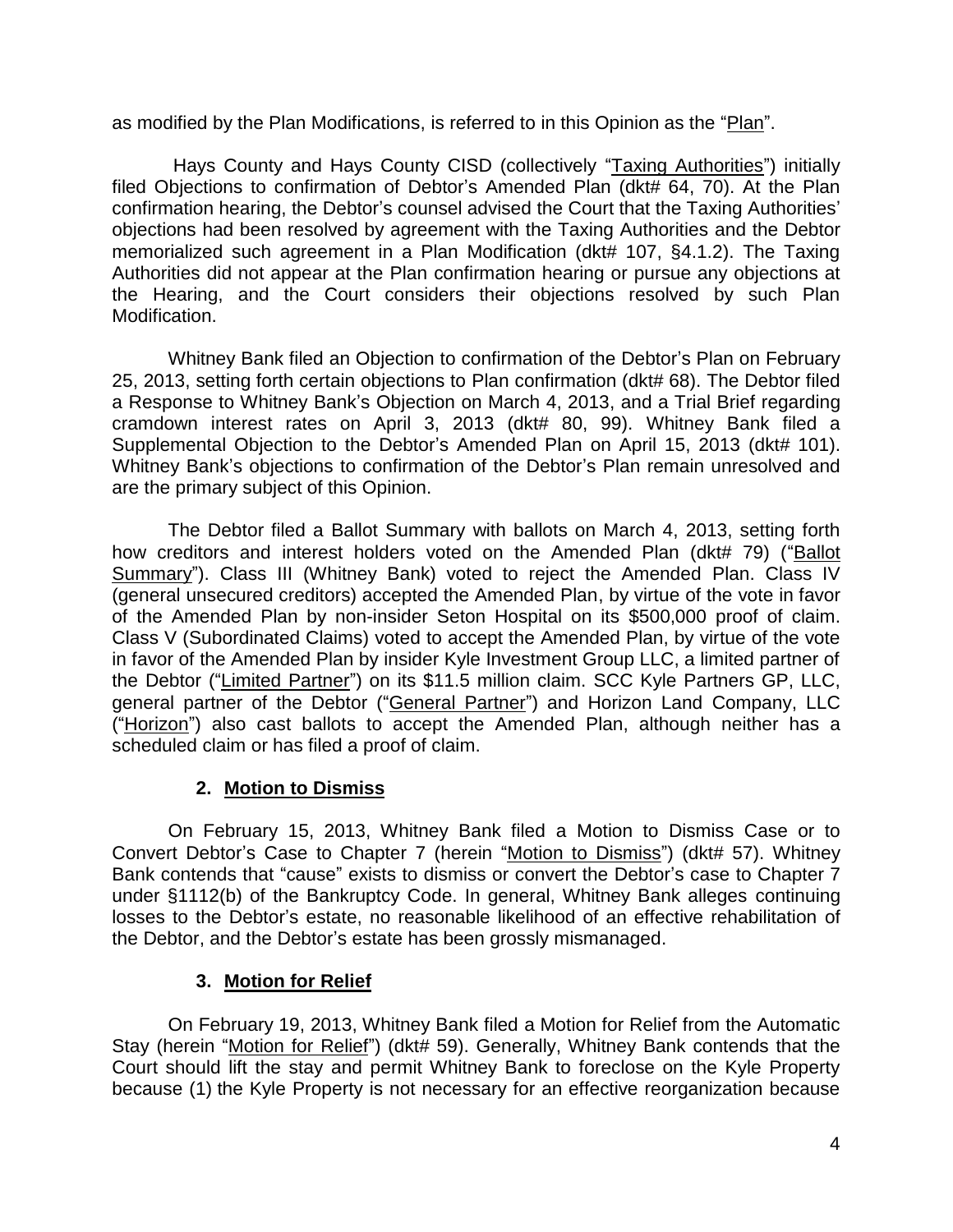there is no possibility of a successful reorganization within a reasonable time; (2) the Debtor has not filed a plan of reorganization that has a reasonable possibility of being confirmed; and (3) the Debtor's bankruptcy was filed in bad faith. The Debtor filed a Response to Whitney Bank's Motion for Relief on March 5, 2013 (dkt# 82). In general, the Debtor contends that there is a substantial equity cushion in the Kyle Property that adequately protects Whitney Bank, the Debtor has timely filed a confirmable plan of reorganization, and the Kyle Property is essential to its plan of reorganization.

# **4. Continuance/Failed Mediation**

On February 27, 2013, the Debtor and Whitney Bank filed a Joint Motion for continuance of the hearing on confirmation of Debtor's Amended Plan, Whitney Bank's Motion to Dismiss, and Whitney Bank's Motion for Relief (herein collectively "Contested Matters") (dkt# 72). The parties jointly requested that the hearing on the Contested Matters be continued and reset to April 4 or 5, 2013. The Court accommodated the parties' request, and entered an Order granting the continuance and set the Contested Matters for hearing on April 4, 2013 (dkt# 74).

After the Hearing was concluded, the Court entered an Order requiring a Plan Mediation between the Debtor and Whitney Bank (dkt# 103). Unfortunately, the Plan Mediation was not successful (dkt# 124).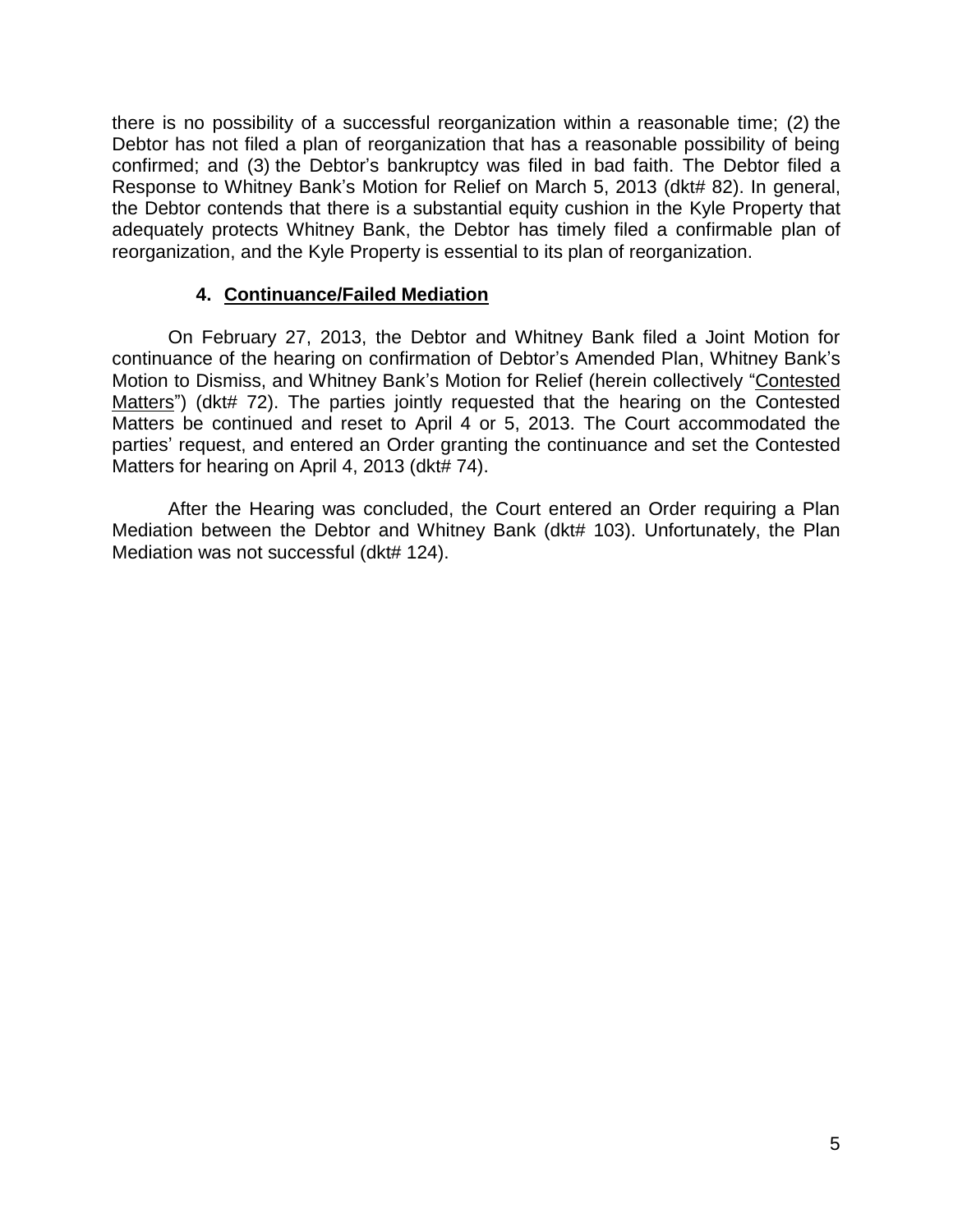#### **III. FINDINGS OF FACT WITH FACTUAL BACKGROUND**

On April 4 and 16, 2013, the Court conducted the consolidated Hearing. Five witnesses testified at the Hearing: (1) Scott Deskins ("Mr. Deskins"), the president of the General Partner of the Debtor; (2) John Lee ("Mr. Lee"), Whitney Bank's representative; (3) John Coleman ("Mr. Coleman") of the Aegis Group Inc. ("Aegis"), the Debtor's real estate appraiser; (4) Gerald Teel ("Mr. Teel"), Whitney Bank's real estate appraiser; and (5) Phillip Plant ("Mr. Plant"), a representative of a Limited Partner of the Debtor. Exhibits were admitted into evidence by both the Debtor ("Debtor Ex.") and Whitney Bank ("Whitney Bank Ex.").

#### **A. Kyle Property Development and Whitney Bank Financing**

The Debtor owns commercial real estate (herein "Kyle Property") in a development known as the "Village at Kyle", which is located in the City of Kyle, Texas. The Kyle Property is located at the intersection of Interstate Highway 35 and Kyle Parkway (FM 1626) in the City of Kyle, Texas.

In 2005, principals of the Debtor began discussions regarding the purchase of a 147-acre tract of land in the City of Kyle, Texas. The Debtor was then formed in 2007 for the purposes of acquiring, developing, selling and operating the Kyle Property, to be developed by the Debtor as the "Village at Kyle". Mr. Deskins (on behalf of the Debtor) testified at the Hearing that the Debtor intended to develop such property after acquisition, which would include building a retail project with 900,000 square feet of retail store space.

The Debtor's acquisition of the Kyle Property closed in September 2007 for a purchase price of around \$27 million. The Debtor's purchase of the Kyle Property was financed by a loan advance of about \$18 million from Whitney Bank acting as agent for a group of lenders (Whitney Bank Ex. 17). The Debtor's Limited Partners initially funded the Debtor with about \$11 million for the acquisition and development of the Kyle Property.

In connection with the purchase, the Debtor entered into a loan agreement with Whitney Bank, which was amended on October 31, 2007 by the First Amended and Restated Construction Loan Agreement ("Loan Agreement") (Whitney Bank Ex. 1). To secure the loan, the Debtor executed a Deed of Trust on the Kyle Property in favor of Whitney Bank (Whitney Bank Ex. 2). Whitney Bank also obtained an assignment of reimbursement contract and proceeds and an assignment of leases and rents on the Kyle Property (Whitney Bank Exs. 7 and 8). Whitney Bank also initially committed (subject to certain conditions and limitations) to provide the Debtor with additional funding up to a total of about \$122 million, for construction and retail development of the Kyle Property. *See* Loan Agreement (Whitney Bank Ex. 1, p. 5).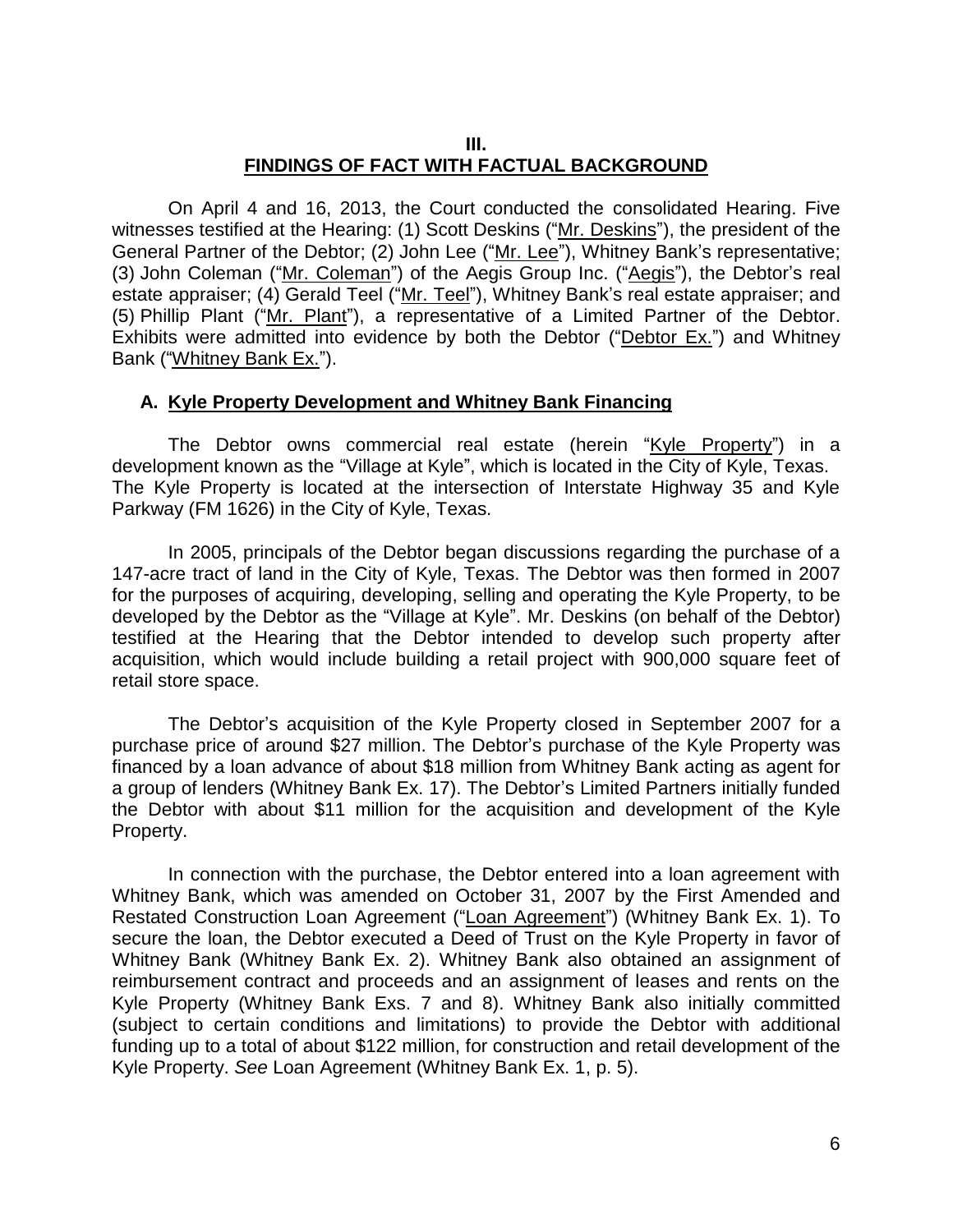The Debtor then commenced developing the Kyle Property, which started with the project infrastructure—zoning and platting, building roads and drainage improvements, and installing utilities—and dedication of property for detention ponds, roads and common area. As part of the Debtor's development, the Debtor entered into Economic Development Incentive Agreements ("Incentive Agreements") with Hays County and the City of Kyle ("City") (Debtor Ex. 12). In general, the Incentive Agreements provide the Debtor with revenue based on a percentage of the sales tax revenue collected from retail businesses located at the Village at Kyle development.

When the real estate market then soured during the 2008–2009 recession, the value of the Kyle Property became less than the outstanding amount owed to Whitney Bank, according to the view of Mr. Lee (Whitney Bank's representative) that testified at the Hearing. Originally, Whitney Bank committed to make a construction loan to fund vertical construction and improvements (retail stores and buildings) on the Kyle Property, subject to certain limitations and conditions. According to Mr. Lee, because of the recession and diminished value of the Kyle Property, Whitney Bank stopped advancing funds to the Debtor in August 2009 and did not make the construction loan. Consequently, the Debtor was unable to develop and construct any vertical (building and retail store) improvements on the Kyle Property, and only completed the development infrastructure.

Mr. Deskins testified that Whitney Bank's failure to fund the construction loan for the Kyle Property development project turned the Debtor into a "land seller"—instead of a complete real estate project developer as originally contemplated. As a result, by 2009 the business of the Debtor became selling tracts of the Kyle Property to others for construction of buildings and retail stores, and this has remained the Debtor's business through its bankruptcy filing.

In March 2011, the Debtor entered into a Second Amendment to Loan Documents and a separate Modification Agreement with Whitney Bank (collectively "Loan Modification") that restructured the loan (Whitney Bank Exs. 5 and 6). The Loan Modification extended the loan maturity date from September 2010 to January 2, 2012 (Whitney Bank Ex. 5 p. 3, Ex. 6 p. 2). The Loan Modification set the interest rate on the Debtor's loan at LIBOR plus 3%, with a 4% floor (Whitney Bank Ex. 5 p. Annex. I-1). Mr. Lee (on behalf of Whitney Bank) testified that the interest rate under the Loan Modification was 4%, because LIBOR was always under 1%. According to Mr. Deskins, as part of the loan modification, the Debtor's partners contributed over \$2 million in additional capital and Whitney Bank released Mr. Deskins from his personal guaranty for a \$1 million payment. All told, it appears that the Debtor's partners have contributed approximately \$13 million to the Debtor, and to date have not received any return on their investment.

When the loan matured on January 2, 2012, the Debtor did not have the funds to pay off the entire outstanding debt to Whitney Bank. Following failed negotiations and tired of waiting to be completely paid off, Whitney Bank posted the Kyle Property for foreclosure to be conducted on September 4, 2012. The Debtor filed Chapter 11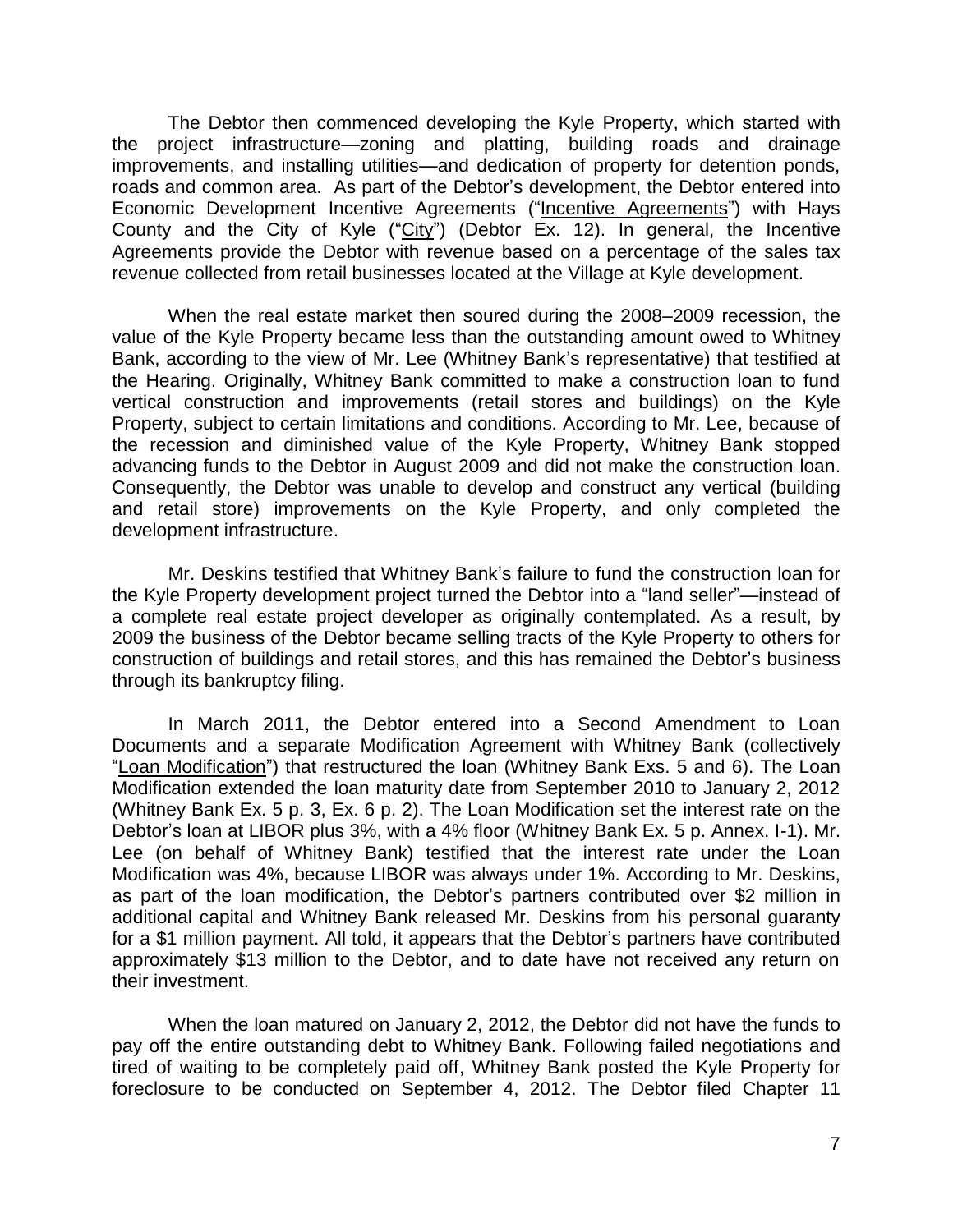bankruptcy on August 31, 2012 and prevented the scheduled foreclosure.

# **B. Kyle Property Sales**

# **1. Pre-Bankruptcy Sales**

Before entering bankruptcy, the Debtor had been quite successful in selling much of the Kyle Property acreage. In August 2008, the Debtor sold a 12.41-acre tract to Lowe's Home Center for approximately \$2.7 million. In January 2009, International Bank of Commerce bought a 1.25-acre tract from the Debtor for about \$1.9 million. In February 2009, SCC Kyle Drug Store Ltd., an entity related to the Debtor, bought a 1.4 acre tract from the Debtor for about \$828,000 and developed a retail strip center. In February 2009, Broadway National Bank purchased a 1.12-acre tract from the Debtor for about \$1.15 million. In March 2009, Halle Properties LLC bought a 1.15-acre tract from the Debtor for about \$800,000 and built a Discount Tire store. In April 2009, Randolph-Brooks Federal Credit Union bought a 1.44-acre tract from the Debtor for about \$1.32 million.

More recently, in August 2012, the Debtor sold a 17.66-acre tract to Wal-Mart Real Estate Business Trust ("Wal-Mart") for about \$6.46 million. Whitney Bank received the vast majority of the sale proceeds—minus closing costs and property taxes—from the sales of these tracts of the Kyle Property to reduce its debt. By the time of the Debtor's bankruptcy filing, Whitney Bank's debt had been reduced from a high of about \$27.2 million to about \$14.3 million—an almost 50% reduction. *See* Loan History (Whitney Bank Ex. 17). Whitney Bank posted the Kyle Property for foreclosure about one week after the Wal-Mart sale was completed and Whitney Bank had received about \$6 million of those sales proceeds. *See* Loan History (Whitney Bank Ex. 17).

As of the Debtor's bankruptcy filing, approximately 50 acres of the Kyle Property remained owned by the Debtor and available for sale.

# **2. Post-Bankruptcy Sales**

The Debtor continued its business of selling tracts of the Kyle Property after its bankruptcy filing with Court approval. On November 14, 2012, the Debtor filed its Motion for Authority to Sell Real Estate Free and Clear of Liens under 11 U.S.C. §363(f) ("First Motion to Sell") (dkt# 20). The First Motion to Sell sought Court approval to sell a 3.2acre tract of the Kyle Property to Avail Health Care Ventures, LLC ("Avail") for a price of about \$1,533,312. On November 15, 2012, the Debtor filed its Second Motion for Authority to Sell Real Estate Free and Clear of Liens under 11 U.S.C. §363(f) ("Second Motion to Sell") (dkt# 24). The Second Motion to Sell sought Court approval to sell a 0.73-acre tract of the Kyle Property to Bridgestone Retail Operations, LLC ("Bridgestone/Firestone") for about \$850,000. Whitney Bank filed Responses to both the First Motion to Sell and Second Motion to Sell and attended the hearing on both sales (dkt# 35, 36).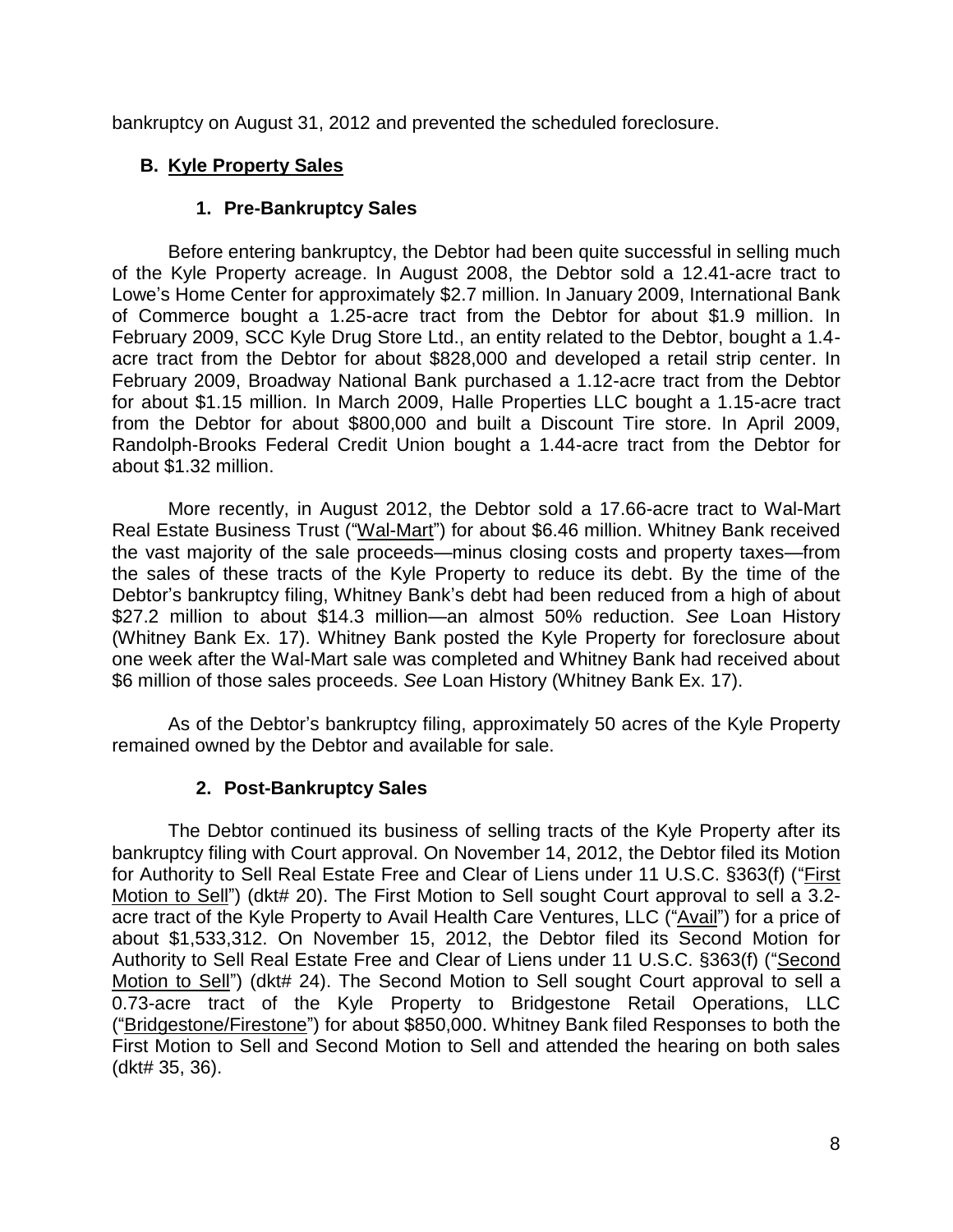Following hearing on December 3, 2012, the Court approved the sale to Avail ("Avail Sale") by Order entered on December 17, 2012 ("Avail Sale Order") (dkt# 42). After the hearing on December 3, 2012, the Court also approved the sale to Bridgestone/Firestone ("Bridgestone/Firestone Sale") by Order entered on December 17, 2012 ("Bridgestone Sale Order") (dkt# 43).

The Bridgestone/Firestone Sale ultimately closed on March 25, 2013—about three months after the Debtor's projected closing date of the fourth quarter of 2012. Whitney Bank received the sales proceeds (less closing costs and property taxes) of about \$800,000 from the Bridgestone/Firestone Sale. According to Mr. Lee's testimony at the Hearing and Whitney Bank's records, the Bridgestone/Firestone Sale proceeds were applied by Whitney Bank to reduce the principal amount of its debt. *See* Loan History (Whitney Bank Ex. 17).

The Avail Sale finally closed on May 3, 2013, after completion of the Hearing on Plan confirmation in April 2013 (dkt# 115). The closing was delayed, as the Debtor had initially projected the Avail Sale would close in the first quarter of 2013. The gross sale proceeds from the Avail sale was approximately \$1.5 million, and Whitney Bank received the net sales proceeds after payment of closing costs and property taxes.

The Debtor filed a Third Motion for Authority to Sell Real Estate Free and Clear of Liens Under 11 U.S.C. §363(f) on February 4, 2013 ("Third Motion to Sell") (dkt# 55). Through this Motion, the Debtor sought Court approval of a contract to sell a 0.684-acre tract to Horizon Land Company LLC ("Horizon") for \$850,000, with an option for Horizon to purchase an additional 1.33-acre tract for \$1.4 million ("Horizon Sale") (Debtor Ex. 8). Following hearing on April 4 and 16, 2013, the Court approved the Horizon Sale by Order, as amended (dkt# 109, 122).

At the Hearing, Mr. Deskins testified that the Debtor expects the Horizon Sale to close in the fourth quarter of 2013 to assist in funding the Plan. However, uncertainty exists with respect the closing of Horizon Sale. On cross-examination, Mr. Deskins admitted that based on the terms of the Debtor's contract with Horizon, the sale may not close until 300 days after Court approval. This would put the possible closing date of the Horizon Sale well into 2014, which (as discussed below) would be too late for the Debtor to be able to use the Horizon Sale proceeds to timely pay 2013 property taxes on the remaining Kyle Property when due under the Plan. Curiously, even though the sale contract between the Debtor and Horizon is dated August 21, 2012, the Debtor did not file its Third Motion to Sell with the Court until months later on February 4, 2013 (Debtor Ex. 8). Mr. Deskins also admitted on cross-examination that Horizon's principal shares an office with Mr. Deskins. The Horizon Sale has not closed to date.

If the Debtor is unable to close on the Horizon Sale by the fourth quarter of 2013, then Mr. Deskins testified at the Hearing that the Debtor would still be able to pay its 2013 property taxes from a potential ground lease with Brinker International. The Debtor presented an unsigned Letter of Intent dated July 18, 2012 from Brinker, which contemplates a ground lease of a 1.5-acre tract of the Kyle Property (Debtor Ex. 9). In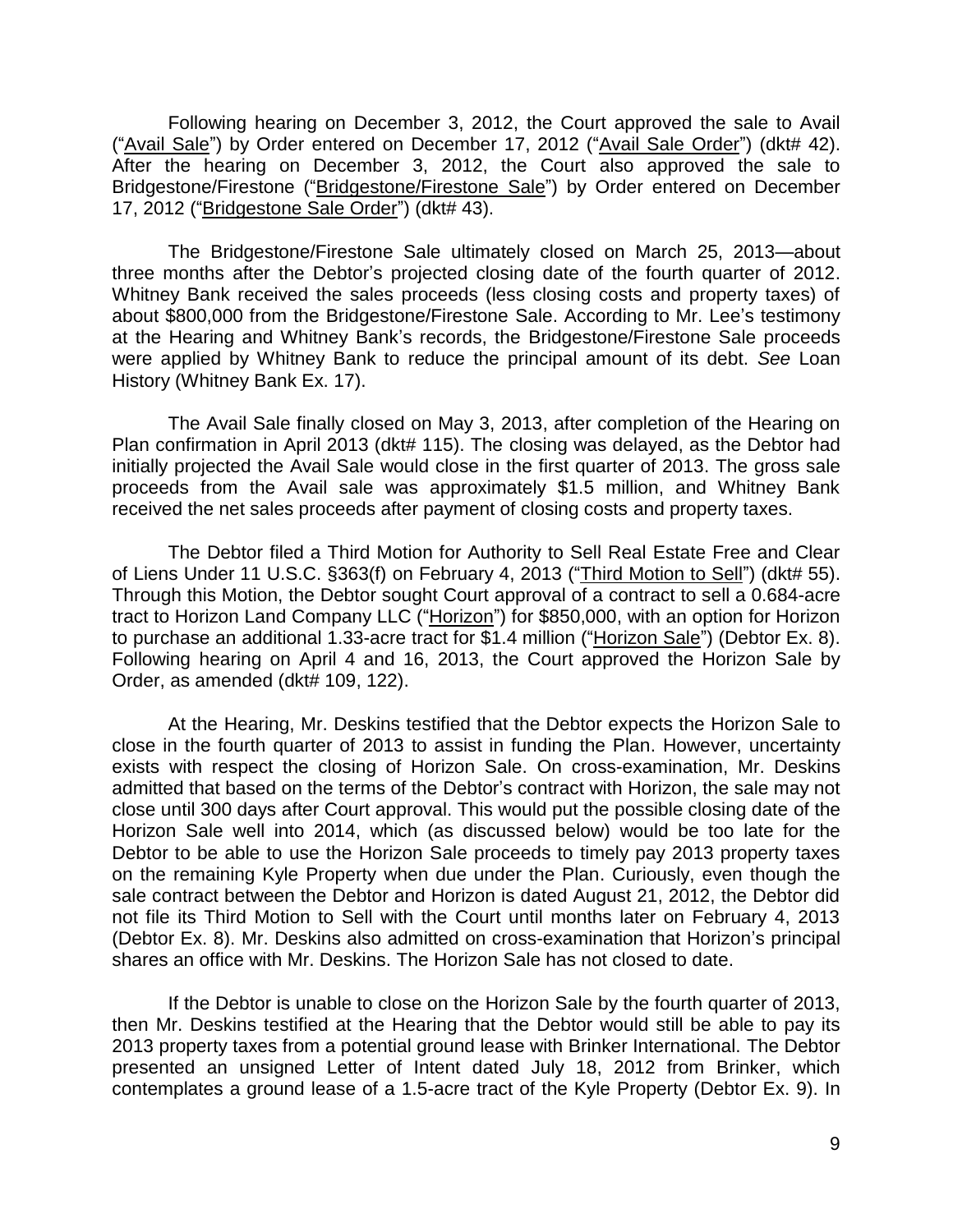general, the Letter of Intent provides that the Debtor would receive \$110,000 per year for ground lease rent during the first 5 years of the contract and then \$121,000 per year for the next 5 years. Brinker—who apparently intends to build a Chili's restaurant on the tract—would then have renewal options, with rent increasing by 10% every 5 years (Debtor Ex. 9). Mr. Deskins testified that he is confident that the Debtor will be able to reach an agreement with Brinker, despite the fact that the Letter of Intent is unsigned and dated almost one year ago.

### **C. Whitney Bank Claim/Kyle Property Valuation**

 $\overline{a}$ 

Whitney Bank filed a proof of claim for \$14,330,445 as the amount of the debt owed by the Debtor as of the date of the filing of the Debtor's bankruptcy petition (claims dkt# 5-1). According to the testimony of Whitney Bank's representative Mr. Lee and Whitney Bank's records, as of March 26, 2013 (after the Bridgestone/Firestone Sale closed and Whitney Bank was paid the sales proceeds), the Debtor owed Whitney Bank \$12,991,196 in principal and \$845,942 in interest, for a total of \$13,837,112 (Whitney Bank Ex. 17).

So, as of the date of the Hearing on Plan confirmation on April 4, 2013, Whitney Bank was owed about \$13.8 million.<sup>4</sup> Following the Hearing, the Avail Sale closed on May 3, 2013 for about \$1,533,312, and Whitney Bank received the Avail Sale proceeds after payment of closing costs and outstanding property taxes on the tract.

According to Mr. Deskins, the Debtor currently owes about \$250,000 in 2012 property taxes, which are secured by the unsold tracts of the Kyle Property.

Mr. Coleman of Aegis (the Debtor's real estate appraiser) credibly testified at the Hearing that the Kyle Property is in an excellent location just off Interstate Highway 35 and at the epicenter of the City of Kyle, Texas. The City is currently growing and with the projected opening of a Wal-Mart store in 2015, the Kyle Property should appreciate in value. Mr. Coleman credibly appraised the "retail sale" value (before a tract was sold to Avail, but after a tract was sold to Bridgestone/Firestone) of the remaining Kyle Property at \$25.56 million, and its "bulk sale" value at \$18.8 million. *See* Aegis Appraisal (Debtor Ex. 5). Mr. Coleman testified that selling the remaining Kyle Property at a lower price through one "bulk sale" would not maximize value; instead selling the remaining property through individual tract sales ("retail sales") as contemplated by the Debtor's Plan would bring a much higher value. Furthermore, Mr. Coleman believes the remaining tracts are listed by the Debtor at a market price, and not at a premium.

 $4$  All dollar figures in this Opinion with respect to the outstanding amount of Whitney Bank's claim, as well as payments to be made to Whitney Bank under the Plan, are approximate figures and will not bind either party in any subsequent claims objection or other litigation. As set forth herein, Whitney Bank is oversecured and will likely be also entitled to seek post-petition, pre-confirmation interest and reasonable attorneys fees. *See* 11 U.S.C. §506(b). Hopefully the parties can resolve any claim amount issues, without the need for continual and additional litigation post-confirmation.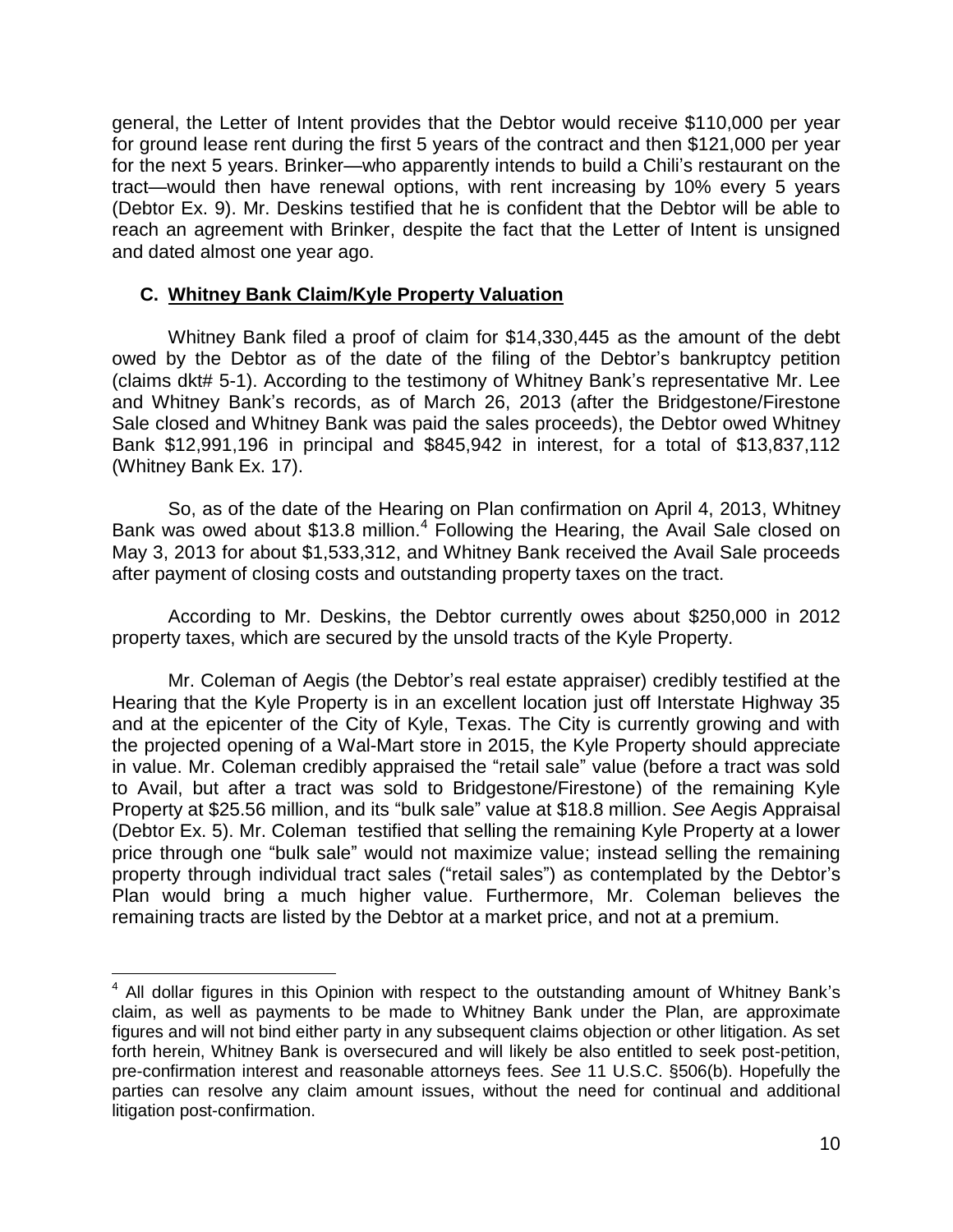Mr. Teel (Whitney Bank's real estate appraiser) appraised the "retail sale" value (before tracts were sold to Bridgestone/Firestone and Avail)—of the remaining Kyle Property at \$20.12 million, and the "bulk sale" value at \$15.1 million (Whitney Bank Ex. 9). If only the Bridgestone/Firestone tract is removed and the Avail tract is included, then Mr. Teel's estimated retail value of the remaining Kyle Property would apparently be about \$19.27 million. Mr. Teel credibly testified that he believed the remaining Kyle Property would appreciate in value at about 5% per year. Mr. Teel also admitted that it was reasonable for the Debtor to sell the remaining Kyle Property as individual parcels (through "retail sales"), instead of through one "bulk sale".

Significantly, both real estate appraisers and Mr. Lee (Whitney Bank's representative) testified that the remaining Kyle Property would be sold out within 5 years. In fact, both appraisers predicted the remaining Kyle Property would be completely sold out within 4 years. There was also no real dispute that Whitney Bank was oversecured (its collateral, the remaining Kyle Property, is worth more than its debt) based on the testimony.

The two appraisers reached their valuations of the remaining Kyle Property by using different comparable sales. Mr. Coleman of Aegis used previous sales at the Kyle Property location and generally used comparable sales closer to the Kyle Property than Mr. Teel. Some of the comparable sales Mr. Teel used were not properties sold for retailer use, and in one instance, Mr. Teel used a multi-family property as a comparable sale. Of significance, Mr. Teel valued the Debtor's tract ultimately sold to Avail at a retail value of only \$980,000, even though it later sold to Avail for \$1,533,312 (more than \$500,000 above Mr. Teel's appraised value). On the other hand, Mr. Coleman valued the Avail tract much more accurately at \$1.535 million. Lastly, Mr. Teel used a 15.25% discount rate that included an entrepreneurial profit for the Debtor, while Mr. Coleman used a 12% discount rate without including an entrepreneurial profit. Mr. Deskins testified that the Debtor would not take an entrepreneurial profit out of the sales from the remaining Kyle Property under Plan. The Court finds that Mr. Coleman's appraisal and testimony of value of the remaining Kyle Property to be more credible and persuasive that the appraisal and testimony provided by Mr. Teel on behalf of Whitney Bank.

### **D. Plan Projections**

To support the Debtor's Plan, Mr. Deskins (President of Debtor's General Partner) generated Plan projections (Debtor Exs. 4, 20, 21). Mr. Deskins generated two projections: (1) the first projections based on future sales at 100% of the appraised retail value of the remaining Kyle Property; and (2) the second projections based on future sales at 85% of the appraised retail value. After the first day of the Hearing, Mr. Deskins revised the second projections and separated them into one projection that did not prepay the interest on Whitney Bank's debt from the Avail Sale (Debtor Ex. 20), and another projection that prepaid the interest from the Avail Sale as requested by the Debtor in its Plan (Debtor Ex. 21). The Court finds that Mr. Deskin's testimony and his Plan projections to be both credible and persuasive.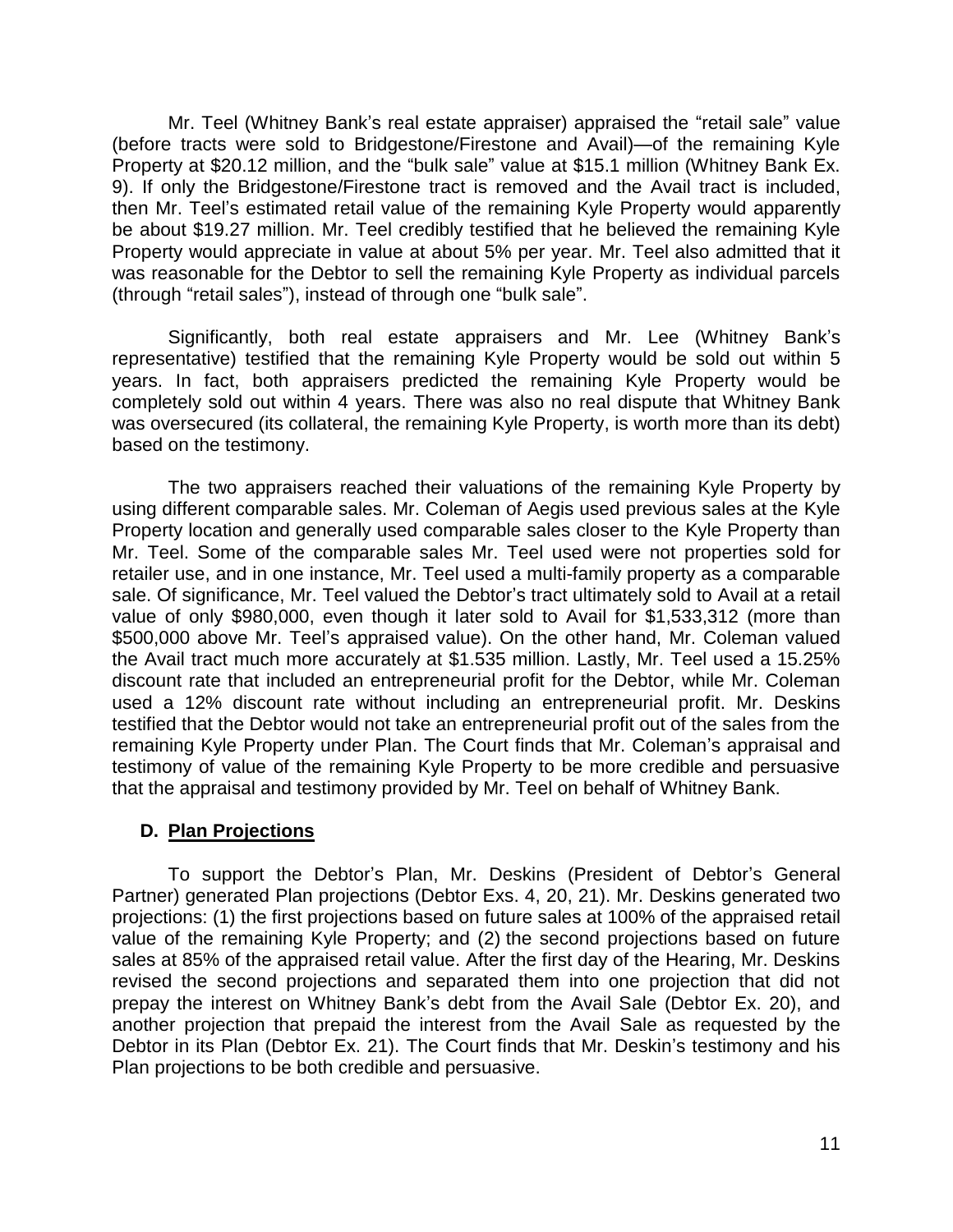Mr. Deskins testified that he calculated payments to Whitney Bank in both sets of his projections at 8% interest—to show that the Plan was feasible even at the "high" cramdown interest rate of 8% sought by Whitney Bank. The Debtor projects that the remaining tracts of the Kyle Property will be sold out by 2017—in about 4 years. This projection was corroborated by appraisers for both Whitney Bank and the Debtor—who agreed that the Debtor would be able to sell the remaining Kyle Property tracts within 4 years. The Debtor's projections also include the amount that the Debtor will withhold from each sale and deposit in a rolling "Reserve Account" under the Plan, in addition to the Debtor's closing costs (estimated to be 7% of the sale price). The projected closing costs include a 6% broker's fee on each lot to the Debtor's broker—SCC Interests, Inc.—whose principal is Mr. Deskins (Whitney Bank Ex. 24). The Court finds that the 6% broker commission on future sales is a reasonable and customary fee for real estate brokers, and does not believe the Debtor must use an unaffiliated broker because it would still have to bear a broker commission of about 6%. Mr. Deskins is also very familiar with the Kyle Property project having been with it since inception, and no complaint has ever been made by Whitney Bank that Mr. Deskins is selling the Debtor's property at too low a price. Mr. Deskins also explained that the Debtor's attorneys would be paid their administrative claims from revenue generated from the Incentive Agreements under the Plan. Mr. Deskins further testified that the Debtor currently has about \$168,000 in cash on hand to assist in initial funding of Plan payments.

The Debtor's revenue from the Incentive Agreements currently averages about \$10,000 per month. According to Mr. Deskins, the Debtor's revenues from the Incentive Agreements should double once Wal-Mart opens a store, as he expects the Wal-Mart store to have sales revenue between \$80 to 100 million. Over the 5-year term of the Debtor's Plan, the Debtor projects that the Incentive Agreements will generate about \$725,000 in revenue for the Debtor (Debtor Ex. 4).

Mr. Deskins credibly testified that since the Wal-Mart tract sale closed, there has been increased interest from various companies in acquiring the remaining tracts of the Kyle Property, including from Academy Sports and TJ Max. But the Debtor has no executed sales contracts with other potential buyers. Although it is not certain when Wal-Mart will open a store, Mr. Coleman and Mr. Teel both testified that based on sources at Wal-Mart, they believe Wal-Mart will open in 2015 after breaking ground in 2014. In addition, Mr. Plant knowledgably testified that real estate has picked up in central and south Texas and that expansion of commercial retail activity will continue to increase.

After accounting for the payments the Debtor will make under its Plan, the Debtor's projections show that the Debtor will be able to complete its Plan payments and pay off Whitney Bank in full (at 8% interest if required) even if the remaining tracts are sold at only 85% of their appraised value. On cross-examination, Mr. Deskins admitted that the Debtor must close the sale on a tract by the fourth quarter of 2013 (like the Horizon Sale) to use the sale's Reserve Account to pay 2013 property taxes on the remaining Kyle Property when due in January 2014.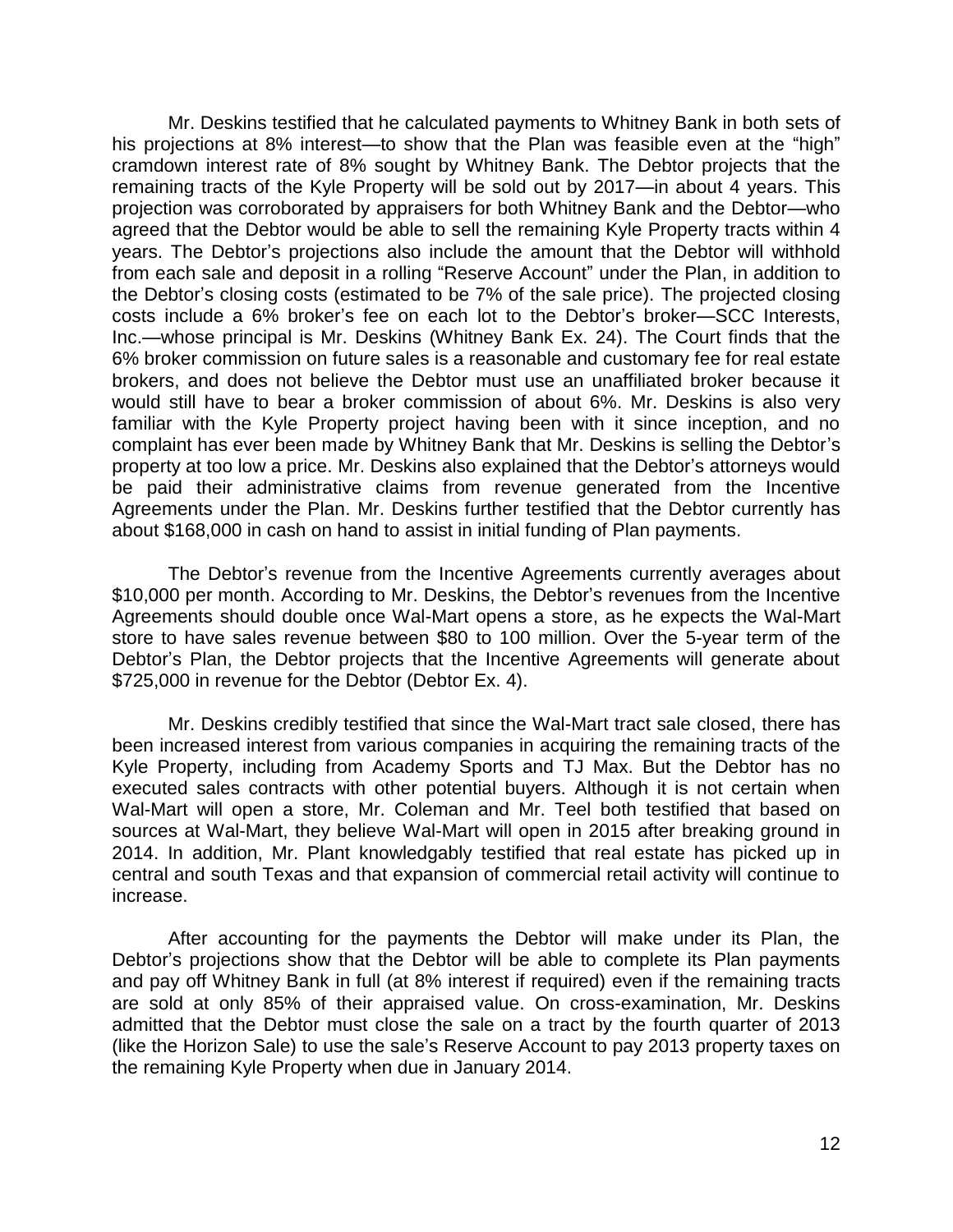Overall, the Court finds that the Debtor's Plan projections are reasonable and credible. Mr. Deskins, who prepared the Debtor's projections, was credible, persuasive, and demonstrated intimate familiarity with the Kyle Property and the Debtor's development, as well as real estate development and sales in general. The Court's primary concern with the Debtor's projections is whether the pending Horizon Sale will actually close by January 2014 in time for the Debtor to pay its 2013 property taxes when due. In the recent past, the Debtor has been able to close sales of property, but the actual closings were a few months after the Debtor's projected closing dates. On the other hand, the appraisers for both the Debtor and Whitney Bank agreed that the remaining Kyle Property should be sold out within 4 years and that Whitney Bank is oversecured. The evidence also demonstrated that, if Wal-Mart breaks ground in 2014 and opens a store in 2015, the remaining Kyle Property will be even a more desirable location for other retailers and increase in value, and the Debtor should receive more revenue from the Incentive Agreements.

### **E. Interest Rate**

Mr. Lee (Whitney Bank's representative) testified that he was familiar with market rates of interest in Texas, and had never seen a loan structured in a manner similar to what the Debtor has proposed for Whitney Bank in its Plan. Mr. Lee stated that no bank would loan at the interest rate proposed by the Debtor (4%) because (in Mr. Lee's view) it has a loan-to-value ratio greater than 50%. On cross-examination, Mr. Lee admitted that based on the appraisal of the Kyle Property by his own appraiser (Mr. Teel), the Kyle Property has a loan-to-value ratio of approximately 61%. Consequently, Mr. Lee stated that there is no market for a loan of the type proposed by the Debtor. Mr. Lee also testified that the default rate of interest under the Whitney Bank loan is 7%, and that he believed 8% interest would be a reasonable market rate for the Debtor's loan.

Mr. Deskins and Mr. Coleman testified that the Plan's proposed 4% interest rate to Whitney Bank was reasonable. Specifically, Mr. Deskins stated that he had recently closed 2 transactions within the previous 180 days at LIBOR plus 2% with a 4% minimum. Mr. Deskins also testified that 4% was appropriate because after the Loan Modification with Whitney Bank, the Debtor was paying 4% interest to Whitney Bank.

The current national prime rate of interest was 3.25% as of the date of the Hearing. Mr. Plant testified at the Hearing that the 90-day Treasury Bill rate was 0.78%.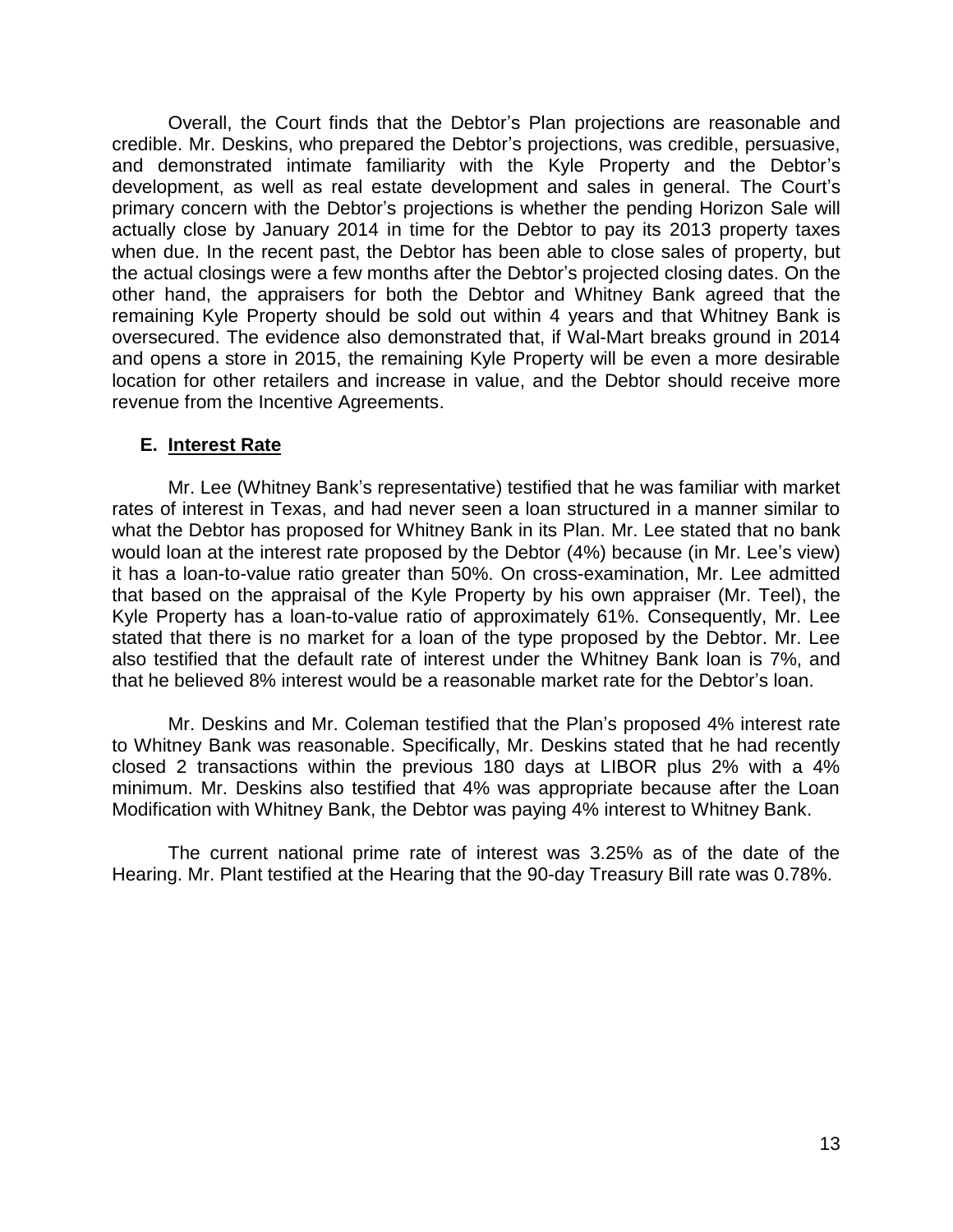### **IV. CONCLUSIONS OF LAW AND LEGAL ANALYSIS**

### **A. CONFIRMATION OF PLAN**

The Debtor filed a Plan of Reorganization on November 29, 2012 and an Amended Plan of Reorganization on January 21, 2013 (herein "Amended Plan") (dkt# 32, 49). Subsequently, the Debtor filed a First Modification, Second Modification, Amended Second Modification, and Second Amended Second Modification with Exhibit A, to its Amended Plan (collectively herein "Plan Modifications") (dkt# 98, 100, 102, 107, 125). The Debtor seeks confirmation of its Amended Plan as modified by the Plan Modifications (herein "Plan"). The only unresolved objections to confirmation of the Plan are those of Whitney Bank.

## **1. Summary of Plan**

In general, the Plan provides for the continued operation of the Debtor's present business—selling the remaining Kyle Property tracts individually on a "retail basis" over a 5-year period. Non-insider creditors will receive payment in full, through deferred payments by the Debtor from the proceeds generated by the ongoing sale of the tracts and from revenues received by the Debtor under the Incentive Agreements. Insider creditors will not receive any payment on their claims (which are subordinated) unless and until all other creditors are paid in full.

In summary, the Debtor's Plan proposes the following treatment of creditors and interest holders:

- (A) The priority and secured tax property tax claims of Hays County and Hays County CISD ("Taxing Authorities") (Class II under the Plan) will be paid and treated as follows: (1) such claims will be paid in equal monthly payments by the Debtor over 60 months from the petition date at 12% statutory interest pursuant to §1129(a)(9)(C) of the Bankruptcy Code; (2) upon sale of any tract of the Kyle Property by the Debtor, all unpaid taxes on the tract will be paid in full at closing of the sale; (3) property taxes for 2013 on the remaining Kyle Property will be paid by the Debtor when due in the ordinary course of business; (4) the Taxing Authorities will retain their liens; and (5) in the event of default by the Debtor, after written notice and opportunity for the Debtor to cure, the Taxing Authorities may pursue all available state law remedies. *See* §4.1.2 of Plan Modification (dkt# 107).
- (B) The secured claim of Whitney Bank (Class III under the Plan) will be paid and treated as follows: (1) the Debtor will pay the claim of Whitney Bank in full over 5 years in deferred payments with an interest rate of 4% per year, or such other interest rate determined by the Court not to exceed 8%; (2) Whitney Bank will be paid interest payments monthly; (3) Whitney Bank will also be paid the net proceeds from ongoing sales by the Debtor of the Kyle Property tracts, after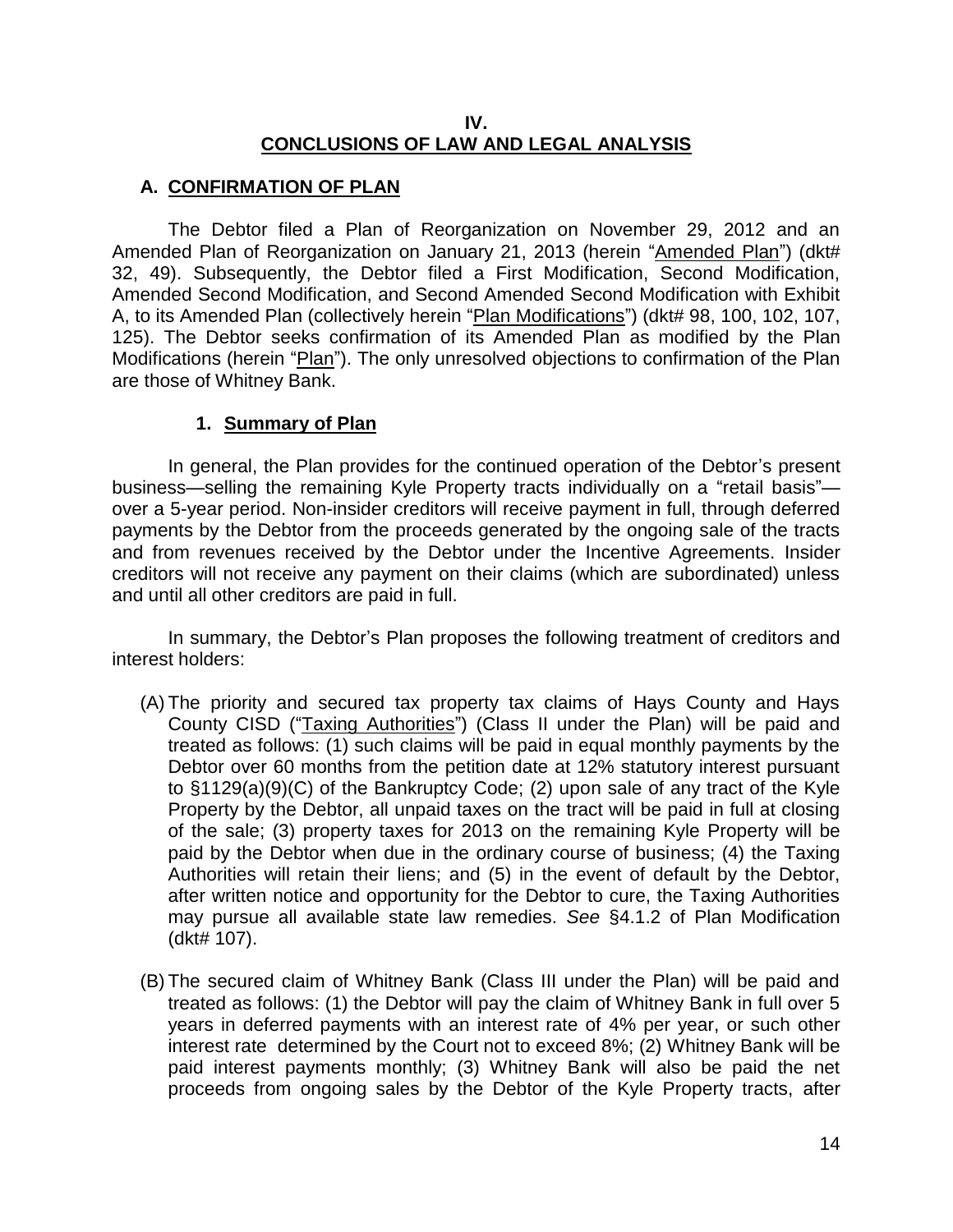payment of (a) customary closing costs; and (b) funding of a one-year rolling reserve account (herein "Reserve Account") for property taxes, insurance, interest payments to Whitney Bank, and operating expenses not to exceed \$1,000 per month for bookkeeping/accounting and landscaping/maintenance; (4) the Debtor will be entitled to close any sale of a Kyle Property tract and Whitney Bank's lien on the tract will be released if the gross sales price is a least 85% of the appraised retail value of the tract according to the Aegis appraisal; (5) the Reserve Account will be held at Whitney Bank and Whitney Bank will maintain a lien on the Reserve Account; (6) Whitney Bank will retain its liens on its collateral, including the Kyle Property and the sales tax incentive agreements (herein "Incentive Agreements"); (7) the Debtor will be entitled to use revenues from the Incentive Agreements to the extent available, to pay allowed administrative claims, tax claims, and unsecured claims under the Plan; (8) the net proceeds of the recently closed sale of a tract by the Debtor to Avail (herein "Avail Sale") will be paid to Whitney Bank, and (if allowed by the Court) a portion of the Avail Sale net proceeds will be credited as pre-paid interest to Whitney Bank for the period of May 1, 2013 through December 31, 2013, with the balance of the net sales proceeds credited to reduce principal of Whitney Bank's claim; (9) if the Debtor defaults under its Plan obligations to Whitney Bank, after written notice and a short opportunity for the Debtor to cure (5 days), Whitney Bank may pursue all available remedies (including foreclosure). *See* §4.1.3 of Plan Modification (dkt# 107,125).

- (C)The claims of general unsecured creditors (Class IV under the Plan) will be paid by the Debtor in full in 16 quarterly payments; provided the \$500,000 general unsecured claim of Seton Family of Hospitals (herein "Seton Hospital") will receive payments totaling only \$250,000 over the 16 quarters, with the balance of Seton Hospital's claim to be paid only after Whitney Bank (Class III) is paid in full. *See* §4.1.4 of Amended Plan (dkt# 49), as modified by Plan Modification with respect to Seton Hospital (dkt# 98).
- (D)The claims of insiders and affiliates of the Debtor, including claims of the Limited Partners of the Debtor (Class V under the Plan) will be subordinated, and will not receive any payments unless and until the claims of all senior creditor classes are paid in full (including the claims of Whitney Bank, property taxing authorities, and general unsecured creditors). *See* §4.1.5 of Amended Plan (dkt# 49).
- (E)Equity interests in the Debtor (Class VI under the Plan) will retain their interests, but shall not receive any payments or distributions on account of such equity interests until all senior classes of creditors are paid in full. *See* §4.1.6 of Amended Plan (dkt# 49).

# **2. Whitney Bank Objections to Plan**

In general, through its Objection filed to confirmation of the Plan, Whitney Bank contends: (a) the Plan was not proposed in "good faith" by the Debtor under §1129(a)(3)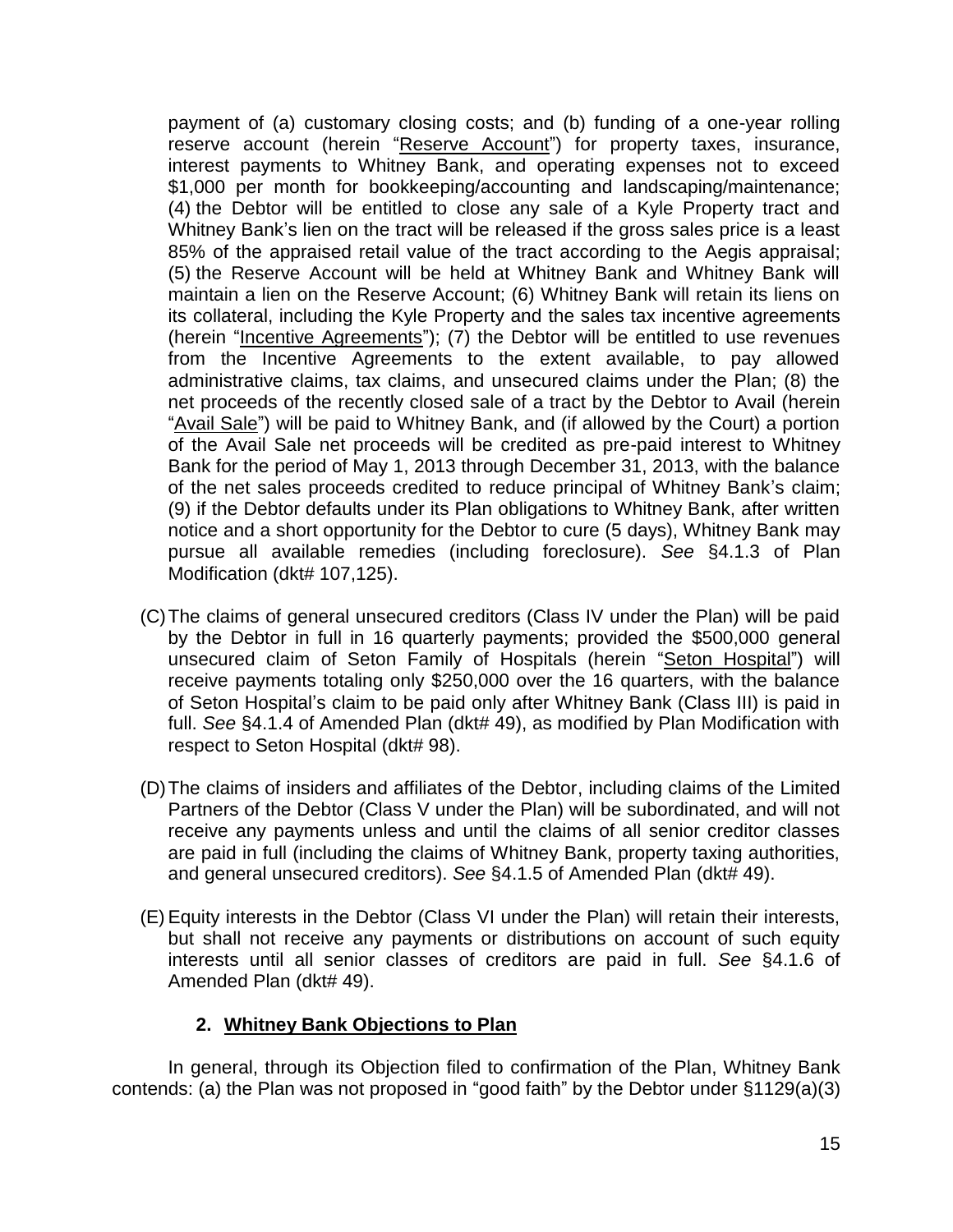of the Bankruptcy Code because the Debtor has only one significant asset, no employees other than principals, no ongoing business to reorganize, no cash flows of its own, only one non-insider creditor, failed to pay its 2012 property taxes, failed to close any sales of the remaining Kyle Property, and has insufficient cash on hand and sources of income to fund its Plan; (b) the Plan is not "feasible" under §1129(a)(11) of the Bankruptcy Code, because the Debtor relies on speculative future sales of property to fund Plan payments; and (c) the Plan is not fair and equitable because it does not provide Whitney Bank with the "indubitable equivalent" of its claim under §1129(b)(2)(A)(iii) of the Bankruptcy Code, because the Plan alters its collateral by requiring partial releases of its lien, has a rolling Reserve Account, and shifts the risk of Plan failure on Whitney Bank. *See* Objection (dkt# 68).

Through a Supplemental Objection filed to confirmation of the Plan, in general Whitney Bank contends (a) the Plan Modification filed by the Debtor that provides that a portion of the net proceeds received by Whitney Bank from the Avail Sale will be credited as pre-paid interest to Whitney Bank violates the terms of the Avail Sale Order and is barred by the doctrine of res judicata; and (b) the rolling Reserve Account proposed in the Plan lacks sufficient detail to determine the amount of sales proceeds that Whitney Bank will not receive. *See* Supplemental Objection (dkt# 101).

The Debtor filed a Response to Whitney Bank's Objection, and in general the Debtor contends (a) the Plan was filed in good faith and the Debtor has been acting in good faith as evidenced by the three tracts of land under contract, the income generated by the Debtor from the Incentive Agreements, and the substantial equity that exists in the Kyle Property; (b) the Plan is feasible and based on achievable projections, pending sales of tracts of land, and a future Wal-Mart at the Kyle Property that will increase the value of the surrounding tracts of land owned by the Debtor; and (c) the Plan provides Whitney Bank with the "indubitable equivalent" of its claim because payment of Whitney Bank in full with interest constitutes the indubitable equivalent and the Reserve Account treatment under the Plan is authorized by §1123(a)(5) of the Bankruptcy Code. *See* Response (dkt# 80).

The Debtor also filed a Trial Brief regarding cramdown interest rates, in which the Debtor generally contends (a) the starting point for a cramdown rate analysis should be the U.S. Treasury Bill rate; and (b) Whitney Bank's proposed cramdown rate of 8%– 8.25% is based on a starting point of the national prime rate of interest, which is not required. *See* Trial Brief (dkt# 99).

For the reasons set forth in this Opinion, the Court concludes that the Debtor's Plan should be confirmed at a 7% cramdown interest rate and the Objections filed by Whitney Bank to Plan confirmation should be denied.

### **3. Value of Kyle Property**

To decide if the Debtor's Plan is confirmable, it is necessary for the Court to determine the current value of the remaining Kyle Property owned by the Debtor.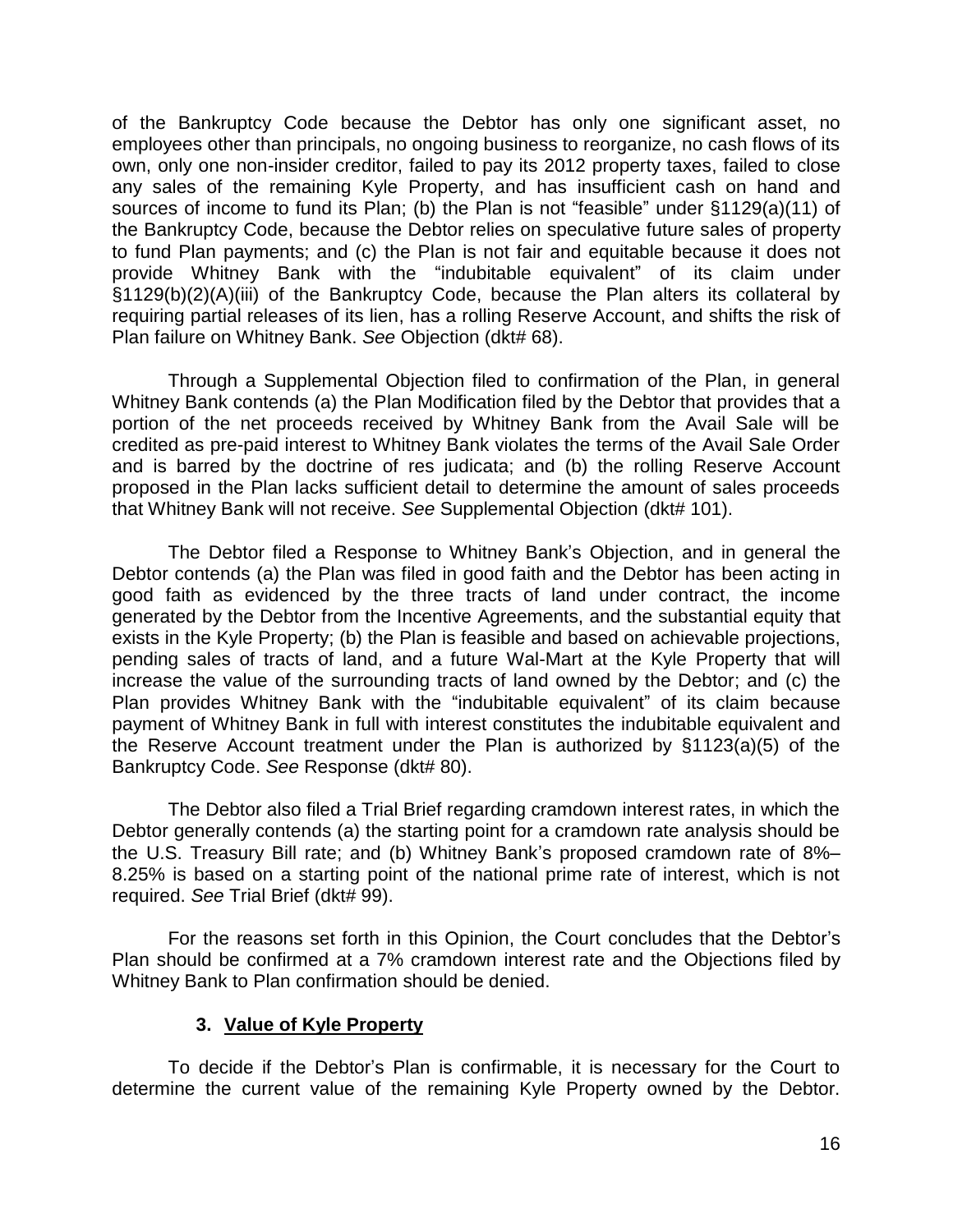Section 506(a) of the Bankruptcy Code governs valuation of property, and in pertinent part provides that "value shall be determined in light of the purpose of the valuation and of the proposed disposition or use of such property, and in conjunction with any hearing on such disposition or use or on a plan affecting such creditor's interest." 11 U.S.C. §506(a)(1). The "proposed disposition or use" of the collateral (here the Kyle Property) is of paramount importance in valuation. *Associates Commercial Corp. v. Rash*, 520 U.S. 953, 962 (1997); *see also In re T-H New Orleans Ltd. P'ship,* 116 F.3d 790, 799 (5th Cir. 1997) (value under §506 "is to be determined in light of the purpose of the valuation and of the proposed disposition or use of the property").

Here, in line with the statutory language of §506(a) and this judicial precedent, the Court will value the remaining Kyle Property in accordance with the Debtor's proposed "disposition or use" of the Kyle Property under the Plan. Through the Plan, the Debtor proposes to continue its business of selling individual tracts of the remaining Kyle Property over time on a "retail" basis, and not to sell the Kyle Property in one "bulk" sale. Whitney Bank's own appraiser admitted that it is reasonable for the Debtor to sell the Kyle Property on a retail basis over time instead of through a bulk sale. Thus, the Court will value the remaining Kyle Property based on individual sales of tracts of the Kyle Property over time as proposed by the Debtor under the Plan.

The real estate appraisers for both the Debtor and Whitney Bank focused primarily on the "sales comparison approach" to value the remaining Kyle Property. Generally, under the sales comparison approach, an appraiser analyzes sales of reasonably similar properties and then adjusts the purchase price for those properties to account for differing attributes of the properties. *See e.g.*, *In re Hotel Associates, LLC*, 340 B.R. 554, 562 (Bankr. D. S.C. 2006). When using this approach, the appraiser's selection of comparable properties is important. As the *Hotel Associates* court noted, "the selection of comparable properties and the adjustments to their sales price bear significantly upon the ultimate value established for a subject property, the comparable properties selected and the means of adjusting their sales price must be closely scrutinized." 340 B.R. at 561.

The Court finds that both appraisal experts—Mr. Coleman of Aegis for the Debtor and Mr. Teel for Whitney Bank—have similar experience and credentials. With a relatively "level playing field" as a starting point, the Court has considered the weight, credibility, differences, rationales, and explanations offered by Mr. Coleman and Mr. Teel in support of their respective valuation opinions and their written appraisals.

As discussed above in the Findings of Fact, Mr. Coleman of Aegis (the Debtor's appraiser) appraised the remaining Kyle Property's retail value (which excludes the tract sold to Bridgestone/Firestone, but includes the tract ultimately sold to Avail) at \$25.56 million. Mr. Teel (Whitney Bank's appraiser) appraised the remaining Kyle Property's retail value (after excluding the tract sold to Bridgestone/Firestone, but including the tract ultimately sold to Avail) at about \$19.27 million.

Overall, the Court finds Mr. Coleman's valuation and appraisal more persuasive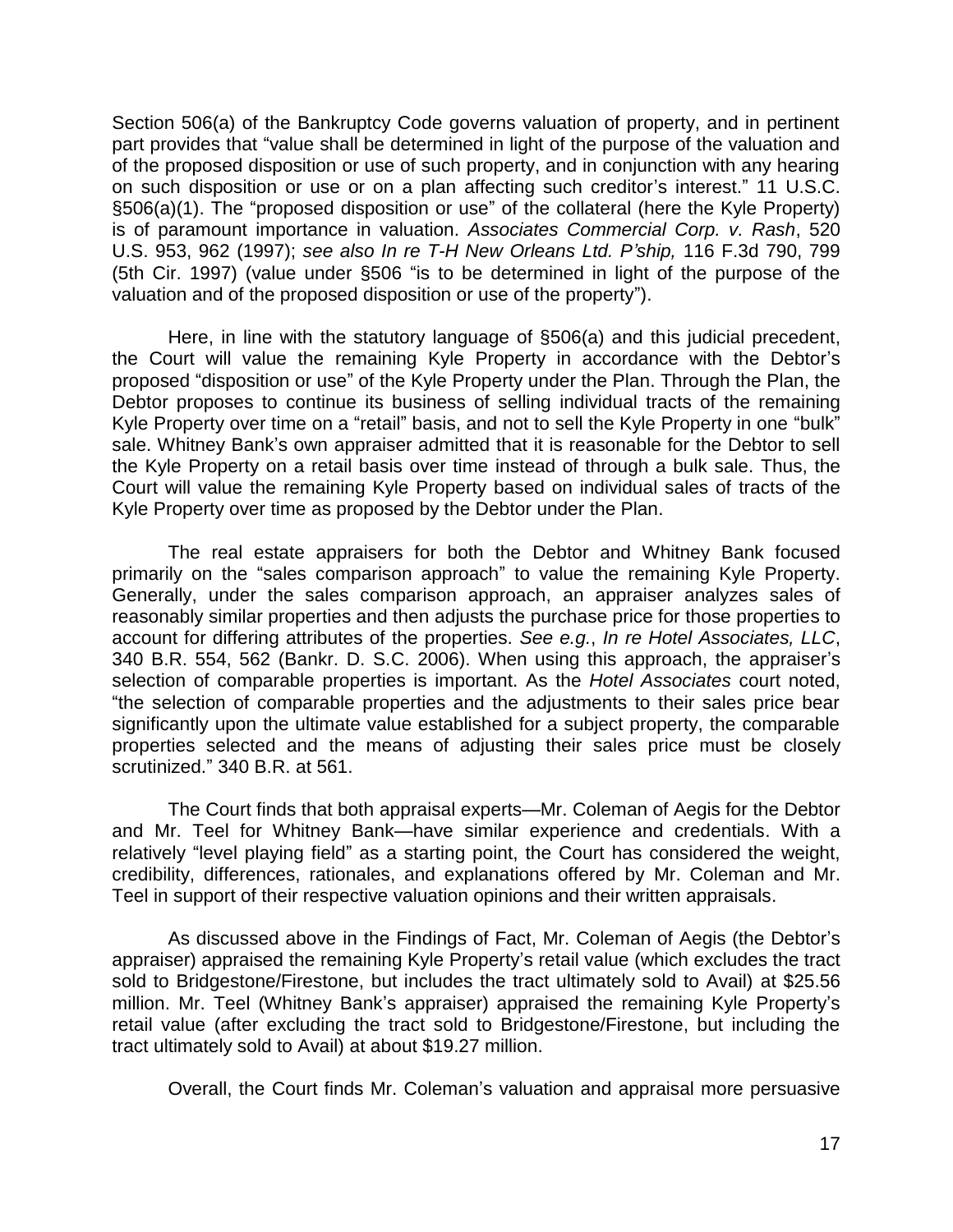and his testimony more credible than Mr. Teel's valuation and appraisal for several reasons, including those set forth in its Findings of Fact. In short, Mr. Coleman of Aegis used past sales at the Kyle Property and generally used comparable sales closer to the Kyle Property. Mr. Teel included multi-family properties as a comparable sale and other properties that were not as close comparables to the sales used by Mr. Coleman. Tellingly, Mr. Teel undervalued the Avail tract by over \$500,000 in his appraisal—Mr. Teel valued the Avail tract at only \$980,000, even though it later sold to Avail for \$1,533,312. On the other hand, Mr. Coleman valued the Avail tract in his appraisal much more accurately at \$1.535 million. Mr. Coleman did not include an entrepreneurial profit in his discount rate, while Mr. Teel included a 3.25% entrepreneurial profit in his discount rate despite the fact that the Debtor will not take such a profit.

After weighing and considering the evidence (including the respective written appraisals) and testimony of the appraisers, the Court concludes that the value of the remaining Kyle Property (excluding the tract sold to Bridgestone/Firestone, but including the tract ultimately sold to Avail) is \$25.56 million for the purposes of Plan confirmation. According to Whitney Bank, the outstanding amount of its debt as of the Plan confirmation hearing was about \$13.8 million—which was also after Whitney Bank's receipt of the Bridgestone/Firestone Sale proceeds but before its receipt of the Avail Sale proceeds.

In sum, the Court concludes that Whitney Bank is very oversecured and has a substantial equity cushion, because the value of the remaining Kyle Property serving as its collateral (about \$25 million, after reduction for outstanding property taxes) is worth almost twice the amount of its outstanding debt (about \$13.8 million). *See* 11 U.S.C. §506(a).

### **4. Necessity for Cramdown**

For a class of creditors to accept a plan of reorganization, §1126(c) of the Bankruptcy Code requires acceptance by creditors within a class totaling "at least twothirds in amount and more than one-half in number" of creditors that vote. 11 U.S.C. §1126(c). Here, Whitney Bank held an allowed secured claim of about \$14.3 million as of the Plan voting deadline (February 25, 2013), as it filed a Proof of Claim for such amount and no objection had been filed to such Proof of Claim as of the voting deadline. Whitney Bank is the only creditor in Class III of the Plan. Simply put, since Whitney Bank voted to reject the Plan, Class III has rejected the Plan.

Section 1129(a)(8) of the Bankruptcy Code requires that each class of claims either accept a plan or not be impaired under a plan, for a plan of reorganization to be confirmed. 11 U.S.C. §1129(a)(8). The saving grace for a debtor to still confirm a plan over a rejecting creditor class is §1129(b) of the Bankruptcy Code—known, in bankruptcy parlance, as "cramdown". Here, as Class III has rejected the Debtor's Plan due to Whitney Bank's vote against the Plan, the Debtor must "cramdown" the secured class with Whitney Bank (Class III) to be able to confirm its Plan.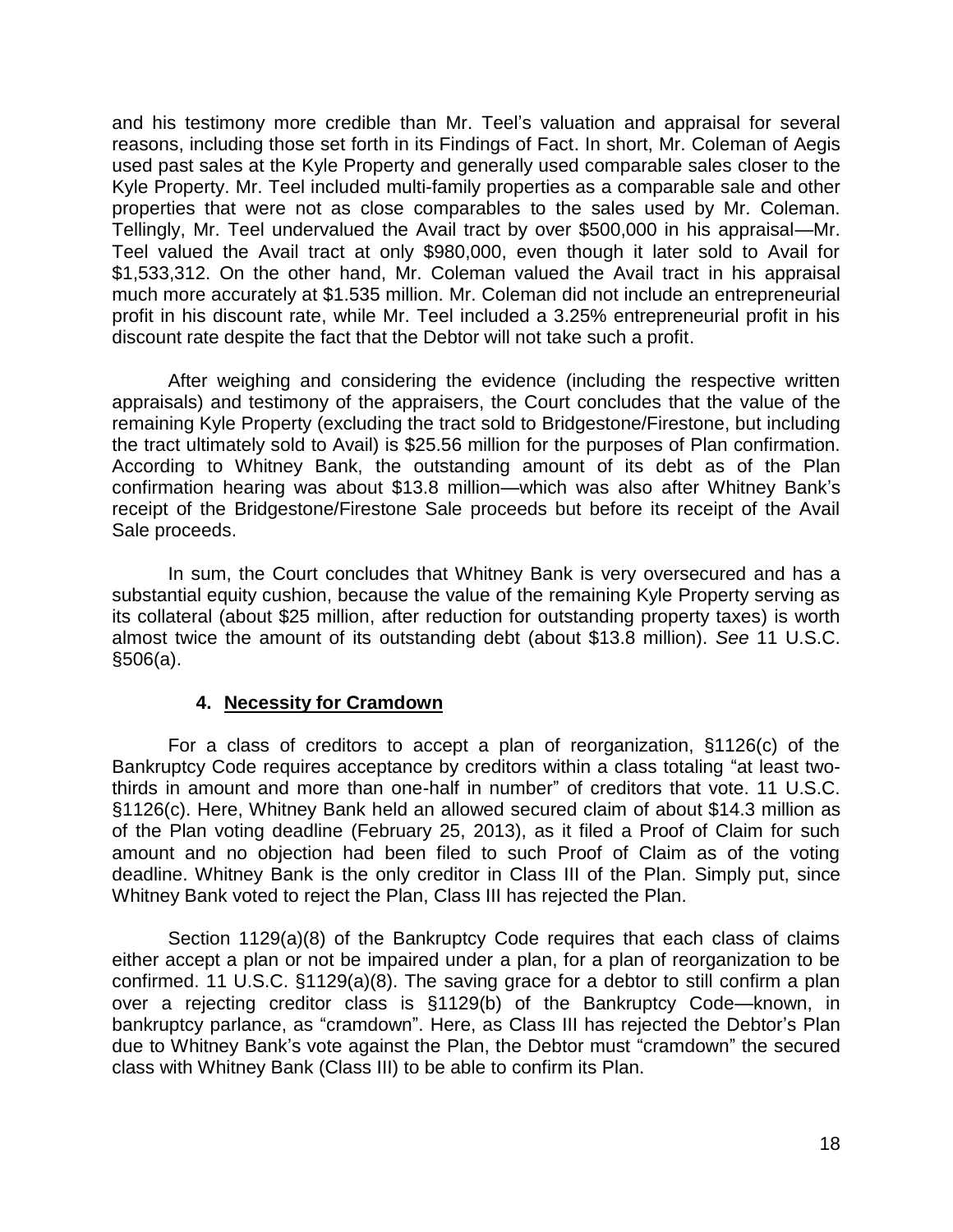## **5. Cramdown of Secured Claim—§1129(b)(2)(A)**

To cramdown a rejecting secured creditor class, the Bankruptcy Code requires that the plan of reorganization be "fair and equitable" to the secured creditor class. 11 U.S.C. §1129(b)(2). Specifically, §1129(b)(2) provides three alternative cramdown standards, and provides in pertinent part:

(2) For the purpose of this subsection, the condition that a plan be fair and equitable with respect to a class includes the following requirements:

(A) With respect to a class of secured claims, the plan provides—

(i) (I) that the holders of such claims *retain the liens securing such claims*, whether the property subject to such liens is retained by the debtor or transferred to another entity, *to the extent of the allowed amount of such claims*; and (II) that each holder of a claim of such class receive

on account of such claim *deferred cash payments* totaling at least the allowed amount of such claim, of a value, as of the effective date of the plan, of at least the value of such holder's interest in the estate's interest in such property;

(ii) for the sale, subject to section  $363(k)$  of this title, of any property that is subject to the liens securing such claims, free and clear of such liens, with such liens to attach to the proceeds of such sale, and the treatment of such liens on proceeds under clause (i) or (iii) of this subparagraph; **or**

(iii) for the realization by such holders of the *indubitable equivalent* of such claims.

11 U.S.C. §1129(b)(2) (emphasis and italics added).

 $\overline{a}$ 

Here, the Debtor contends that the Plan satisfies the cramdown standard set forth in §1129(b)(2)(A)(i). Alternatively, the Debtor contends that the "indubitable equivalent" cramdown standard of §1129(b)(2)(A)(iii) is satisfied. The Court will first address the lien retention and cramdown interest rate requirements under the §1129(b)(2)(A)(i) standard with respect to Whitney Bank's treatment under the Plan, before turning to whether the Plan satisfies the alternative "indubitable equivalent" standard of §1129(b)(2)(A)(iii).<sup>5</sup>

 $5$  No party has expressly raised the issue of whether the  $\S1129(b)(2)(A)(ii)$  standard applies to the Debtor's Plan, and whether or not it this standard has been satisfied. Accordingly, the Court will not expressly address the alternative cramdown standard set forth by  $\S1129(b)(2)(A)(ii)$ , particularly given the girth of this Opinion.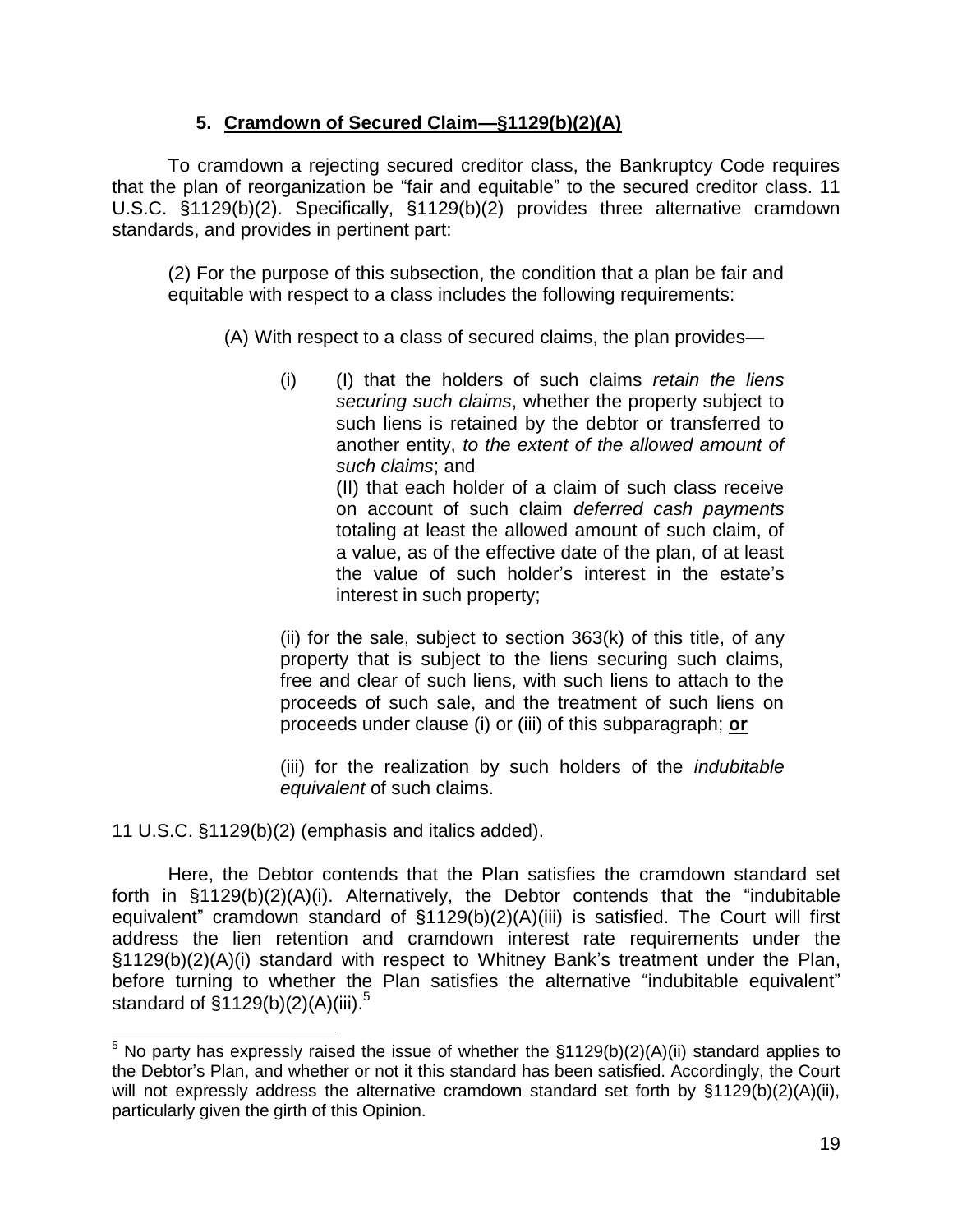## **a. Retention of Lien—§1129(b)(2)(A)(i)(I)**

The first cramdown requirement of  $\S1129(b)(2)(A)(i)$  is that the secured creditor must "retain the liens" securing its claims "to the extent of the allowed amount of such claims". 11 U.S.C. §1129(b)(2)(A)(i)(I). The Fifth Circuit has held that a secured creditor retains their lien under a plan if the secured creditor has the right to foreclose if the debtor fails to comply with its debt service obligations under a plan. *See In re Briscoe Enterprises, Ltd., II*, 994 F.2d 1160, 1169 (5th Cir. 1993). Here, the Debtor's Plan expressly provides that Whitney Bank will "retain its liens on the collateral currently pledged" to Whitney Bank (which would include the Kyle Property), although the Debtor will have the right to use revenues from the Incentive Agreements to pay other creditors. The Debtor's Plan also expressly provides that "in the event of default" by the Debtor under the Plan provisions and a short opportunity to cure, that Whitney Bank "shall be entitled to pursue all available remedies"—which certainly would include foreclosure on the remaining Kyle Property that serves as its collateral. *See* §4.1.3 of Plan (dkt# 107). Thus under a simple view of the "lien retention" requirement set forth by §1129(b)(2)(A)(i)(I), the Debtor's Plan satisfies the requirement.

Whitney Bank however, is not taking a simple view of this requirement—it is taking a complex view. Whitney Bank contends that its liens are not being retained under the Plan, as the Debtor is withholding a portion of the sales proceeds from Whitney Bank from future sales of the Kyle Property tracts and putting it into a rolling Reserve Account, while the Plan requires Whitney Bank to release its lien on the sold tract. Upon close examination however, Whitney Bank's contention fails for several reasons.

First of all, the Debtor's Plan expressly provides that Whitney Bank will have a lien on the Reserve Account. In fact, the Debtor is required to maintain the Reserve Account at Whitney Bank under the Plan. *See* §4.1.3 of Plan (dkt# 107). Simply put, Whitney Bank is retaining its lien on the portion of the sales proceeds that go into the Reserve Account, as the Plan expressly grants and retains Whitney Bank's lien on the Reserve Account.

Second, the funds in the Reserve Account will be used by the Debtor under the Plan for the direct and indirect benefit of Whitney Bank—by paying monthly interest to Whitney Bank, by paying senior lien property taxes on Whitney Bank's collateral (the Kyle Property), and by paying for insurance on Whitney Bank's collateral (the Kyle Property). Arguably, the only use of the Reserve Account that does not directly benefit Whitney Bank is the operating expenses for bookkeeping/accounting and landscaping/maintenance (the latter of which improves and maintains Whitney Bank's collateral)—but those operating expenses are capped under the Plan at a relatively paltry \$1,000 a month. *See* §4.1.3 of Plan (dkt# 107). Meanwhile, Whitney Bank will receive all of the net proceeds (after closing costs and senior taxes) from the future sales of the Kyle Property tracts other than what is deposited in the Reserve Account— Kyle Property tracts that the Court has currently valued at almost twice the debt owed to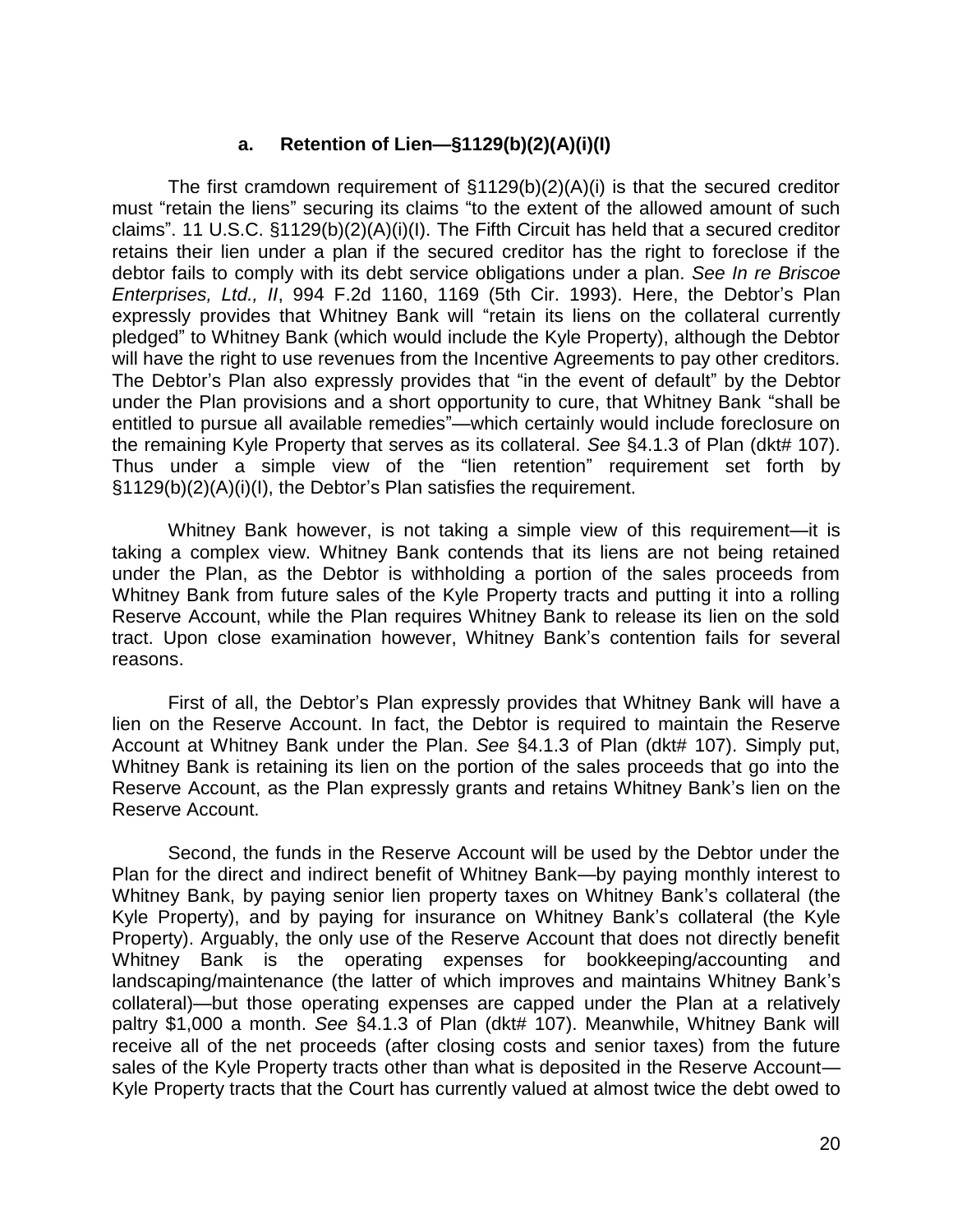Whitney Bank and Kyle Property tracts that Whitney Bank's own appraiser testified should continue to increase in value by about 5% per year. Whitney Bank has a very large equity cushion, and the use of up to \$1,000 a month by the Debtor for operating expenses from the Reserve Account does not impact its equity cushion in any meaningful way.

Third, according to the statutory text of §1129(b)(2)(A)(i)(I), a secured creditor must retain its liens under a Plan "to the extent of the allowed amount of such claims". Here, Whitney Bank has an allowed secured claim of about \$13.8 million according to its own testimony, which is secured by collateral worth approximately \$25 million. Arguably, based on the statutory text, Whitney Bank must only retain a lien in the amount of its \$13.8 million secured claim. Based on the structure of the Debtor's Plan and the evidence presented at the Hearing, Whitney Bank will certainly always "retain a lien" to secure its \$13.8 million claim, because even as the Debtor sells parcels from the Kyle Property during the course of the Plan, at no point will Whitney Bank have a lien on property that is worth less than the remaining amount owed to Whitney Bank by the Debtor. Therefore, Whitney Bank will "retain its liens" to the extent of its secured claim under the Plan.

So, whether one takes a "simple view" of the lien retention requirement of §1129(b)(2)(A)(i)(I) or a more "complex view" espoused by Whitney Bank, the Debtor's Plan meets the lien retention requirement based on the facts and the Plan in this particular case.

Our facts also resemble a case where a court held that the debtors' plan of reorganization complied with the §1129(b)(2)(A)(i)(I) lien retention requirement because the plan provided that the secured lender would retain its lien and receive payments with an appropriate interest rate from the future sales of condominiums. *See In re SW Boston Hotel Venture, LLC*, 460 B.R. 38, 58 (Bankr. D. Mass. 2011) *remanded on other grounds*, 2012 WL 4513869 (BAP 1st Cir. Oct. 1, 2012). The debtors in *SW Boston*  proposed to sell their condominiums in the ordinary course of their business, with the proceeds from the sale of the condominiums and the assets and income of the affiliated debtors to be used as necessary to pay allowed claims in full with interest. 460 B.R. at 44. As for the debtors' secured lender, the debtors' plan proposed that the secured lender would retain its prepetition liens on the debtors' property and then be paid the net sales proceeds, defined as the sales price of the condominiums, less 8% for closing costs and the amount necessary to pay outstanding real estate taxes and condominium fees, as well as budgeted operating expenses. 460 B.R. at 44–45. Similarly, in our case the Debtor's Plan will pay Whitney Bank an appropriate interest rate determined by the Court and Whitney Bank will receive the proceeds from future sales of Kyle Property tracts, less closing costs and taxes and the Reserve Account amount that will pay for expenses comparable to those in *SW Boston*.

Although not a legal requirement under §1129(b)(2)(A)(i)(I), the partial release of lien by Whitney Bank on the Kyle Property tract sales under the Plan is not far afield from Whitney Bank's own pre-petition loan documents. *See* Second Amendment to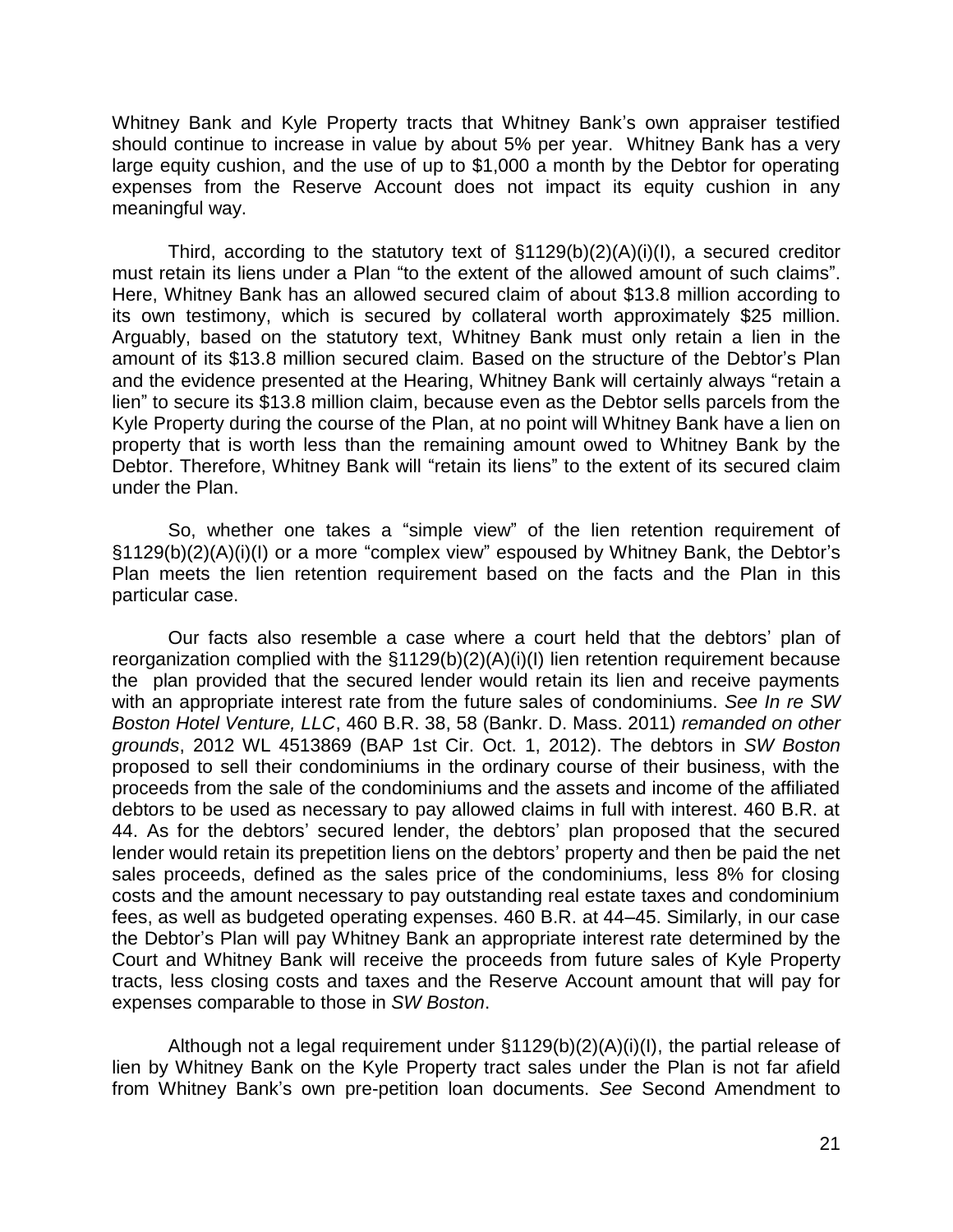Loan Documents, §3.7 (Whitney Bank Ex. 5). Such loan document provides for a partial release of lien by Whitney Bank if the Debtor pays Whitney Bank 100% of "Net Sales Proceeds" from the sale of the released tract, or 100% of the "appraised value" of the released tract. Net Sales Proceeds is defined in the loan document as gross sales proceeds, less normal and customary closing costs, including title insurance premiums, survey expenses, market rate sales commissions (not to exceed 6%), and escrow charges, minus estimated federal income taxes. "Appraised value" of the released tract is defined in the loan document as the appraised value as determined by Whitney Bank in its discretion.

Here, under the Plan, the Debtor will be paying Whitney Bank the sales proceeds from the sale of a tract, less normal and customary closing costs (including a 6% broker commission) and less amounts being deposited in the Reserve Account upon which Whitney Bank will have a lien and from which Whitney Bank will be paid interest on its debt. Whitney Bank will also likely be getting its own 100% "appraised value" of a released tract under the Plan according to the loan document. Under the Plan, the Debtor may not sell a tract and obtain a partial release from Whitney Bank unless the sales price of the tract is at least 85% of the Aegis appraised value (prepared by Mr. Coleman). On an aggregate basis, the Aegis appraisal valued the remaining Kyle Property tracts at \$25.56 million, and 85% of \$25.56 million is about \$21.72 million. So basically there are minimum prices built into the Plan that requires the Debtor (on an aggregate basis) to sell the remaining Kyle Property tracts for a total of at least \$21.72 million. And Whitney Bank's own 100% appraised value of the remaining Kyle Property tracts (according to its appraiser Mr. Teel) is only \$19.27 million—so it appears likely that Whitney Bank will be getting at least its own 100% appraised value for a partial release of a tract under the Plan.

The Debtor also argues that §1123(a)(5) of the Bankruptcy Code permits the Debtor to establish a Reserve Account from a portion of the sales proceeds under the Plan. Section 1123(a)(5) provides that "notwithstanding any otherwise applicable nonbankruptcy law" a plan shall provide adequate means for the plan's implementation. 11 U.S.C. §1123(a)(5). The "adequate means" set forth in the statute include "sale of all or any part of the property of the estate, either subject to or free of any lien, or the distribution of all or any part of the property of the estate among those having an interest in such property of the estate" or "satisfaction or modification of any lien". 11 U.S.C. §1123(a)(5)(D) and (E).

The Fourth Circuit has stated that §1123(a)(5) is an "empowering statute" that enlarges the scope of a debtor's pre-bankruptcy rights. *In re FCX, Inc.*, 853 F.2d 1149, 1154–55 (4th Cir. 1988) (holding that "§1123(a)(5)(D) overrides nonbankruptcy law restrictions on the distribution of collateral to satisfy a claim secured by the same"); *see also In re Stone & Webster, Inc.,* 286 B.R. 532, 543 (Bankr. D. Del. 2002) (holding "the provisions of a plan as articulated in §1123(a) can be effected without regard to otherwise applicable nonbankruptcy law"). Although this Court is not comfortable in holding that §1123(a)(5) standing alone authorizes the Debtor to establish a Reserve Account from a portion of the sales proceeds of Whitney Bank's collateral, this section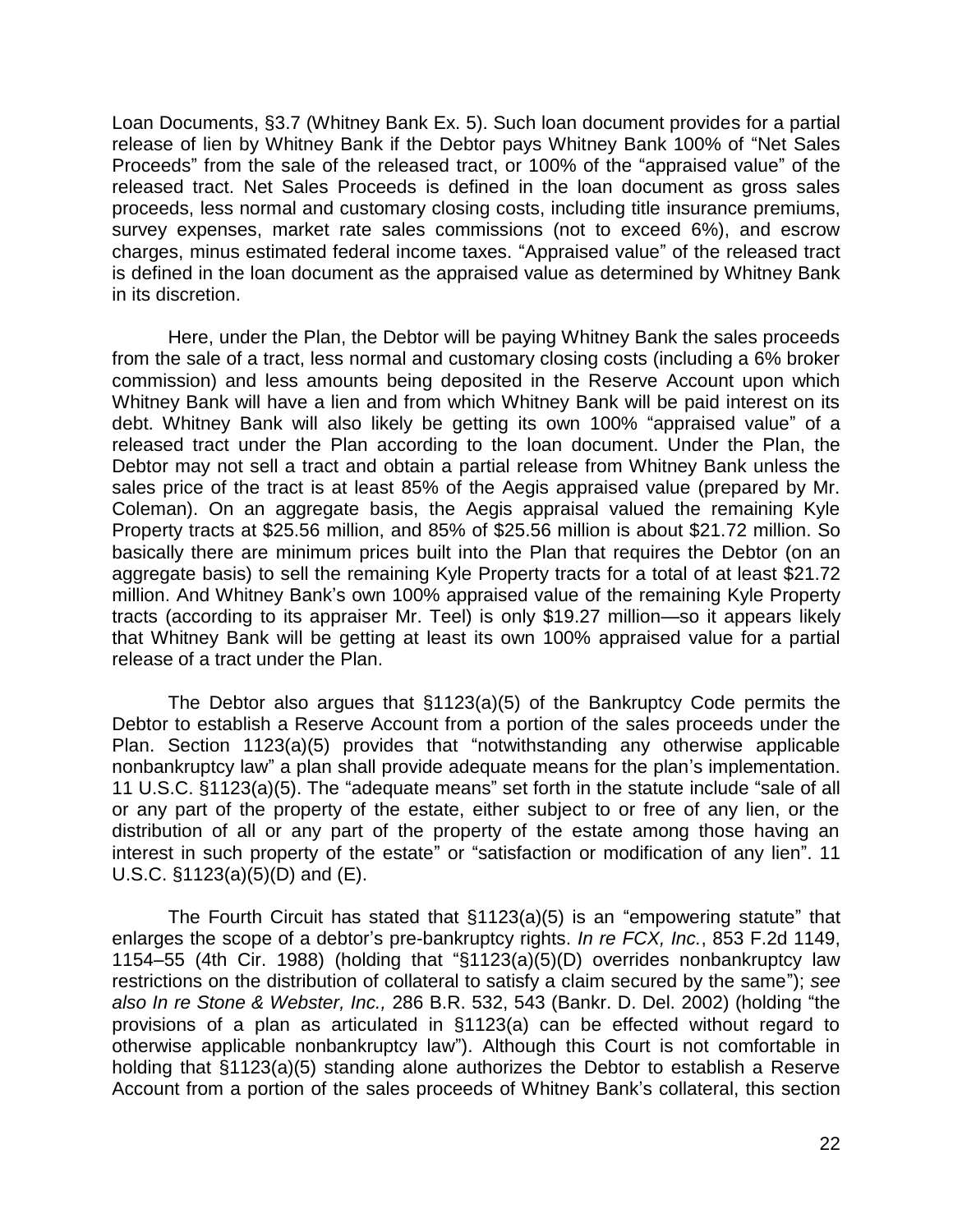combined with §§1129(b)(2)(A)(i) and/or (iii) does authorize the Debtor's Reserve Account in this particular case.

For any and all of these reasons, the Court concludes that the Debtor's Plan satisfies the "lien retention" requirement of §1129(b)(2)(A)(i).

#### **b. Cramdown Interest Rate**

The Court will next address the second requirement under the §1129(b)(2)(A)(i) cramdown standard. In substance, §1129(b)(2)(A)(i)(II) requires a debtor's plan to provide the secured creditor with deferred payments having a "present value" in the full amount of the creditor's secured claim. The Fifth Circuit has recently stated that "present value" in this context means the "deferred payments, discounted to present value by applying an appropriate interest rate (the 'cramdown rate'), must equal the allowed amount of the secured creditor's claim." *Wells Fargo Bank N. A. v. Texas Grand Prairie Hotel Realty, L.L.C. (In re Texas Grand Prairie Hotel Realty, L.L.C.)*, 710 F.3d 324, 330 (5th Cir. 2013).

Here, the Debtor's Plan proposes a cramdown interest rate on Whitney Bank's secured claim of 4% per year, or such other rate as is determined by the Court, not to exceed 8%. *See* §4.1.3 of Plan (dkt# 107).

Notably, the Fifth Circuit has afforded bankruptcy courts discretion in determining a cramdown interest rate, and will not overturn such determination unless there is "clear error". *See Texas Grand*, 710 F.3d at 331 ("We will not tie bankruptcy courts to a specific methodology as they assess the appropriate Chapter 11 cramdown rate of interest; rather, we continue to review a bankruptcy court's entire cramdown-rate analysis only for clear error"); *T-H New Orleans*, 116 F.3d at 800 ("We will not tie the hands of the lower courts as they make the factual determination involved in establishing an appropriate interest rate; they have the job of weighing the witness' testimony, demeanor and credibility. Thus, absent clear error, we will not disturb the bankruptcy court's determination").

### **c.** *Till* **Formula Approach to Cramdown Interest Rate**

For most courts, a cramdown interest rate methodology begins with review of the Supreme Court's plurality decision in *Till v. SCS Credit Corp.*, 541 U.S. 465 (2004). In *Till*, the Supreme Court plurality adopted a "formula approach" (sometimes called the "prime-plus approach") to determine cramdown interest rates in a chapter 13 case. In short, the *Till* approach consists of starting with the national prime rate of interest and adjusting the prime rate upward for risk. 541 U.S. at 479–80.

After *Till*, bankruptcy courts struggled with whether to apply the *Till* approach in a Chapter 11 case, largely because of the now infamous footnote 14 in *Till*. Footnote 14 seemed to suggest that although in Chapter 13 (consumer) cases there is no efficient market of cramdown lenders, the same may not be true in Chapter 11 (business) cases,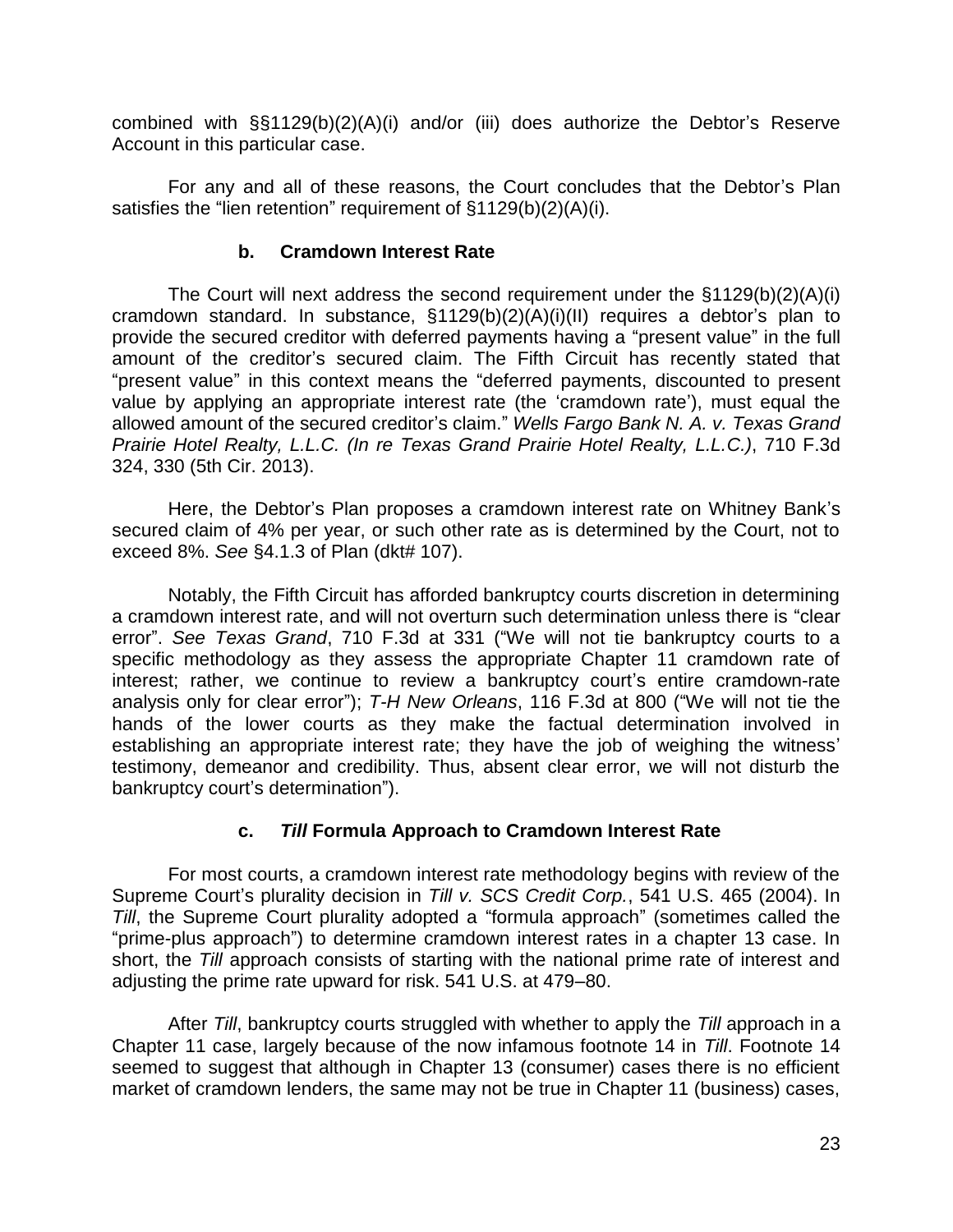and thus "it may make sense to ask what rate an efficient market would produce" in determining a cramdown interest rate in Chapter 11 cases. *Till*, 410 U.S. at 477, fn. 14.<sup>6</sup>

In some respects, the Fifth Circuit clarified the muddy waters of *Till's* application to Chapter 11 cases in its 2013 decision in *Texas Grand.* First, the Fifth Circuit recognized that the *Till* "formula approach" to cramdown interest rates is not controlling precedent in a Chapter 11 case. Instead, many courts have followed the *Till* formula approach because they were persuaded by the *Till* plurality's reasoning, not because they considered it binding. *Texas Grand*, 710 F.3d at 331. Second, the Fifth Circuit noted that the *Till* formula approach has now become the "default rule" in Chapter 11 bankruptcies. 710 F.3d at 336. Third, the Fifth Circuit recognized that the "vast majority" of bankruptcy courts follow *Till* in determining a cramdown interest rate in Chapter 11. 710 F.3d at 333.

Perhaps this should come as no surprise. The Fifth Circuit addressed the issue of cramdown interest rates in Chapter 11 several years before the Supreme Court decision in *Till* and its recent decision in *Texas Grand*. In *T-H New Orleans*, the Fifth Circuit noted that the main objective of the bankruptcy court in determining the appropriate interest rate in a Chapter 11 cramdown is to arrive at a rate that reflects the present value of the claim and "accounts for the specific level of risk". 116 F.3d at 800– 01. Similarly, in *Briscoe Enterprises*, 994 F.2d at 1169, the Fifth Circuit noted that a Chapter 11 cramdown interest rate should factor in the "appropriate risk"*.* In many ways, the *Till* formula approach is consistent with these prior Fifth Circuit decisions—as the *Till*  approach starts with the national prime rate and then adds a supplemental "risk adjustment". *Till,* 541 U.S. at 541; *Texas Grand*, 710 F.3d at 332.

This Court is mindful that the Fifth Circuit concluded its *Texas Grand* opinion with a statement that the Circuit was not suggesting that the *Till* formula approach is the "only—or even optimal" method for calculating a Chapter 11 cramdown interest rate. 710 F.3d at 337. And the parties in *Texas Grand* stipulated to the use of the *Till* formula approach—a stipulation that does not exist in our case. 710 F.3d at 331.

Nevertheless, this Court is persuaded by *Till* and will use the *Till* formula approach as the path to determine the appropriate cramdown Chapter 11 interest rate under the Debtor's Plan in our case. The Court has chosen this path because the Fifth Circuit has consistently afforded bankruptcy courts discretion in determining a specific cramdown interest methodology, the Fifth Circuit has recently acknowledged in *Texas Grand* that the *Till* formula approach has become the "default rule" followed by a "vast majority" of courts in Chapter 11 cases, the Fifth Circuit reviewed the *Till* approach under a "clear error" standard in *Texas Grand*, and the *Till* formula approach appears consistent with prior Fifth Circuit precedent setting Chapter 11 cramdown rates based on risk.

 $\overline{a}$ 

<sup>6</sup> In *Texas Grand*, the Fifth Circuit recognized that footnote 14 in *Till* has been criticized as it rests on the untenable presumption that the voluntary market for a forced cramdown loan is less illusory in a Chapter 11 case than a Chapter 13 case. 710 F.3d at 336–37.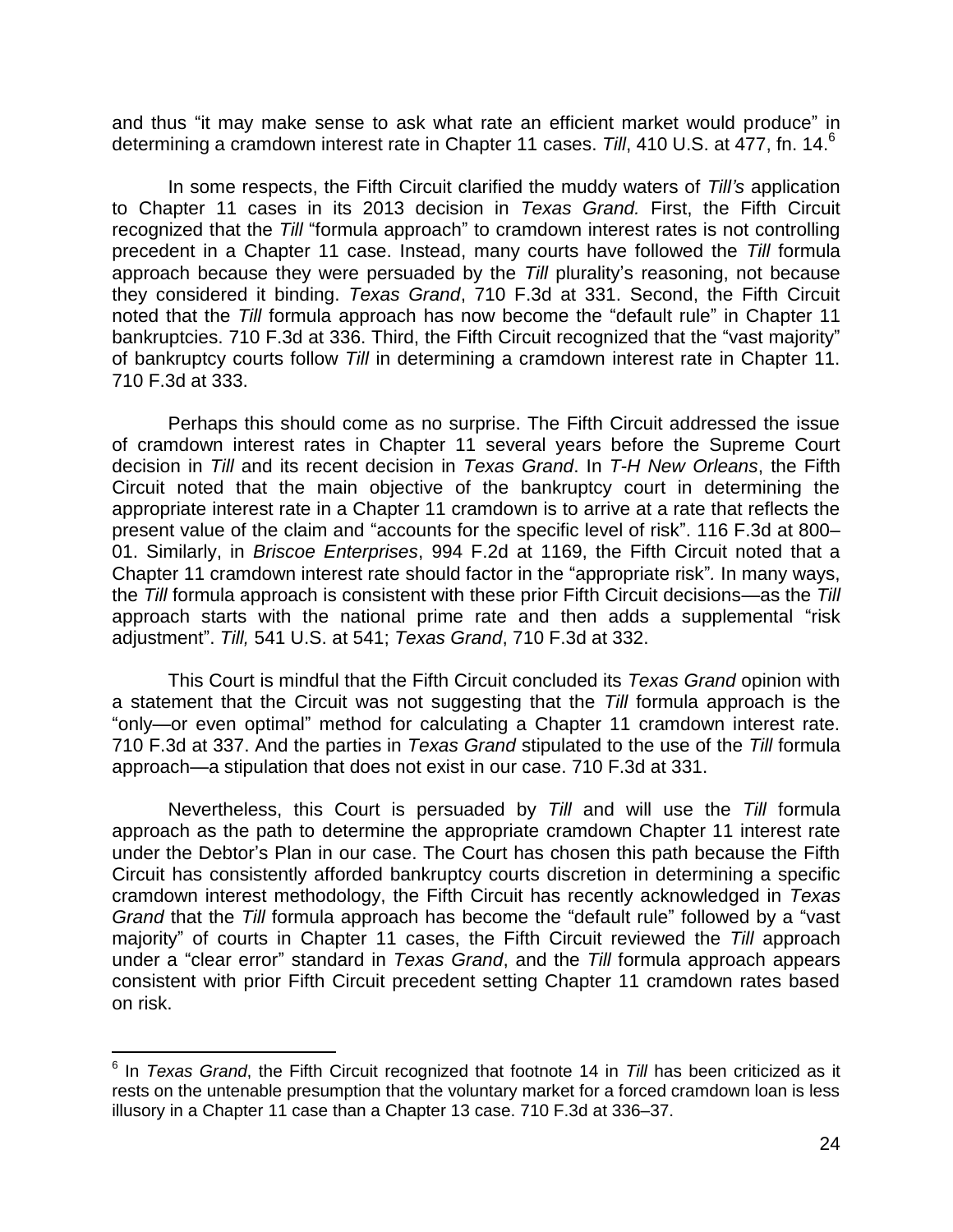### **d. Efficient Market**

Some courts have held that a prerequisite to applying the *Till* formula approach in Chapter 11 is a finding that no "efficient market" exists for the cramdown loan, based on footnote 14 in *Till*. *See e.g., In re Brice Rd. Developments, LLC*, 392 B.R. 274, 280 (B.A.P. 6th Cir. 2008) (stating that in a chapter 11 case where an "efficient market" exists, the market interest rate should be applied; but where no "efficient market" exists, the formula approach to interest rates endorsed by the Supreme Court in *Till* should be applied).

The Fifth Circuit has recently recognized that, even assuming footnote 14 of *Till* has some persuasive value, most courts have held that an "efficient market" for financing exists in Chapter 11 only if the market offers a loan with a "term, size, and collateral comparable to the forced loan contemplated under the cramdown plan." *Texas Grand*, 710 F.3d at 337 (citing *In re 20 Bayard Views, LLC,* 445 B.R. 83, 110–11 (Bankr. E.D.N.Y. 2011); *SW Boston Hotel Venture,* 460 B.R. at 55). It is fair to say the courts "almost invariably conclude" that efficient markets are absent in a Chapter 11 case. *See Texas Grand*, 710 F.3d at 333 (supporting citations omitted).

Assuming, for the moment, that the lack of an "efficient market" is a predicate to applying the *Till* formula approach—the Court has little trouble concluding that no "efficient market" exists in this Debtor's case. The evidence presented by Mr. Lee (Whitney Bank's representative), Mr. Deskins (President of Debtor's General Partner) and Mr. Coleman (Debtor's appraiser) demonstrated that there are no loans available in the current market for a loan similar to that proposed by the Debtor in its Plan. Mr. Lee testified that he had never seen a loan in the marketplace structured in a manner similar to what the Debtor has proposed in its Plan. Mr. Lee also stated that no bank would loan at the interest rate proposed by the Debtor because it has a loan to value ratio greater than 50%. Thus, an efficient market for financing does not exist in our case because the market does not offer a loan with a "term, size, and collateral comparable to the forced loan contemplated under the cramdown plan." *Texas Grand,* 710 F.3d at 337.

# **e. Application of** *Till* **Formula Approach**

The starting point for the *Till* formula approach is the national prime rate of interest; indeed the *Till* approach is often called the "prime-plus approach". *See Texas Grand*, 710 F.3d at 332 (where the Fifth Circuit stated "under the *Till* plurality's formula method, a bankruptcy court should begin its cramdown rate analysis with the national prime rate—the rate charged by banks to creditworthy commercial borrowers—and then add a supplemental risk adjustment"). As of the date of the Hearing, the national prime rate was 3.25%, and that rate has not changed in several years.

The Debtor argued in its Trial Brief and at the Hearing that the Court should start its risk adjustment analysis with the much lower U.S. Treasury Bill rate—not the national prime rate—because the Treasury Bill rate is a truly riskless rate. The U.S. Treasury Bill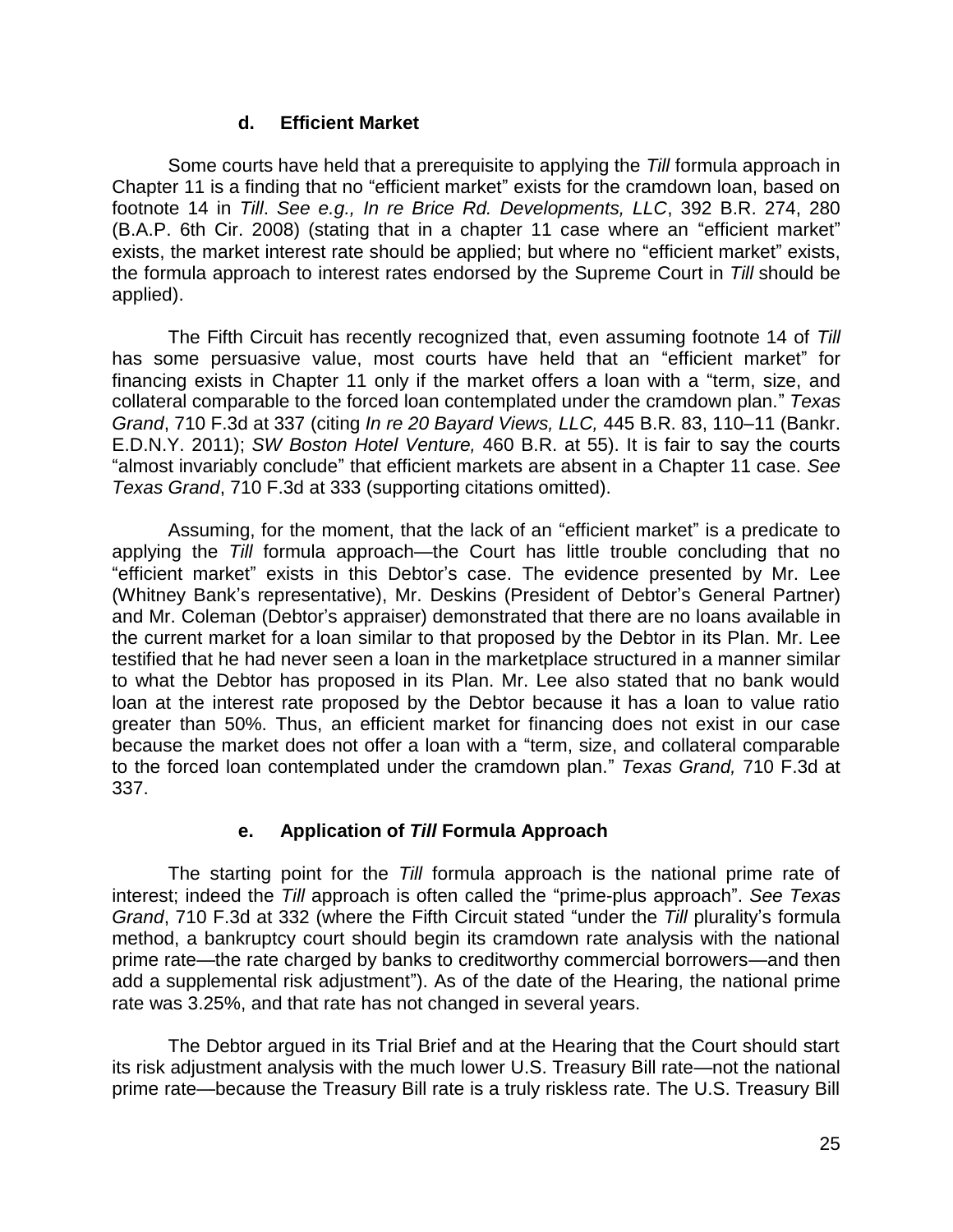rate was under 1% at the time of the Hearing on Plan confirmation. This Court recognizes that the national prime rate of 3.25% already has some risk built into it. *See e.g., Koopmans v. Farm Credit Services of Mid-Am., ACA*, 102 F.3d 874, 875 (7th Cir. 1996) (holding prime rate includes some compensation for the risk of non-repayment). Given this, a few courts have started their upward risk adjustment from the much lower and "risk-free" U.S. Treasury Bill rate, instead of the national prime rate. *See e.g.*, *In re SJT Ventures, LLC, 441 B.R. 248, 255–56 (Bankr. N.D. Tex. 2010).<sup>7</sup>* 

However, because the recent Fifth Circuit decision in *Texas Grand* affirmed the use of the national prime rate as the starting point for risk adjustment, the majority of courts start a risk adjustment with the national prime rate, and the *Till* approach starts with the national prime rate, the Court will not use the U.S. Treasury Bill rate as the starting point as suggested by the Debtor. Instead, the Court will start with the prime interest rate of 3.25%, and adjust the prime rate upward for risk in this particular case.

According to the Supreme Court in *Till*, the appropriate size of the risk adjustment to the prime rate depends on such factors as (1) the circumstances of the bankruptcy estate; (2) the nature of the security; and (3) the duration and feasibility of the reorganization plan. *Till*, 541 U.S. at 479; *Texas Grand,* 710 F.3d at 332. In applying these factors, courts have generally approved upward "adjustments of 1% to 3%" to the prime rate. *See Texas Grand*, 710 F.3d at 332 (citing *Till*, 541 U.S. at 480); 710 F.3d at 333, 336 (collecting cases). Courts following the *Till a*pproach assess the risk of the debtor's default on the restructured obligations based on evaluating factors that include: (1) the quality of debtor's management; (2) the commitment of the debtor's owners; (3) the health and future prospects of the debtor's business; (4) the quality of the lender's collateral; and (5) the feasibility and duration of the plan. *Texas Grand,* 710 F.3d at 334 (collecting cases).

Here, the Court has considered and evaluated the circumstances of the Debtor's bankruptcy estate, the nature of Whitney Bank's collateral, the duration of the Debtor's Plan, and the feasibility of the Debtor's Plan—as required by the *Till* approach—which are more fully set forth in its Findings of Fact and Summary of Plan above, including the summary below.

The circumstances of the Debtor's estate have improved in many respects as the real estate market in Central Texas has improved. In short, over the last 10 months that the Debtor has been in Chapter 11, the Debtor has been able to close two sales of Kyle Property tracts (the Bridgestone/Firestone Sale and the Avail Sale) for sale prices aggregating over \$2.35 million, and the majority of these sales proceeds were paid to Whitney Bank. Within the last year, the Debtor also closed a very significant sale of a Kyle Property tract to Wal-Mart, which grossed over \$6 million, the vast majority of which went to pay down Whitney Bank's debt. As a result, the Debtor had a secured debt-to-asset ratio of around 55% before the Avail Sale (about \$13.8 million debt to about \$25 million in collateral value to Whitney Bank). So, currently there is a very

 $\overline{a}$ 

 $<sup>7</sup>$  In the words of the Fifth Circuit, the Treasury Bill rate "includes all necessary factors except the</sup> risk premium". *Briscoe Enterprises*, 994 F.2d at 1169.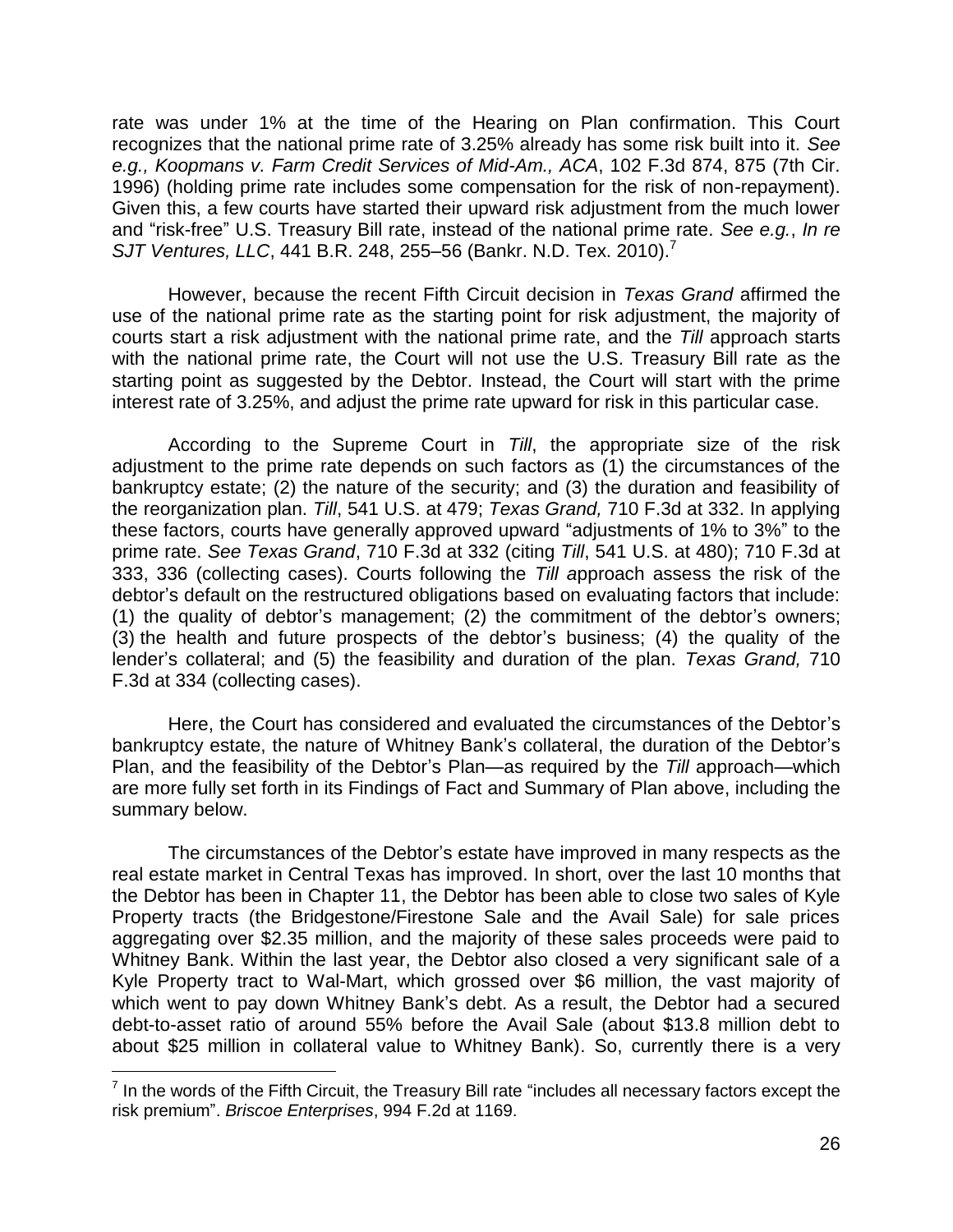significant "equity cushion" for Whitney Bank. In addition, the Court recently approved the sale of a Kyle Property tract to Horizon, with an option to purchase additional acreage. However, the Horizon Sale has not closed, and it is not certain whether and when it will close.

The Debtor currently has no regular source of income, other than about \$10,000 a month from the Incentive Agreements. The real income the Debtor is relying on for the Plan to succeed is the future sales of real estate—the Kyle Property tracts. This results in risk.

The nature of Whitney's collateral—primarily the Kyle Property—is single asset real estate (herein "SARE") under the Bankruptcy Code. The Kyle Property is not income-producing. The Kyle Property is not fully developed. Instead, the remaining Kyle Property is partially developed raw land with infrastructure-type improvements. By the Debtor's own truthful admission, the Debtor is basically a land seller—a business which defies accurate prediction to some degree. All of this results in risk.

The duration of the Debtor's Plan is 5 years and Plan feasibility is very tight, but achievable. On a positive note, both real estate appraisers felt that the remaining Kyle Property would be completely sold out within the next 4 years. Yet the Debtor currently has no signed contracts for the future sales of tracts—only potential prospects, other than the pending sale to Horizon of a relatively small parcel. The sale to Horizon has not and may not ever close. Worst case (for Whitney Bank under the Plan), if the Debtor defaults under its obligations to Whitney Bank under the Plan, Whitney Bank has an expedient remedy—declare a default and after a short opportunity to cure, foreclose on its collateral (the Kyle Property) through non-judicial foreclosure.

The Plan has features in it that increase the risk for Whitney Bank. The Plan has no set timetable by which the Debtor must sell the Kyle Property tracts and payoff Whitney Bank in full—other than by the end of 5 years. Although Whitney Bank is entitled to fixed monthly interest payments under the Plan, exactly when and how much Whitney Bank will get paid down on the principal amount of its debt is not fixed by the Plan (other than within 5 years). Given this, risk is created.

Also under the Plan, the Debtor cannot sell a tract unless the gross sales price is at least 85% of appraised value. The Debtor is relying on these future tract sales to fund the Plan and pay off Whitney Bank as well as property taxes—but is restricted from selling for less than 85% of a minimum pre-set appraised value. The Court understands the need for and the protection provided by the minimum sale prices in the Plan. But the minimum price restrictions create a double-edged sword. If the Debtor is unable to find a buyer that will pay at least the pre-set minimum value and can timely close a sale of a tract, there is a likelihood of default under the Plan. Although the Debtor has had some success in closing sales during the bankruptcy case, both the Bridgestone/Firestone Sale and the Avail Sale closed months after the closing dates that the Debtor originally projected. These delays in past closings are likely not the Debtor's fault, but the reality remains. And Whitney Bank is (and perhaps justifiably) concerned that the Debtor may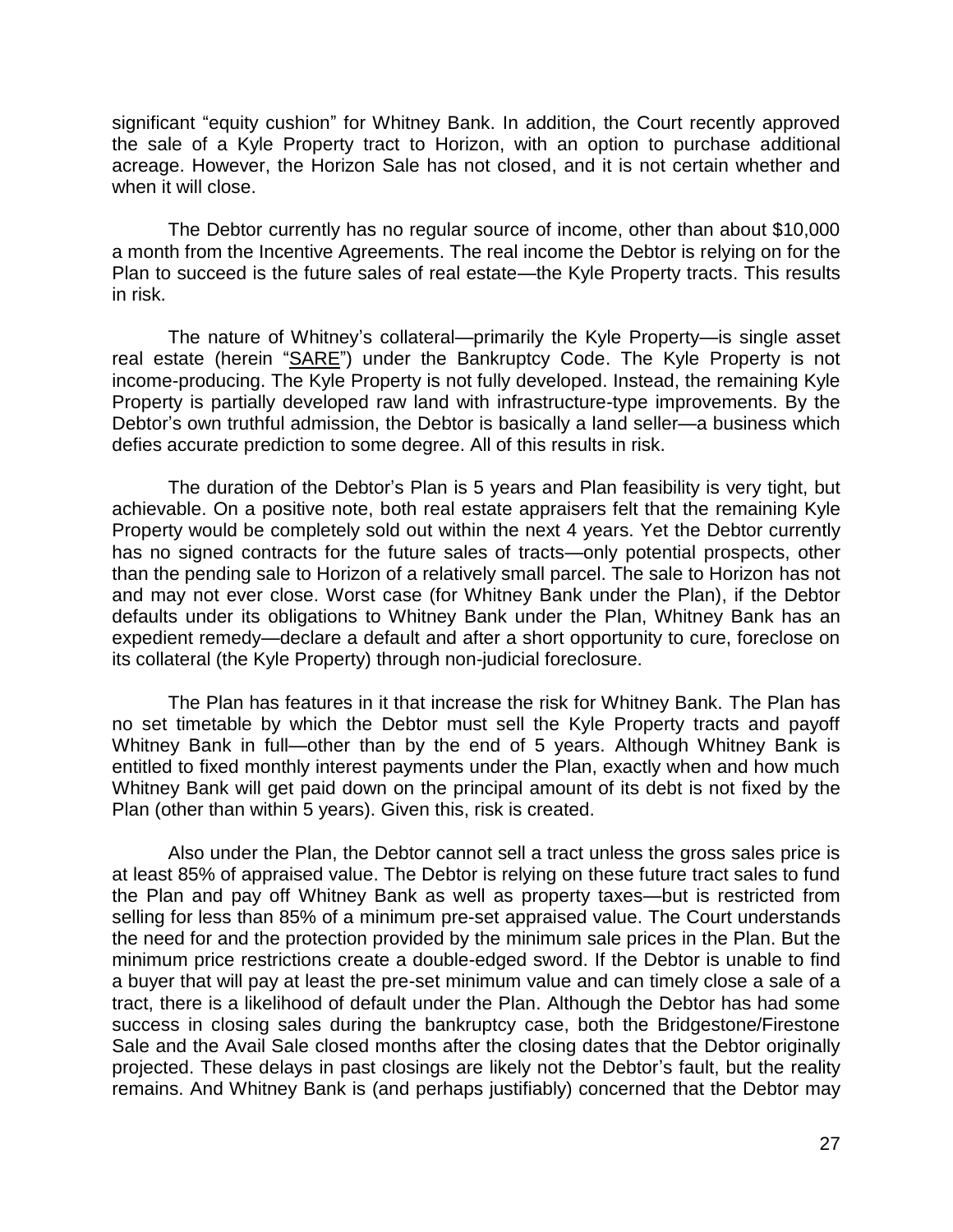hold out for higher sale prices of the remaining Kyle Property in an effort to hopefully achieve some ultimate distribution to the Debtor's partners under the Plan. With all that comes risk, for which Whitney Bank must be adequately compensated through a higher interest rate.

The Debtor also has some history of being delinquent on payment of real property taxes. This also creates risk under the Plan for Whitney Bank, as any failure of the Debtor to timely pay property taxes under the Plan could result in foreclosure of the senior liens for property taxes and/or significant monetary tax penalties. The Debtor's Plan is far from risk-free. The Plan relies very heavily on future sales of Kyle Property tracts to make monthly interest payments, yearly expenses, and to pay off Whitney Bank and property taxes. The Debtor must close one sale by the end of 2013 or very early in January 2014 to have funds to be able to pay 2013 property taxes on time. The Debtor projects that it will close on the sale to Horizon before January 2014, but this sale is not an absolute certainty, and the Debtor has in the recent past suffered delays in closing sale transactions. A delay in the closing of a tract sale until after early January 2014 could become fatal to the Debtor and its Plan. That the Debtor is recognizing possible problems in cash flow from land sales over the next several months is demonstrated by a somewhat unorthodox Plan provision that uses proceeds from the Avail Sale to "prepay" interest to Whitney Bank through the end of this year.

The prospects for the Debtor's business have improved with the relatively recent sale of a large tract by the Debtor to Wal-Mart. If Wal-Mart breaks ground and opens a store, it will definitely improve the Debtor's prospects and aid significantly in selling the remaining Kyle Property tracts. But whether and when Wal-Mart will actually break ground and open a store is not certain; and this uncertainty creates some risk.

The Court has no reason to question the quality of the Debtor's management. But the continued financial commitment of the Debtor's owners (the General Partner and Limited Partners) to the Debtor and the Plan is very questionable. Without doubt, the Debtor's partners have made very significant financial contributions to the Debtor in the past, and the Court can understand why the partners would be reluctant to step up again and provide additional cash support now. And the Debtor's partners are in full support of the concept of the Plan—but not enough for them to put (or even commit to put) new money in to enhance Plan success. The simple truth is that the Debtor's owners are not making any cash infusion into the Debtor as part of the Plan and are unwilling to commit to provide any additional funding to the Debtor at a time when the Debtor may need the funds to make Plan payments. Personal guarantees no longer exist on the remaining debt owed to Whitney Bank; and there was no showing that the General Partner of the Debtor had any financial wherewithal. Basically, the Debtor and its owners could walk away with little or no additional repercussions to them if the Plan is not successful. All of these factors increase risk.

In sum, these facts and circumstances present a somewhat rare situation. On the one hand, Whitney Bank—the secured creditor—is very oversecured with a large equity cushion. On the other hand, there is little margin for error and sizable risk in the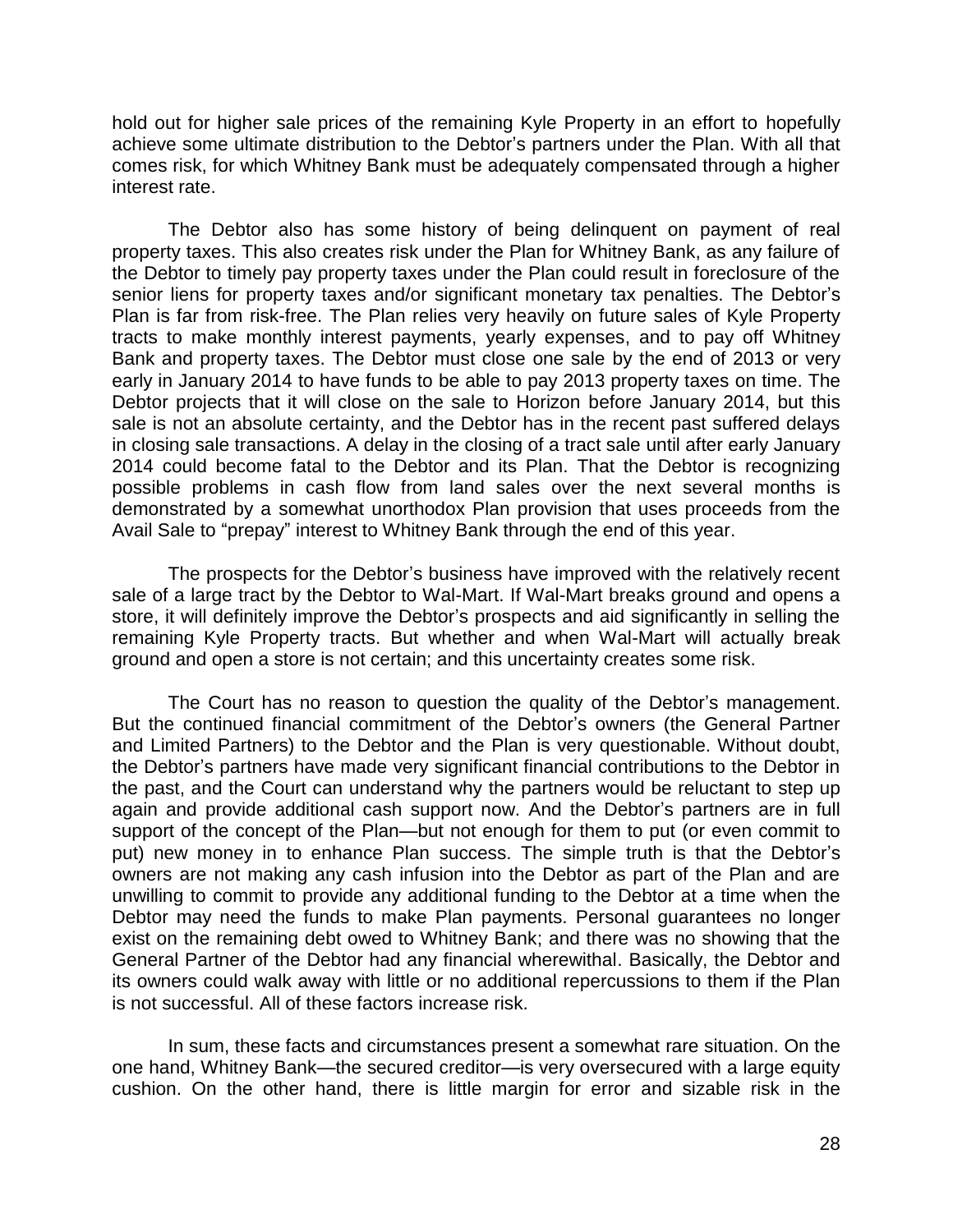Debtor's Plan that is predicated on future land sales.

Considering all of these factors and for the reasons set forth in this Opinion, the Court concludes that a 3.75% risk adjustment above the prime rate of 3.25% is required under the facts and circumstances of this case. The Court recognizes this is a significant upward risk adjustment on the outside of the 1% to 3% general range above the prime rate that courts have often approved as a cramdown rate in other cases. *See Texas Grand*, 710 F.3d at 335–36 (collecting cases). But simply put, under the facts and circumstances of this particular case, this level of risk adjustment is warranted. This results in a 7% interest rate for Class III (Whitney Bank) based on the *Till* formula approach.

The Debtor's proposed Plan interest rate of 4% is too low and not sufficient. But, pursuant to the terms of the Plan, the Debtor requested the Court to determine the appropriate interest rate if a 4% rate was not sufficient. The Court hereby determines that a cramdown interest rate of 7% is sufficient, and will provide Whitney Bank with the "present value" of its secured claim and satisfies the second requirement for a secured creditor cramdown set forth by §1129(b)(2)(A)(i)(II).

In conclusion, the two requirements of secured creditor cramdown under the §1129(b)(2)(A)(i) standard are satisfied, the Plan is fair and equitable with respect to Whitney Bank, and the Plan can be confirmed with a 7% cramdown interest rate over the rejecting Class III creditor Whitney Bank.

# **f. Indubitable Equivalent Standard—§1129(b)(2)(A)(iii)**

Alternatively, the Debtor has requested the Court to confirm the Plan and cramdown Whitney Bank under the standard of §1129(b)(2)(A)(iii) of the Bankruptcy Code. A plan may also be fair and equitable if it provides a secured creditor the "indubitable equivalent" of its secured claim. 11 U.S.C. §1129(b)(2)(A)(iii). The debtor bears the burden to prove by a preponderance of the evidence that their plan provides a secured creditor with its indubitable equivalent. *Briscoe Enterprises*, 994 F.2d at 1165. The Fifth Circuit has held that the indubitable equivalent standard is no less demanding than the standards in clause (i) or (ii) of §1129(b)(2)(A). *In re Pacific Lumber Co.*, 584 F.3d 229, 246 (5th Cir. 2009).

In our case, the Debtor argues that the Plan provides Whitney Bank with the "indubitable equivalent" of its secured claim because even though the Debtor is reserving some proceeds from the sales of individual parcels of land, Whitney Bank will remain oversecured and be paid in full with interest during the course of the 5-year Plan.

The indubitable equivalent standard requires "both the absence of any reasonable doubt that the secured creditor will receive the payments to which it is entitled, and that the changes forced upon the objecting creditor are 'completely compensatory,' meaning the objecting creditor is fully compensated for the rights it is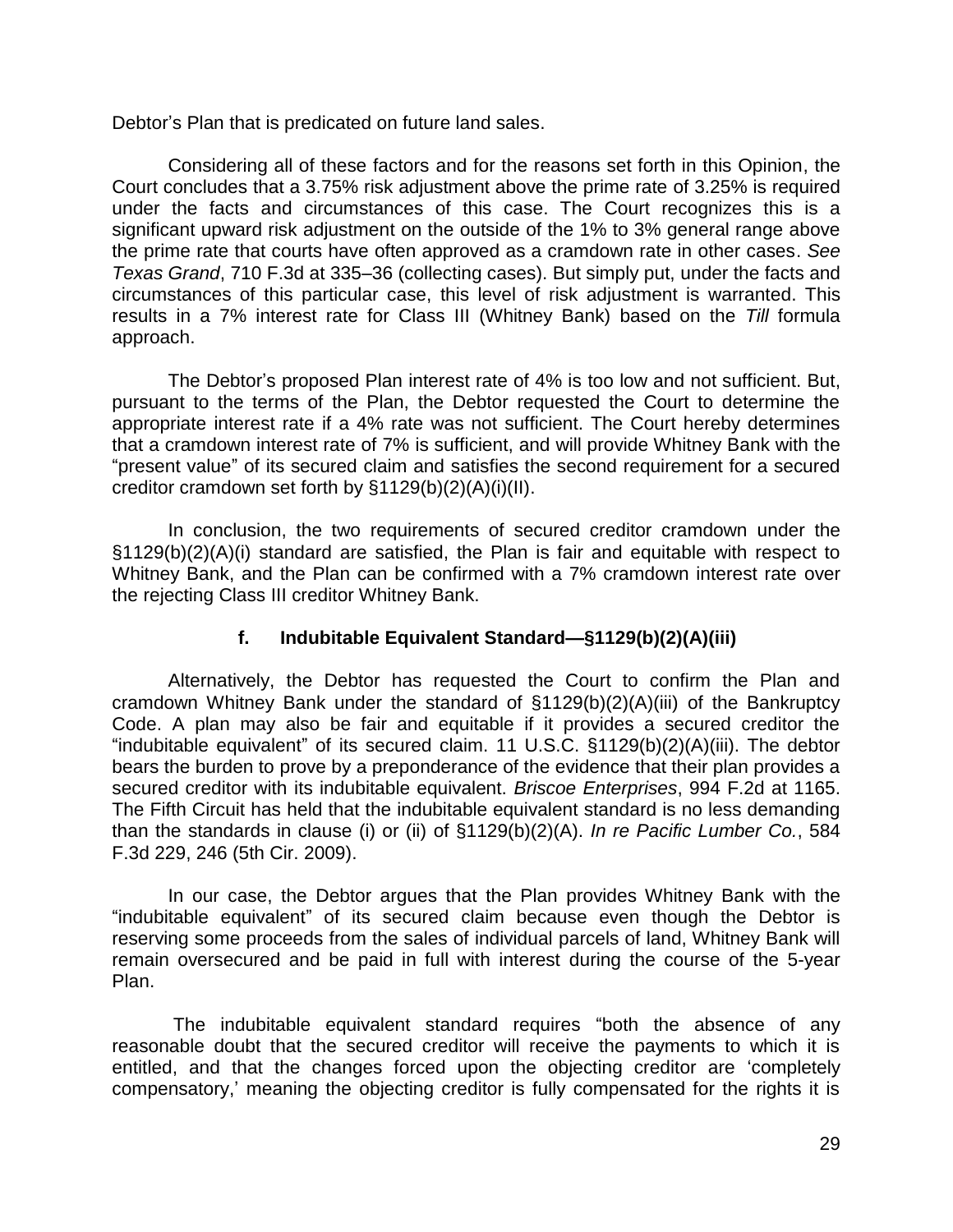giving up." *In re Investment Co. of The Southwest, Inc.*, 341 B.R. 298, 324 (B.A.P. 10th Cir. 2006). Even though the *Investment Co.* court did not find the indubitable equivalent standard had been met on its facts, the appellate court correctly recognized the principle that a "debtor may be able to tap at least some portion of the equity that has built up in collateral to fund a plan by establishing values by which a secured creditor's lien may be released—without violating the indubitable equivalent requirement. Otherwise, no real estate developer, by definition, could likely ever reorganize." 341 B.R. at 325. The court added that "if release prices are going to be used, their application cannot result in any reasonable possibility that a creditor will not be fully protected at all times until its claim is satisfied." 341 B.R. at 325.

In that same vein, other courts have approved plans that did not pay a secured lienholder all of its collateral sale proceeds, as long as the court is satisfied that there will always be more value in the property than the lender's lien. *See In re Pine Mountain, Ltd.*, 80 B.R. 171 (B.A.P. 9th Cir. 1987); *Affiliated National Bank—Englewood v. TMA Associates, Ltd.* (*In re TMA Associates, Ltd.*), 160 B.R. 172, 174 (D. Colo. 1993).

For example, in the *Pine Mountain* case, the debtor's plan sought to develop its property in 3 phases that would create 4 separate parcels. After the debtor completed each phase, the debtor intended to sell or refinance each parcel before beginning the next stage. 80 B.R. at 174. The debtor's first lien creditor, who held a promissory note on the property, would receive a new promissory note due 3 years and 3 months from the date of replatting the property at 12% interest (which at the time was 1.5% over the prime rate). The debtor's plan would make 2 payments to the first lien creditor of a fixed amount regardless of the sale price of the parcels; the first after the sale or refinancing of the first parcel, and the second after the sale or refinancing of the second parcel. 80 B.R. at 174. The plan in *Pine Mountain* also subordinated the first lien creditor's lien to a lender who was going to provide the debtor with a construction loan. 80 B.R. at 174. In affirming the bankruptcy court's confirmation of the debtor's plan, the appellate court in *Pine Mountain* held it was unlikely that the first lien creditor's claim would ever become partially unsecured because the property was valued at \$1.2 million, the first lien creditor's claim was for \$275,000, and the construction loan was for \$820,000. 80 B.R. at 174–75. In addition, the *Pine Mountain* court was convinced that once development of the property began, it was likely that the property's value would increase. 80 B.R. at 175. Accordingly, the appellate court in *Pine Mountain* affirmed the cramdown of the first lien creditor under the "indubitable equivalent" standard. 80 B.R. at 174–75.

Similarly, in *TMA Associates*, another appellate court affirmed confirmation of a plan under the indubitable equivalent standard where the plan provided for payment of the lender's debt through future property sales. 160 B.R. at 174. The debtor's plan provided that for every sale that occurred above a minimum release price, the bank's security interest on that portion of the property would be released. 160 B.R. at 174. The plan also included negative amortization on the debt. 160 B.R. at 174. Finally, the plan included a provision that permitted the debtor to repay a guarantor on the debt from sales proceeds after the bank received its proceeds on the minimum release price, but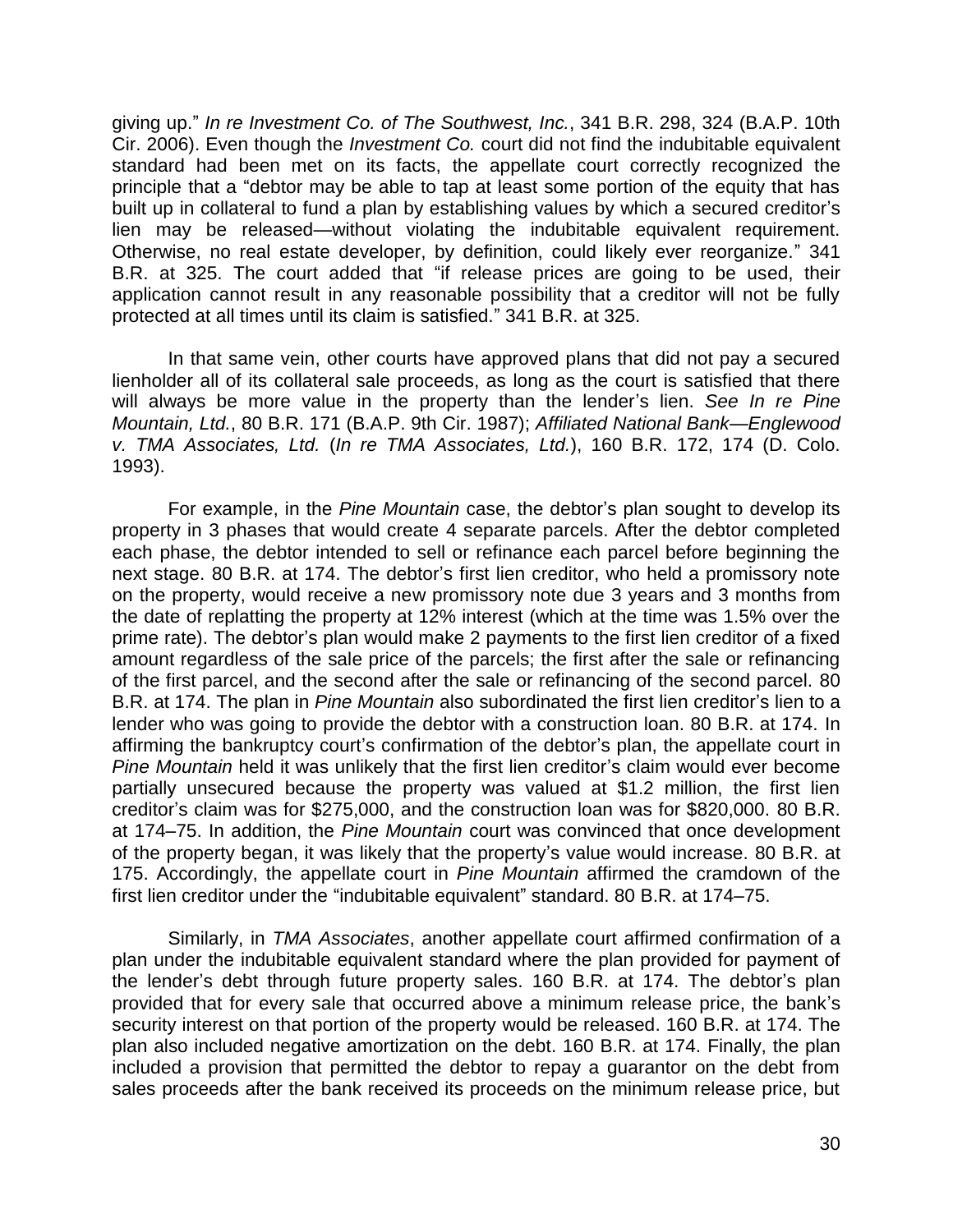before the bank received any excess proceeds from the sales. The *TMA Associates* appellate court affirmed confirmation of the plan because it found that there was sufficient protection for the bank and it would be paid in full at the partial lien release prices set forth in the plan. 160 B.R. at 175.

This Court agrees with the rationale in the *Pine Mountain* and *TMA Associates*  decisions that allows a debtor to use limited amounts of collateral sale proceeds as long as the lender remains oversecured beyond reasonable doubt and has sufficient protection.

Here, the Court finds beyond a reasonable doubt that Whitney Bank will remain oversecured during the Plan's 5-year term and will remain sufficiently and adequately protected during the life of the Plan. There is a significant equity cushion between the debt owed to Whitney Bank (according the Bank, currently about \$13.8 million) and the value of the remaining Kyle Property (about \$25 million). Given the appreciating value of the Kyle Property and the minimum sale price restrictions in the Plan, Whitney Bank will remain protected. There are a few rights of Whitney Bank that are being impacted under the Plan—such as the Debtor's creation and use of the Reserve Account with a portion of the sales proceeds, application of Avail Sale proceeds to pre-pay interest for a short period of time, and deferral of fixed principal payments. But in the Court's view, Whitney Bank is being completely compensated for any rights that might be impacted through the Plan, such as by obtaining a much higher interest rate under the Plan (7%) than Whitney Bank was charging under its Loan Modification (4%), having an experienced and credible Debtor (through Mr. Deskins) sell its collateral (the Kyle Property tracts) over time to pay off its debt in full, and the protection of minimum sale and release prices under the Plan. Indeed, one of the reasons that the Court has set the cramdown interest rate this high in the Debtor's case—even though Whitney Bank is very oversecured—is to ensure that Whitney Bank is fully and completely compensated.

Finally, although courts have often applied a cramdown interest rate analysis in the context of §1129(b)(2)(A)(i), courts have also applied the same cramdown interest rate analysis to the "indubitable equivalent" standard of §1129(b)(2)(A)(iii). *See e.g., In re DBSD N. Am., Inc.*, 419 B.R. 179, 208–09 (Bankr. S.D.N.Y. 2009) (finding the proposed interest rate was sufficient to provide creditor with the "indubitable equivalent" of its claim) *aff'd,* 2010 WL 1223109 (S.D.N.Y. Mar. 24, 2010) *aff'd in part, rev'd in part on other grounds,* 627 F.3d 496 (2d Cir. 2010); *Matter of James Wilson Associates*, 965 F.2d 160, 172 (7th Cir. 1992) (affirming bankruptcy court's interest rate determination as providing the secured creditor with the "indubitable equivalent" of its secured interest).

Accordingly, the Court's cramdown interest rate analysis set forth at length above under §1129(b)(2)(A)(i) applies to the cramdown of Whitney Bank under §1129(b)(2)(A)(iii). In sum, the Court concludes that the Debtor's Plan, coupled with a 7% interest rate, satisfies the "indubitable equivalent" standard.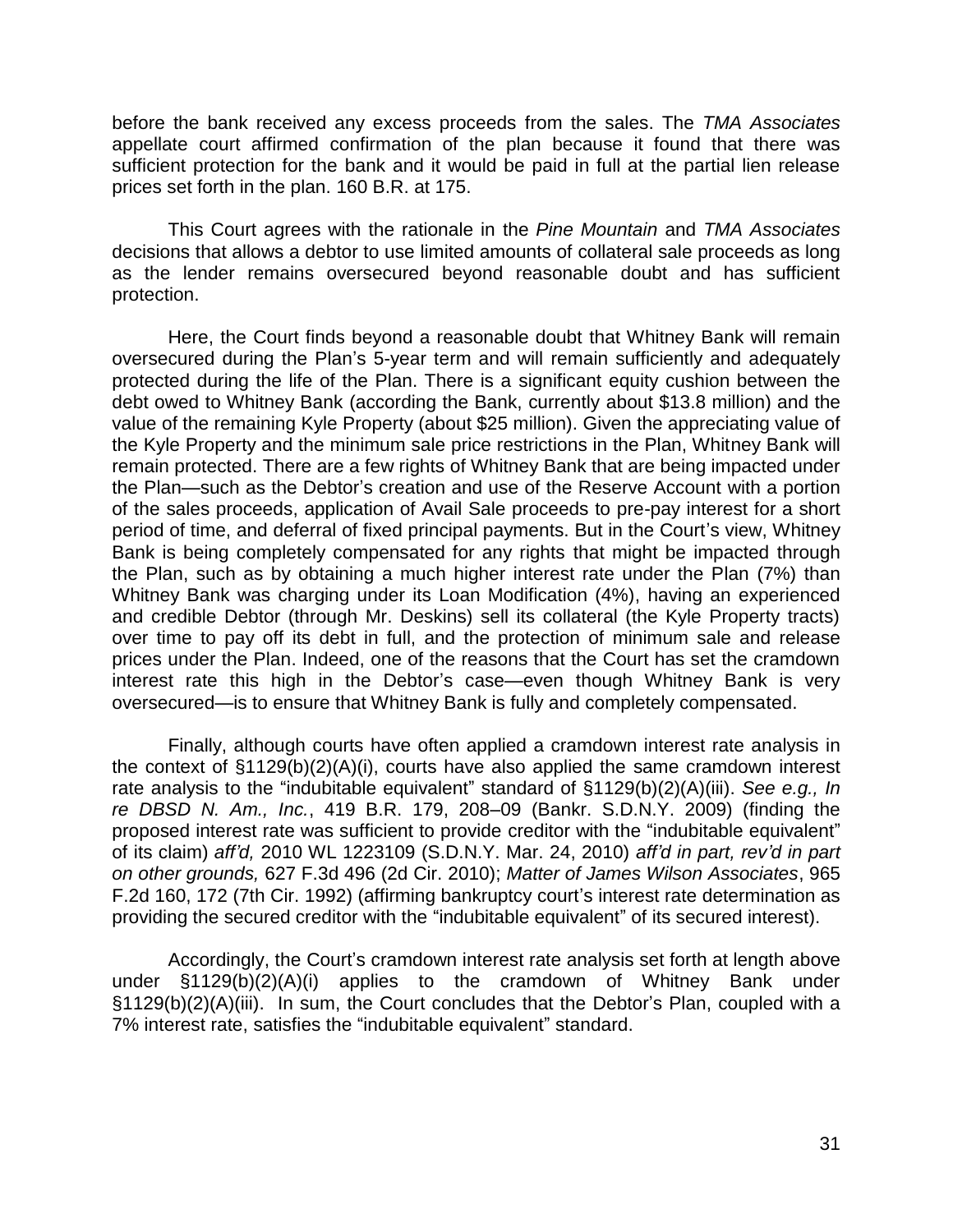#### **g. Conclusion—Cramdown of Secured Claim**

In conclusion, the Court finds that the Debtor's Plan can be confirmed and cramdown of Whitney Bank's secured Class III claim is appropriate under the standard set by §1129(b)(2)(A)(i) at a 7% interest rate. Alternatively, the Court finds that the Debtor's Plan can be confirmed and cramdown of Whitney Bank's secured Class III claim is appropriate under the "indubitable equivalent" standard set by §1129(b)(2)(A)(iii) at a 7% interest rate. Therefore, the Court concludes the Plan is "fair and equitable" with respect to Whitney Bank's secured Class III claim under §1129(b)(2)(A), and the Plan can be confirmed notwithstanding the rejection of the Plan by Whitney Bank in Class III.

### **6. Application of Sale Proceeds from Avail Sale**

The Debtor's Plan has a relatively unorthodox provision that basically provides that a portion of the net proceeds from the recently closed Avail Sale will be paid to Whitney Bank and credited as pre-paid interest to Whitney Bank for the period of May 1, 2013 through December 31, 2013. The Avail Sale was approved by the Court order prior to the Plan confirmation hearing—but the Avail Sale closed on May 3, 2013, shortly after completion of the Plan confirmation hearing.

Specifically, the Debtor's Plan provision states "with respect to the pending sale to Avail, Debtor will remit the sale proceeds (net of closing costs, taxes and commissions) to Lender [Whitney Bank], provided, however, that a portion of the proceeds paid shall be credited as pre-paid interest (at a rate determined by the Court) for the period May 1, 2013 through December 31, 2013 with the balance to be applied as principal reduction." *See* §4.1.3 of Plan (dkt# 107) [added].

In its Supplemental Objection and at the Hearing, Whitney Bank objected to this Plan provision with respect to crediting for pre-paid interest. In short, Whitney Bank contends that the doctrine of res judicata bars this Plan provision, because it constitutes an impermissible "re-litigation" and "modification" of the Avail Sale Order previously entered by the Court on December 17, 2012. *See* Avail Sale Order (dkt# 42).

To begin with, the bankruptcy court is in the "best position to interpret its own orders." *In re Tomlin*, 105 F.3d 933, 941 (4th Cir. 1997) (citing *Matter of Chicago, Rock Island & Pac. R. Co.*, 860 F.2d 267, 272 (7th Cir. 1988)); *In re Fisher*, 242 B.R. 908, 911 (Bankr. E.D. Tex. 1999); *see also Travelers Indem. Co. v. Bailey*, 557 U.S. 137, 151 (2009) (bankruptcy courts have jurisdiction to interpret and enforce their own prior orders).

The Fifth Circuit has stated that the elements of res judicata are (1) the parties in the later action are identical to, or at least in privity with, the parties in the prior action; (2) the judgment in the prior action was rendered by a court of competent jurisdiction; (3) the prior action concluded with a final judgment on the merits; and (4) the same claim or cause of action is involved in both actions. *Rivet v. Regions Bank of Louisiana,*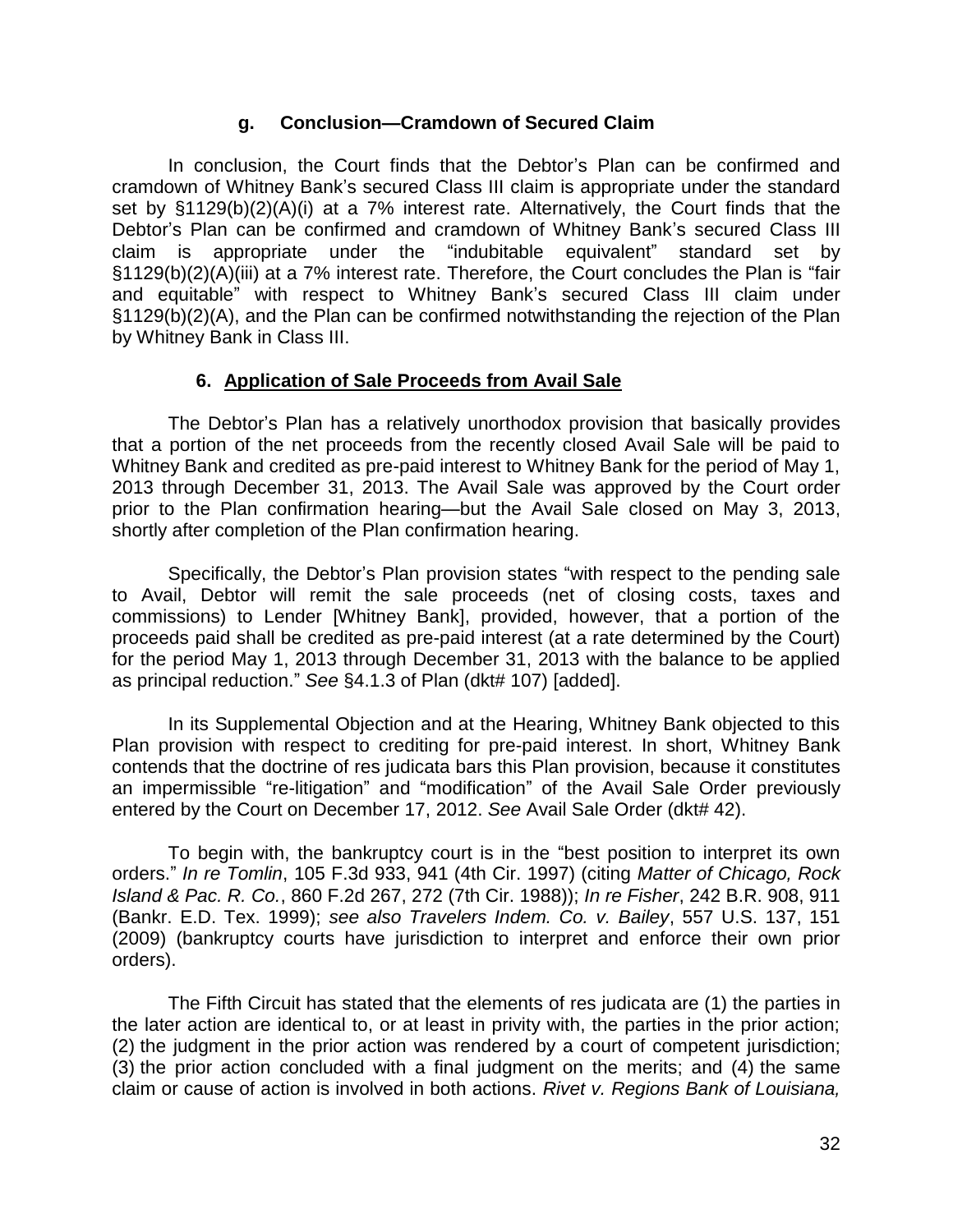*F.S.B.*, 108 F.3d 576, 586 (5th Cir. 1997) *rev'd sub nom. Rivet v. Regions Bank of Louisiana*, 522 U.S. 470 (1998) (citing *United States v. Shanbaum*, 10 F.3d 305, 310 (5th Cir. 1994)).

The Court agrees that the first three elements of res judicata are met with respect to the prior Avail Sale Order (same parties, the Avail Sale Order was entered by this Court with jurisdiction, and it is a final order). But the Court disagrees that the fourth element of res judicata is satisfied with respect to Whitney Bank's argument based on the Avail Sale Order. Simply put, *how* the sales proceeds from the Avail Sale would be credited and applied by Whitney Bank was not raised, litigated, or decided in the Avail Sale Order and the same claim or cause of action was not involved.

In pertinent part, the Avail Sale Order previously entered by the Court provides that "it is appropriate for the net sale proceeds from the sale of the Property to be paid to taxing authorities and any lienholders, in order of priority . . . Debtor (and any title company or closing agent or escrow) are authorized and directed to pay the proceeds (net only of allowable closing costs and commissions as set out in the Contract) from the Sale of the Property first for payment of 2012 and Seller's pro-rated 2013 taxes (if applicable) on the entirety of Lot 6, Block A then to the Debtor's secured lender(s) in order of priority upon the Closing." *See* ¶¶8, 12 of Avail Sale Order (dkt# 42). Nothing in the Avail Sale Order addresses or involves *how* the Avail sale proceeds to be received by Whitney Bank in the future would be credited or applied—only that the Debtor was required to *pay* the net sales proceeds to Whitney Bank (secured lender).

Indeed, application and crediting of the Avail Sale proceeds by Whitney Bank was not raised by the Debtor in the Motion it filed with the Court to approve the Avail Sale or Whitney Bank's Response. The Debtor's Motion to authorize the Avail Sale requested the following relief "Debtor requests authority to immediately pay the net proceeds of such sale (after closing costs and commissions) first to any taxing authorities and then to the secured creditor, Whitney Bank". *See* p. 4 of Motion (dkt# 20). Nor was application of the sales proceeds raised in the Response filed by Whitney Bank to such Motion (dkt# 36) or at the hearing held on December 3, 2012 on the Motion. All the parties cared about—at that early relatively stage of the bankruptcy case—was getting Court authorization for the Avail Sale and for the net sales proceeds to be paid to Whitney Bank the secured lender, not how the proceeds would be applied or credited by Whitney Bank. And this is typical in a pre-plan sale of real estate under §363 of the Bankruptcy Code—get Court authorization so the property can be sold and the sale proceeds distributed to the secured lender (get the "money in the bank" so to speak)—and later deal with how the sale proceeds are to be applied to secured debt. Certainly nothing in §363(f) of the Bankruptcy Code (the legal basis for the Avail Sale Motion) requires that *how* sale proceeds would be applied by a secured lender would be adjudicated as part of such a §363(f) sale motion.

Although unorthodox, the Debtor's Plan provision that a portion of the Avail Sale Proceeds will be credited to pre-pay Whitney Bank interest for a very specific period of time (May 1, 2013 to December 31, 2013) does not run afoul of the Bankruptcy Code or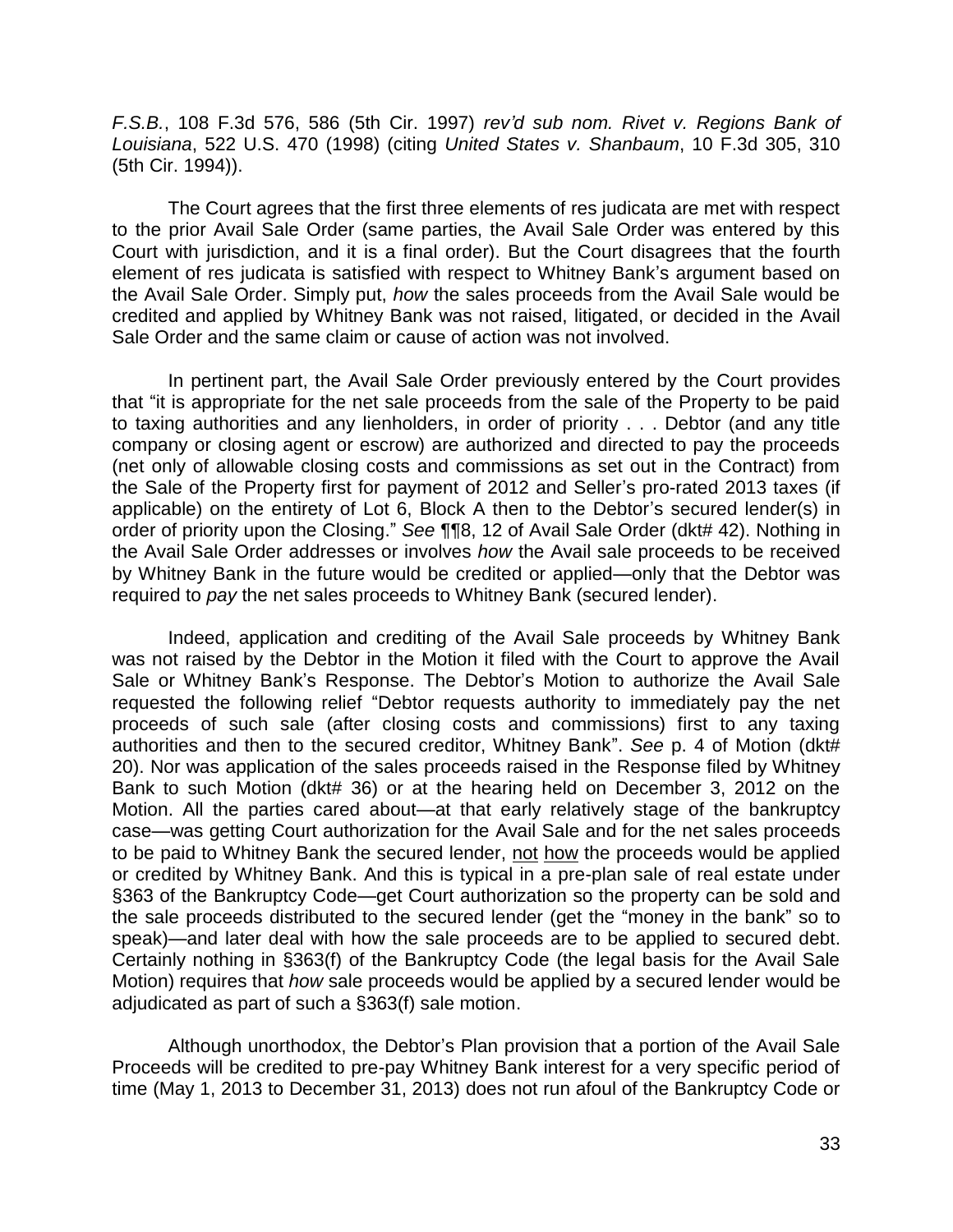the Avail Sale Order. The actual sale to Avail occurred and closed on May 3, 2013 which was after the Debtor had filed its modified Plan with this crediting provision. The Plan was filed and the Plan confirmation hearing concluded before Whitney Bank even received the Avail sale proceeds. And given Whitney Bank's substantial equity cushion in the remaining Kyle Property, this Plan crediting provision does not significantly harm Whitney Bank's substantial equity cushion.<sup>8</sup>

In conclusion, the Debtor's Plan provision is not a modification or re-litigation of the Avail Sale Order, and is not barred by the doctrine of res judicata. Whitney Bank's Supplemental Objection to the Plan must be denied. The Court will approve and allow a portion of the proceeds from the Avail Sale received by Whitney Bank to be credited as pre-paid interest at the rate of 7% for the period of May 1, 2013 through December 31, 2013 with the balance to be applied to principal reduction of Whitney Bank's claim, as provided for and requested by the Debtor in the Plan.

# **7. Feasibility of Plan—§1129(a)(11)**

 $\overline{a}$ 

Whitney Bank also objected to confirmation of the Debtor's Plan on the basis that it is not feasible. In general, Whitney Bank contends the Plan is not feasible because the Debtor relies on speculative future sales to fund the Plan and the Debtor is unable to predict the identities of potential purchasers or the timing of future sales.

The feasibility requirement is codified in §1129(a)(11) of the Bankruptcy Code, which requires that "confirmation of the plan is not likely to be followed by the liquidation, or the need for further financial reorganization, of the debtor . . . unless such liquidation . . . is proposed in the plan." 11 U.S.C. §1129(a)(11); *In re Save Our Springs (SOS) Alliance Inc.*, 632 F.3d 168, 172 (5th Cir. 2011).

Essentially, this confirmation requirement concerns whether the debtor can realistically carry out its plan. *See In re Lakeside Global II, Ltd.*, 116 B.R. 499, 506 (Bankr. S.D. Tex. 1989). In determining plan feasibility, bankruptcy courts have often examined the following factors: (1) the adequacy of the capital structure; (2) the earning power of the business; (3) economic conditions; (4) the ability of management; (5) the probability of the continuation of the same management; and (6) any other related matter which determines the prospects of a sufficiently successful operation to enable performance of the provisions of the plan. *In re M & S Associates, Ltd.*, 138 B.R. 845, 849 (Bankr. W.D. Tex. 1992). However, there is no requirement that the Court consider all six of these factors. *See Save Our Springs*, 632 F.3d at 173.

Though a guarantee of success is not required, the bankruptcy court should be

<sup>&</sup>lt;sup>8</sup> By the Court's rough calculations, this Plan provision effectively requires that about \$640,000 be credited as pre-paid interest on Whitney Bank's debt (7% interest on about \$13.8 million debt for the 8-month period of May 1, 2013 through December 31, 2013). Given that the gross sales proceeds from the Avail Sale were over \$1.5 million and Whitney Bank received the vast majority of such sale proceeds, the amount of the pre-paid interest does not significantly erode Whitney Bank's substantial equity cushion.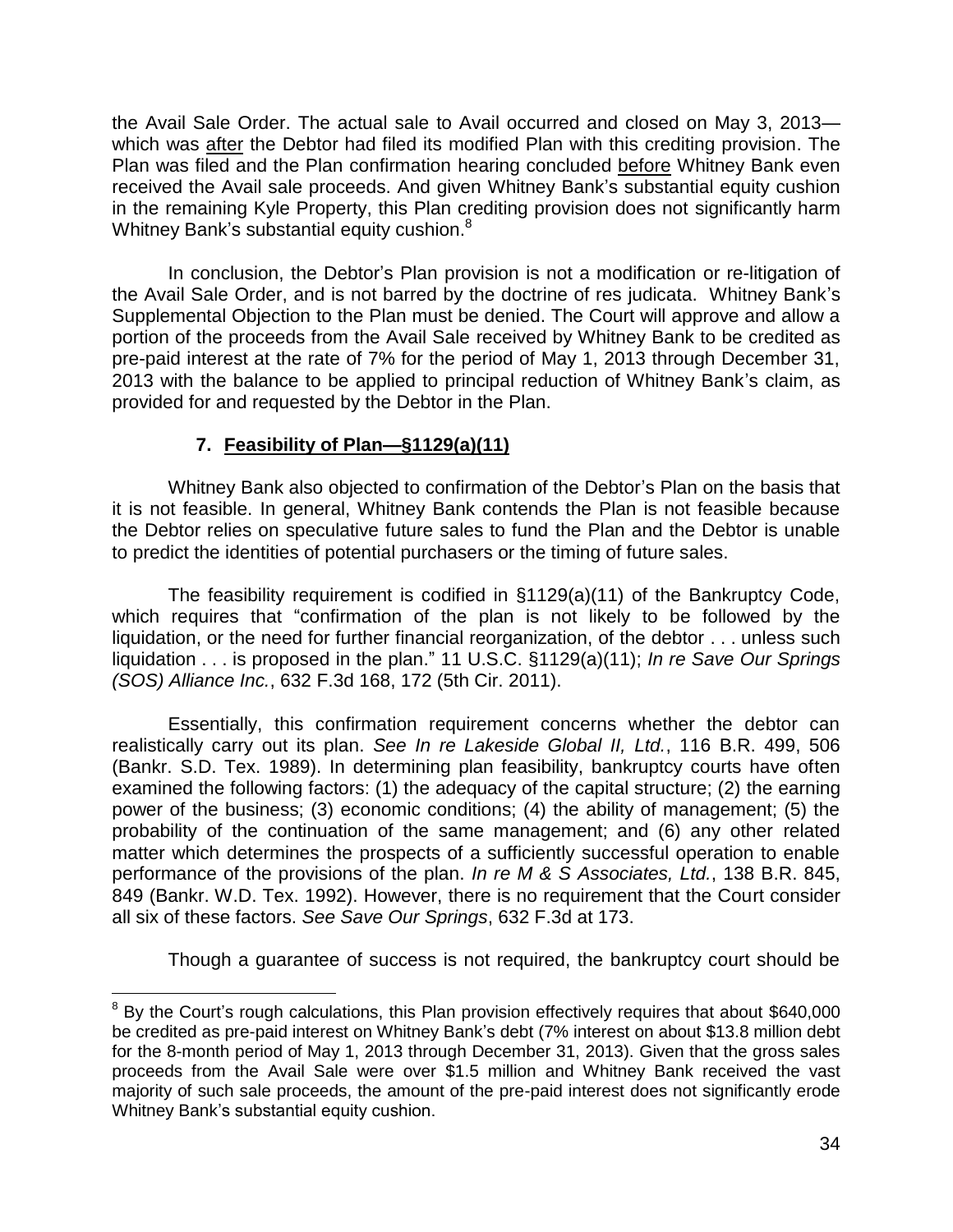satisfied that the reorganized debtor can stand on its own two feet. *See Lakeside Global,* 116 B.R. at 506, fn. 19 (citing *United Sav. Ass'n of Texas v. Timbers of Inwood Forest Associates, Ltd.*, 484 U.S. 365, 378 (1988)). Speculative, conjectural, or unrealistic projections by a debtor cannot support a debtor's prediction of future performance. *See Save Our Springs,* 632 F.3d at 172; *In re Canal Place Ltd. P'ship*, 921 F.2d 569, 579 (5th Cir. 1991).

Returning now to our case, Whitney Bank is correct that the Debtor's Plan relies heavily on future sales of the remaining Kyle Property by the Debtor. But the evidence demonstrated that the Debtor has been successful over the last 10 months in closing 3 separate sales of Kyle Property tracts (Wal-Mart, Bridgestone/Firestone, and Avail) for over \$8 million. And the evidence showed that since the Debtor was forced (perhaps in part by Whitney Bank's refusal to fund construction) to become just a "land seller", the Debtor has closed multiple separate sales of Kyle Property tracts. Largely as a result of the Debtor's sales of the Kyle Property tracts, Whitney Bank's debt had been reduced from a high of about \$27.2 million down to about \$13.8 million as of the Plan confirmation hearing—a reduction of nearly 50%. The "proof is in the pudding" so to speak—the Debtor has sufficiently demonstrated its ability to sell the Kyle Property tracts.

The Court however, shares Whitney Bank's concerns that the Debtor must be able to keep selling and timely closing the remaining Kyle Property tracts in the future for the Plan to be successful. The Court is also mindful that as of the confirmation hearing, the Debtor has only one more fully executed contract for a pending tract sale (Horizon), and there is no absolute guarantee that the Horizon sale will close. The Court has already expressed (ad nauseam) earlier in this Opinion its concerns regarding the risks and feasibility of the Debtor's Plan in setting a cramdown interest rate, and will not repeat all of them verbatim here. But the Debtor's past and recent performance, along with its solid and credible Plan projections, demonstrate that the Plan is feasible, although very tight. And the Court has dealt with the Plan risk by setting the interest rate on Whitney Bank's debt quite high—at 7%— more than double the prime rate. Also, one cannot forget that Whitney Bank is very oversecured, with an almost 50% value equity cushion.

With respect to the Debtor's capital structure, the Debtor has significant assets (Kyle Property currently valued at over \$25 million) and income-producing Incentive Agreements. The Debtor also had about \$168,000 in cash on hand as of the confirmation hearing. Counting property taxes, general unsecured claims, and Whitney Bank's secured claim, the Debtor's liabilities are in the range of \$14–15 million. In the past, substantial cash has been contributed to the Debtor by its Limited Partners—over \$11 million.

Although the Debtor's only regular steady income is revenue from the Incentive Agreements, the Debtor's business has earning power—as expert real estate appraisers for both Whitney Bank and the Debtor predicted that the remaining Kyle Property tracts owned by the Debtor would be sold out within the next 4 years. Although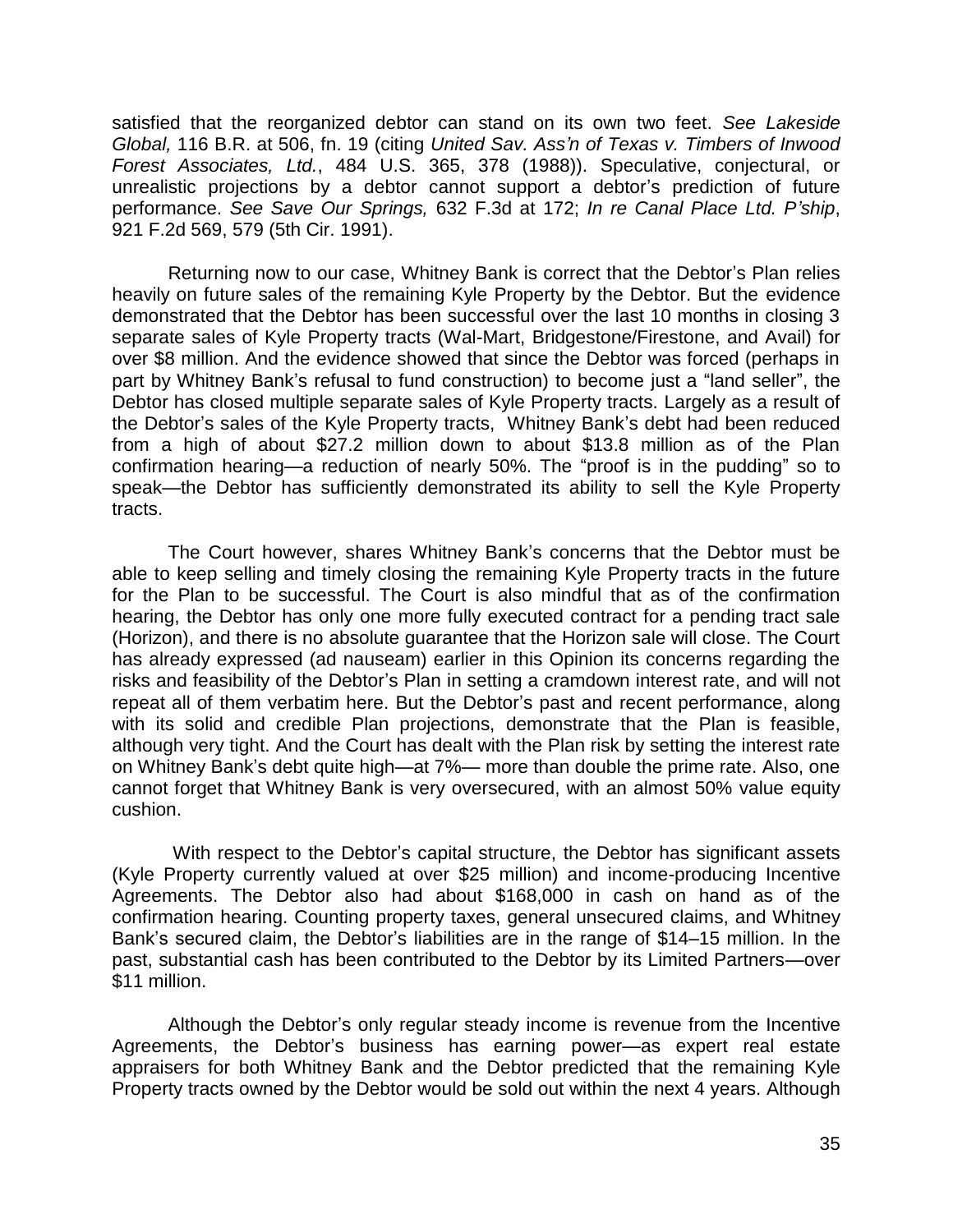the Court believes such expert appraisers, the Court's primary concern is over the timing of closing the individual tract sales—which appear critical for the Debtor to be able to timely make Plan payments and avoid default. In the short time that the Debtor has been in bankruptcy, two sales (Bridgestone/Firestone and Avail) have been delayed and closed a few months later than the Debtor originally projected. But land sales by a debtor in bankruptcy take time, due to the Court approval process and the comfort level needed for a buyer that the selling debtor's property will not get foreclosed on or its business converted to Chapter 7 liquidation prior to the sale closing. With this Debtor's emergence from bankruptcy with a confirmed Plan, the Court is optimistic that the time needed for this Debtor to close sales to buyers of the remaining Kyle Property tracts will decrease and its ability to promptly close tract sales will improve.

With respect to economic conditions, the evidence demonstrated that the Central Texas commercial real estate market was improving and the City of Kyle is growing. More specifically, Whitney Bank's own appraiser stated that the remaining Kyle Property would likely appreciate in value at around 5% per year. There was evidence that Wal-Mart was expected to break ground in 2014 and open a store in 2015. If this comes to fruition, it would undoubtedly lead to greater revenue for the Debtor from the Incentive Agreements and an even more marked increase in value of the Kyle Property. Although one cannot guarantee that Wal-Mart will break ground and open a store, the objective indicia is there—Wal-Mart has recently invested heavily by purchasing a large tract from the Debtor.

The Court is convinced that the Debtor has experienced and capable management in Mr. Deskins, and it is likely that such management will continue. Mr. Deskins prepared the Plan projections for the Debtor, which were credible, thorough, and persuasive. Although such Plan projections rely on timely future tract sales, they are not mere speculation or conjecture given the Debtor's historical and recent performance in selling tracts of the Kyle Property and the expert testimony from two experienced appraisers. The Debtor's Plan expense projections—offered to demonstrate feasibility—were based on an 8% interest rate to Whitney Bank to show the Court that the Debtor could make the Plan work in their "worst case" scenario of 8% interest. The Court has set the cramdown interest rate for Whitney Bank at 7%, and thus there is some margin for error in the Debtor's Plan projections.

When all of the evidence is considered and weighed by the Court, it concludes that the Plan is feasible, although admittedly very tight. Accordingly, the Court finds that the Debtor's Plan is feasible and satisfies the requirement of §1129(a)(11) of the Bankruptcy Code.

### **8. Good Faith—§1129(a)(3)**

Whitney Bank has also objected to confirmation of the Debtor's Plan on the basis that the Debtor did not propose the Plan in "good faith". One of the statutory requirements for confirmation of a plan of reorganization is that a debtor's plan be "proposed in good faith and not by any means forbidden in law". 11 U.S.C. §1129(a)(3).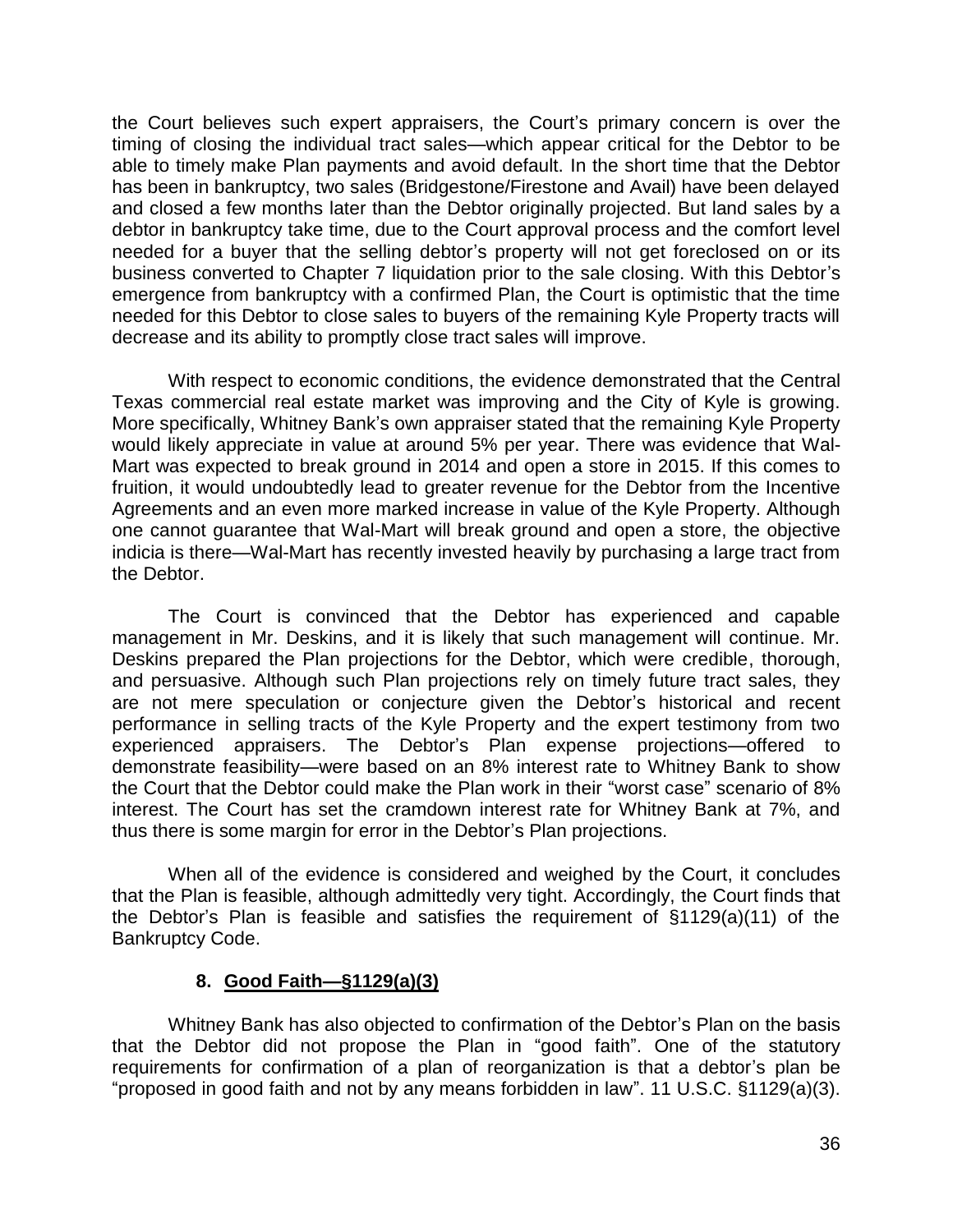According to the Fifth Circuit, the bankruptcy judge is "in the best position to assess the good faith of the parties' proposals." *Jasik v. Conrad (In re Jasik)*, 727 F.2d 1379, 1383 (5th Cir. 1984).

That the Kyle Property is single asset real estate ("SARE"), has few employees other than principals, and its business consists of selling its remaining real estate, does not establish "bad faith" as Whitney Bank suggests. The Fifth Circuit has stated that the good faith requirement of §1129(a)(3) must be "viewed in the light of the totality of the surrounding establishment of a Chapter 11 plan" and that a court must keep in mind that the purpose of the Bankruptcy Code is "to give debtors a reasonable opportunity to make a fresh start." *T-H New Orleans*, 116 F.3d at 802. The good faith requirement does not mean the plan must be one which the creditors themselves would design. What is required is that a plan (1) be proposed with the legitimate and honest purpose to reorganize; and (2) have a reasonable hope of success. *T-H New Orleans*, 116 F.3d at 802. Liquidating plans are an appropriate use of Chapter 11. *See Sandy Ridge Dev. Corp. v. Louisiana Nat'l Bank (In re Sandy Ridge Dev. Corp.)*, 881 F.2d 1346, 1352 (5th Cir. 1989).

As already set forth in detail in this Opinion, the Debtor's Plan has more than a reasonable hope of success. The totality of the evidence, as well as the specific evidence, also demonstrated that the Debtor proposed its Plan with the legitimate and honest purpose to reorganize its business by finishing the sale of the remaining Kyle Property and paying off its creditors, including Whitney Bank in full. The Court concludes the Debtor's Plan was proposed in good faith and the requirement of §1129(a)(3) has been satisfied by the Debtor.

### **9. Impaired Accepting Class—§1129(a)(10)**

 $\overline{a}$ 

The Debtor's Plan has at least two classes of "impaired" non-insider creditors— Class III (Whitney Bank) and Class IV (General Unsecured Claims). Accordingly, §1129(a)(10) of the Bankruptcy Code requires that for a court to confirm a plan, "at least one class of claims that is impaired under the plan has accepted the plan, determined without including any acceptance of the plan by any insider." 11 U.S.C. §1129(a)(10).

Here, impaired Class III (Whitney Bank) voted to reject the Plan. But, impaired Class IV (General Unsecured Claims) accepted the Plan, by virtue of the vote in favor of the Plan by non-insider Seton Hospital on its \$500,000 unsecured Proof of Claim.<sup>9</sup> See Ballot Summary (dkt# 79). Seton Hospital's vote to accept the Plan is demonstrated by its ballot signed and returned on February 21, 2013 (dkt# 79, p. 7)—prior to the Plan

<sup>&</sup>lt;sup>9</sup> On December 12, 2012, Seton Hospital filed an unsecured Proof of Claim with supporting documents for \$500,000, and filed an unsecured amended Proof of Claim for \$500,000 on January 15, 2013 (Claims dkt# 4). Whitney Bank was well aware of the filing of Seton Hospital's Proof of Claim, as Proofs of Claim are public filings in the Debtor's bankruptcy case. Under Bankruptcy Rule 3001(f), Seton Hospital's filed and executed Proof of Claim constitutes prima facie evidence of the validity and amount of its claim.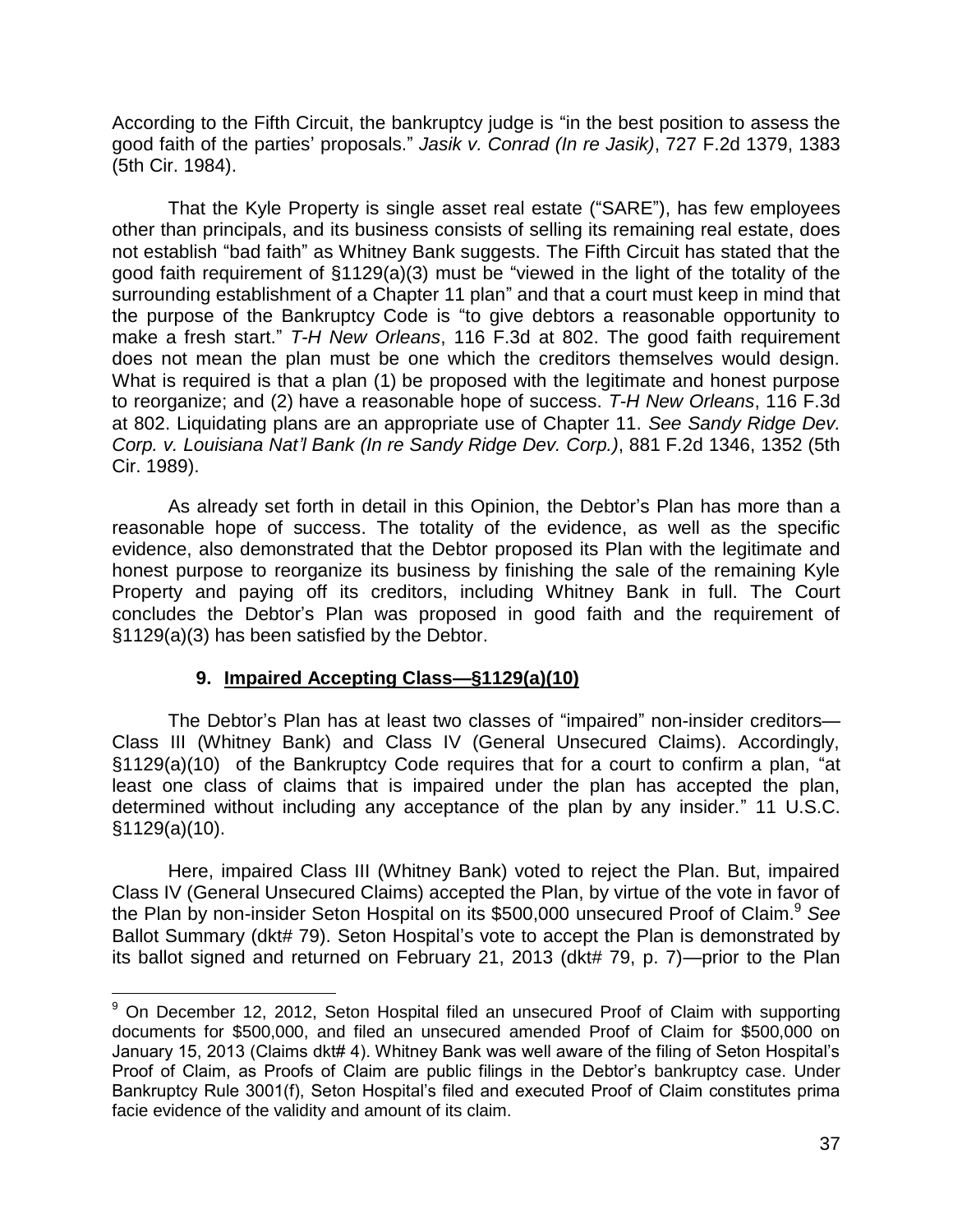voting deadline of February 25, 2013 set by the Court in the Disclosure Statement Order (dkt# 51). Seton Hospital was the only creditor that voted in Class IV, and thus Class IV has accepted the Plan. See 11 U.S.C. §1126(c).

For the first time, Whitney Bank argued at the Plan confirmation hearing that the Debtor did not have a legal obligation to pay the \$500,000 claim of Seton Hospital because it is based on a charitable pledge, and thus Seton Hospital's vote in favor of the Plan should be disregarded for Plan voting purposes. Well after the Plan voting deadline of February 25, 2013 set by the Court and following conclusion of the Plan confirmation hearing on April 16, 2013, Whitney Bank filed an Objection to the Proof of Claim of Seton Hospital (dkt# 106).<sup>10</sup>

Whitney Bank's argument that Seton Hospital's vote for the Plan should be disregarded for Plan confirmation purposes lacks merit. In short, Seton Hospital held an "allowed claim" under §502(a) of the Bankruptcy Code at the time of Plan voting and therefore was entitled to vote on the Plan under §1126(a) of the Bankruptcy Code.

In pertinent part, §502(a) provides that "[a] claim . . . is deemed allowed, unless a party in interest . . . objects." 11 U.S.C. §502(a). In turn, §1126(a) provides that "[t]he holder of a claim or interest *allowed* under section 502 of this title may accept or reject a plan." 11 U.S.C. §1126(a) (emphasis added). Bankruptcy Rule 3018(a) entitled "Entities Entitled to Accept or Reject Plan", provides in part "[a] plan may be accepted or rejected in accordance with §1126 of the Code within the time fixed by the court pursuant to Rule 3017." As of the Plan voting deadline fixed by the Court (February 25, 2013) and on the date that Seton Hospital cast its accepting vote (February 21, 2013), Seton Hospital held an "allowed claim" under §502(a)—as Seton Hospital had filed a Proof of Claim for \$500,000 and no party (including Whitney Bank) had filed an objection to Seton Hospital's claim.<sup>11</sup> If Whitney Bank had wanted to file an objection to Seton Hospital's Proof of Claim prior to voting on the Plan it could have—but it did not. An after-thevoting Objection to a Proof of Claim, simply does not disallow the Proof of Claim for Plan voting purposes.

Indeed, the plan voting process would become meaningless if parties could wait to see how a creditor actually voted on a plan and then, depending upon how the creditor voted, decide if the party wanted to object to the creditor's claim so that the creditor's vote could not be counted for plan voting purposes. This would lend itself to all sorts of possible chicanery in plan voting. Just as importantly, a Court could never decide whether a plan could be confirmed given the voting requirements necessary for plan confirmation, if after-the-voting and after-the-confirmation hearing objections to

 $\overline{a}$ 

<sup>&</sup>lt;sup>10</sup> The Debtor and Seton Hospital have filed a Joint Response to Whitney Bank's Objection to Claim (dkt# 121), which is pending.

<sup>&</sup>lt;sup>11</sup> Bankruptcy Rule 3007(a) requires that an Objection to "allowance" of a Proof of Claim be in writing and filed with the Court. So, Whitney Bank's objection to the allowance of Seton Hospital's claim was not effective until Whitney Bank filed a written Objection—which was on April 23, 2013 (dkt# 106)—after the Plan voting deadline and Plan confirmation hearing.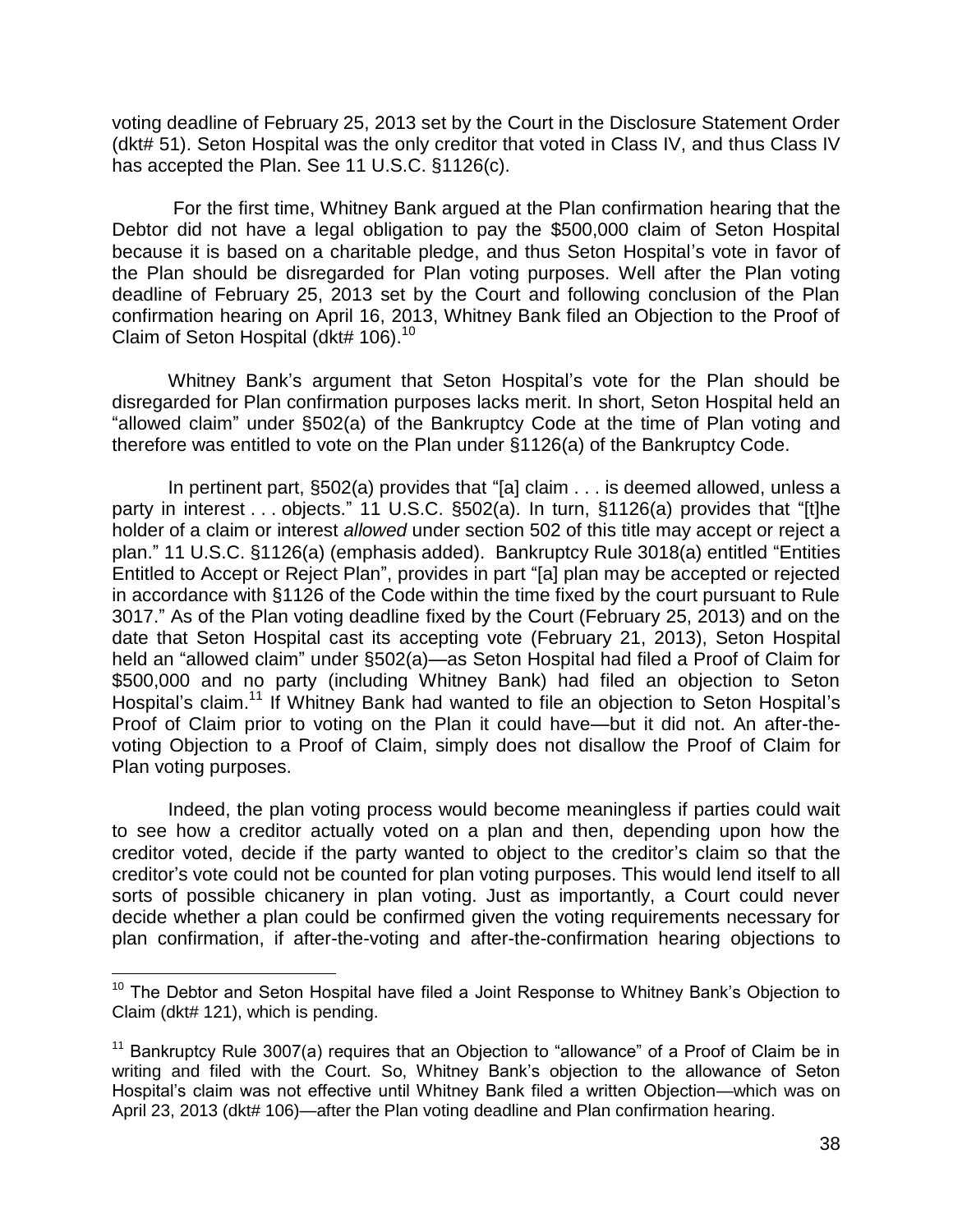claims were permitted to retroactively disallow a creditor from voting. This is exactly why the plan voting rules (set forth by §§1126(a) and 502(a) and Bankruptcy Rule 3018(a)) are structured like they are—a creditor is entitled to vote on its Proof of Claim unless an objection to the Proof of Claim is filed before the voting deadline.

Accordingly, the Court concludes that impaired Class IV of the Debtor's Plan (which includes Seton Hospital) has accepted the Plan, and thus the requirement of §1129(a)(10) of the Bankruptcy Code has been satisfied.

#### **10.Plan Modification—§1127**

Section 1127(a) of the Bankruptcy Code permits the proponent of a plan (here the Debtor) to modify a plan at "any time before confirmation" and that, after the proponent files the modification of the plan with the court, the "plan as modified becomes the plan". 11 U.S.C. §1127(a). Bankruptcy Rule 3019 further provides if the Court finds "that the proposed modification does not adversely change the treatment of the claim of any creditor or the interest of any equity security holder who has not accepted in writing the modification, it shall be deemed accepted by all creditors and equity security holders who have previously accepted the plan." Bankruptcy Rule 3019(a); *see also In re Am. Solar King Corp.*, 90 B.R. 808, 826 (Bankr. W.D. Tex. 1988) (if a modification does not "materially" impact a claimant's treatment, the change is not adverse and the court may deem that prior acceptances apply to the modified plan).

As discussed above, through the Plan Modifications, the Debtor made several technical and clarifying modifications to its Amended Plan (dkt# 98, 100, 102, 107, and 125). There was only one material change, and the only creditor whose treatment was adversely and materially impacted by the Debtor's Plan Modifications is Seton Hospital. The Amended Plan provided that Seton Hospital's \$500,000 claim would be paid in full over 16 quarters—but the Plan Modification adversely changed Seton Hospital's treatment to being paid only \$250,000 over 16 quarters, with the balance of Seton Hospital's claim to be paid only after Class III (Whitney Bank) was paid in full. *See* Amended Plan (dkt# 49, §4.1.4); First Modification (dkt# 98, §4.1.4). However, Seton Hospital agreed to this Plan modification in writing, as announced by Seton Hospital's counsel at the Plan confirmation hearing—thereby complying with Bankruptcy Rule 3019(a).

The other Plan Modifications were technical clarifications to the Amended Plan and those dealt with Whitney Bank's treatment—and did not adversely or materially impact other creditors. Whitney Bank had voted to reject the Amended Plan, and its rejecting vote also applies to the Plan Modifications. For the reasons already set forth and addressed in this Opinion, the Amended Plan with Plan Modifications (herein "Plan") can be confirmed over the objection and rejection by Whitney Bank.

Accordingly, the Court concludes that the Debtor's Plan (which includes the Plan Modifications) complies with §1127 of the Bankruptcy Code and Bankruptcy Rule 3019.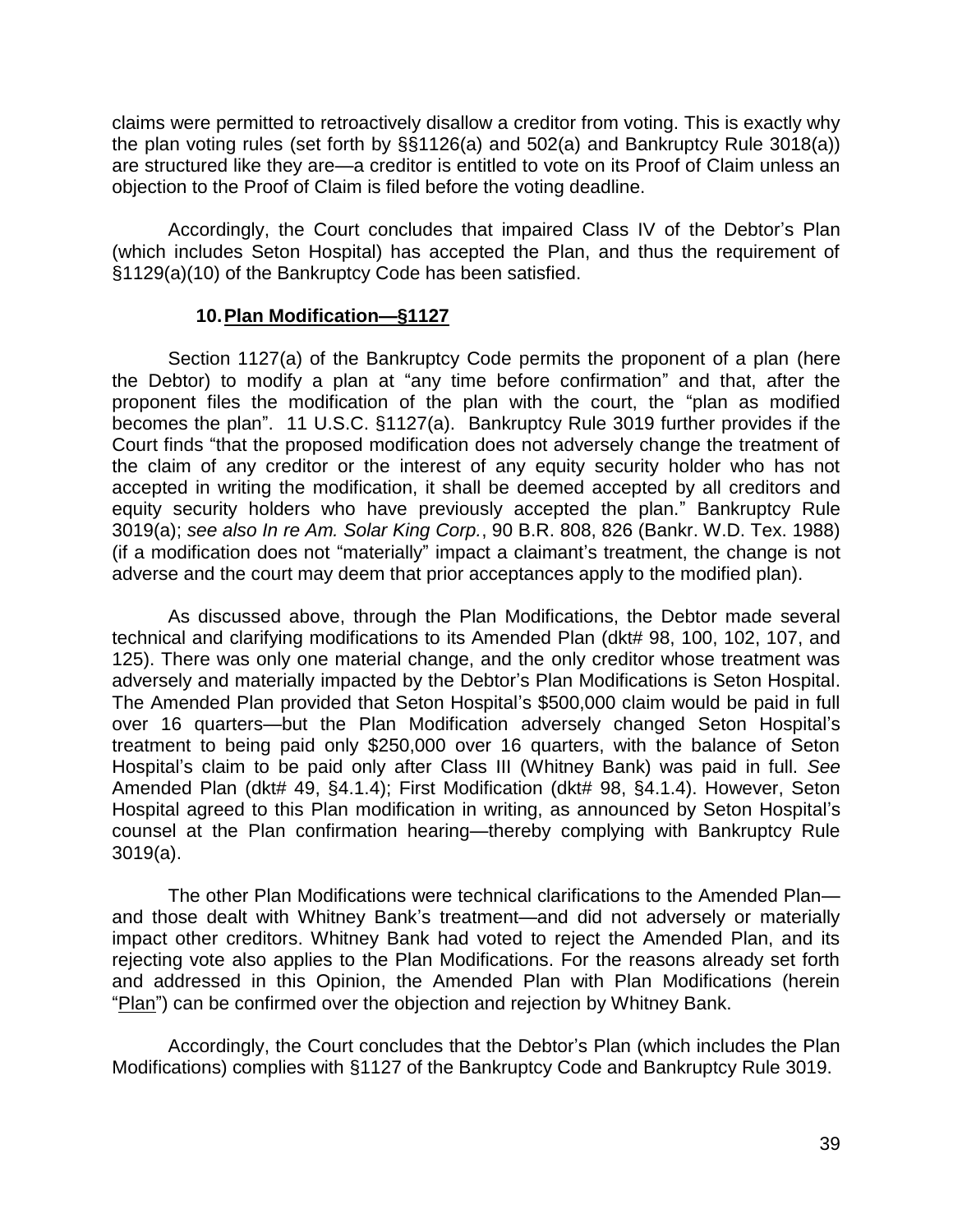### **11.Additional Plan Confirmation Requirements—§1129**

The evidence at the Hearing established, and there appears to be no real dispute, that the other requirements for confirmation of the Debtor's Plan set forth in §1129 and all other applicable provisions of the Bankruptcy Code have been satisfied by the Debtor.

#### **12.Conclusion on Plan Confirmation**

In conclusion, for the reasons exhaustively set forth in this Opinion, the Court determines that the Debtor's Plan should be confirmed with a 7% cramdown interest rate, and that Whitney Bank's objections to confirmation should be denied. Under the facts and circumstances of this case, the Debtor's Plan is fair and equitable as to Whitney Bank (Class III) with a 7% cramdown interest rate under §1129(b) of the Bankruptcy Code, and thus can be confirmed notwithstanding Whitney Bank's rejection of the Plan. The Plan is fair and equitable as to Whitney Bank under the cramdown standard of §1129(b)(2)(A)(i), or alternatively, the cramdown standard of §1129(b)(2)(A)(iii). The evidence demonstrated that the Plan is feasible, the Plan was proposed in good faith, the Plan was accepted by at least one impaired class (Class IV) without counting the vote of any insiders, and the Plan otherwise complies with the applicable confirmation requirements of the Bankruptcy Code.

#### **B. MOTION TO DISMISS**

Whitney Bank has also filed a Motion to Dismiss Case or to Convert to Chapter 7 (herein "Motion to Dismiss") that was one of the Contested Matters adjudicated at the Hearing (dkt# 57). In general, Whitney Bank contends that "cause" exists to dismiss or convert the Debtor's case under §1112(b) of the Bankruptcy Code, because (1) there are substantial or continuing losses to Debtor's bankruptcy estate; (2) there is an absence of a reasonable likelihood of the Debtor's rehabilitation; (3) there has been gross mismanagement of the Debtor's estate; and (4) the bankruptcy filing by the Debtor was in "bad faith". *See* 11 U.S.C. §§1112(b)(4)(A), (B).

The evidence at the Hearing demonstrated otherwise. For the reasons already set forth in this Opinion, the Motion to Dismiss must be denied. In short, there has been no continuing loss to the Debtor's estate—instead the Debtor has closed the sale of two Kyle Property tracts (the Bridgestone/Firestone Sale and Avail Sale) during this bankruptcy case—for over \$2.3 million. Whitney Bank has received the lion's share of these sale proceeds. There is a likelihood of the Debtor's rehabilitation; indeed the Court has just confirmed the Debtor's Plan. There was no probative evidence that the Debtor's estate has been grossly mismanaged; instead the exact opposite is true. The evidence demonstrated that the Debtor's estate has been well and responsibly managed during this bankruptcy case.

Whitney Bank's attempt to "paint it black" and suggest this is a "bad faith" bankruptcy filing by the Debtor is unfounded. It is true this is a single asset real estate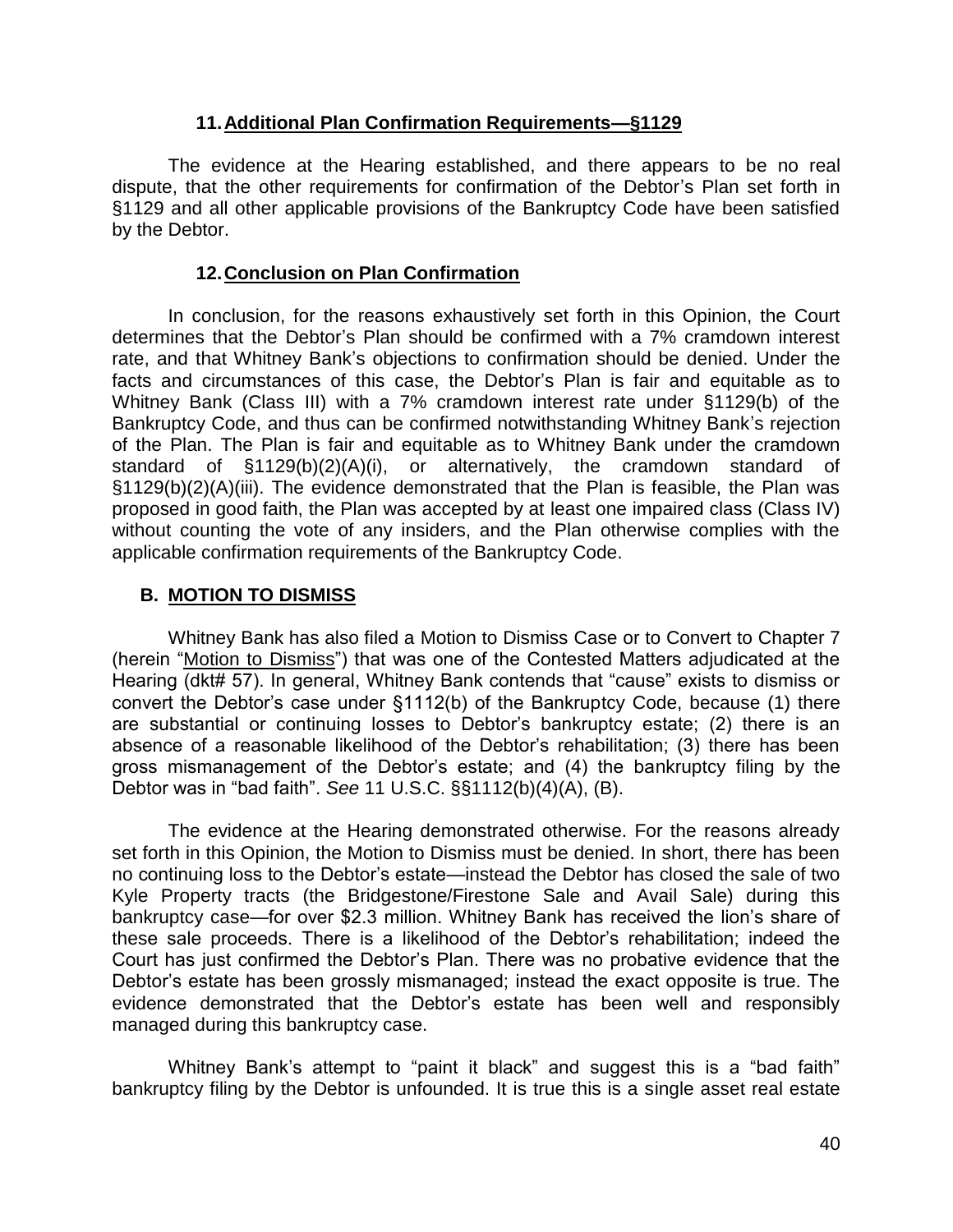("SARE") case and the Debtor filed Chapter 11 to prevent foreclosure of the remaining Kyle Property by Whitney Bank. But what is also true—and more to the point—is that this particular Debtor has significant and substantial equity in the remaining Kyle Property; that this Debtor has closed sales of real estate just before and after filing Chapter 11 for over \$8.5 million, with most of the proceeds being paid to Whitney Bank; and that this Debtor has timely proposed and confirmed a Plan of Reorganization that will enable it to finish the sale of the remaining Kyle Property tracts and pay Whitney Bank in full at an interest rate favorable to Whitney Bank.

For these reasons and the other reasons extensively set forth in this Opinion, "cause" does not exist for dismissal or conversion of the Debtor's case, and the Motion to Dismiss must be denied. The Court will enter an Order denying the Motion to Dismiss.

## **C. MOTION FOR RELIEF**

 $\overline{a}$ 

Whitney Bank has also filed a Motion For Relief From the Automatic Stay (herein "Motion For Relief") that was one of the Contested Matters adjudicated at the Hearing (dkt# 59). Whitney Bank requests relief from the automatic stay to permit Whitney Bank to foreclose on the Kyle Property owned by the Debtor. In general, Whitney Bank contends that relief should be granted (1) for "cause", as Whitney Bank is not adequately protected and the Debtor filed this bankruptcy case in bad faith; (2) because the Debtor does not have any equity in the Kyle Property and the Kyle Property is not necessary to an effective reorganization; and (3) because the Debtor has not filed within 90 days of the bankruptcy petition, a plan of reorganization that has a reasonable possibility of being confirmed within a reasonable period of time or the Debtor has not commenced monthly payments to Whitney Bank within such 90-day period. *See* 11 U.S.C. §§362(d)(1),(2) and (3). The Debtor filed a Response opposing the Motion for Relief (dkt# 82).

The evidence at the Hearing demonstrated that grounds do not exist for granting relief from the automatic stay to permit Whitney Bank to foreclose on the Kyle Property. For the lengthy reasons already set forth in this Opinion, the Motion for Relief must be denied. In short, Whitney Bank is adequately protected, as the Debtor has substantial equity in the Kyle Property, and it is necessary to an effective reorganization.<sup>12</sup> This is not a "bad faith" bankruptcy filing, as the Court has already addressed. The Debtor timely filed a proposed Plan of Reorganization on November 29, 2012 (dkt# 32), which was within 90 days of the Debtor's bankruptcy filing on August 31, 2012. The Debtor's Plan has more than a reasonable possibility of being confirmed, as the Court has in fact confirmed the Debtor's Plan. The Debtor's Plan was confirmed within a reasonable period of time—particularly considering that Whitney Bank and the Debtor jointly requested the Court to continue the hearing on Plan confirmation as well as the hearing

 $12$  The Fifth Circuit has recognized that liquidating plans are an appropriate use of Chapter 11. *Sandy Ridge Dev. Corp. v. Louisiana Nat'l Bank* (*In re Sandy Ridge Dev. Corp.*), 881 F.2d 1346, 1352 (5th Cir. 1989).